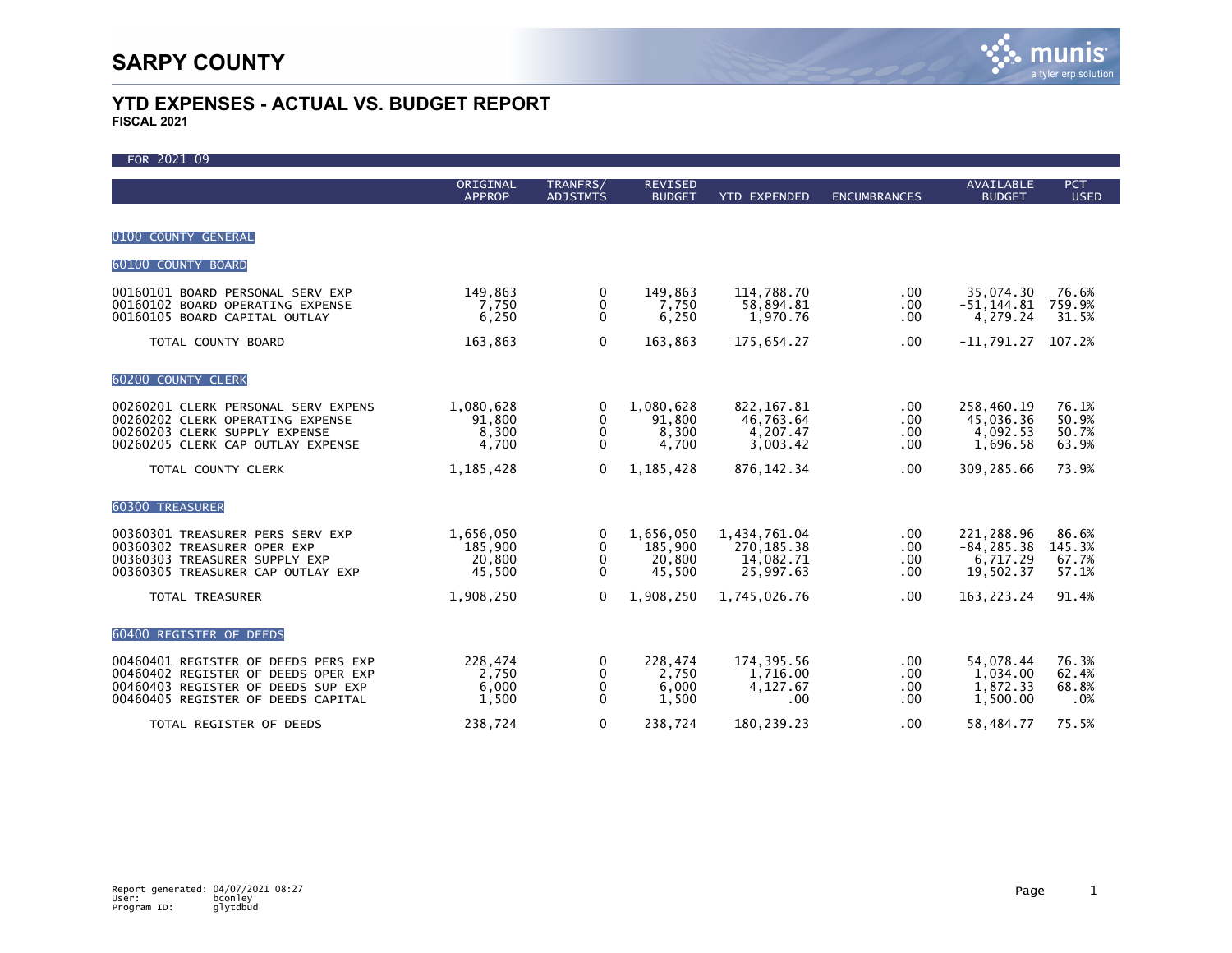| FOR 2021 09                                                                                                                                                                       |                                                 |                                                   |                                                 |                                                                |                                    |                                                                |                                           |
|-----------------------------------------------------------------------------------------------------------------------------------------------------------------------------------|-------------------------------------------------|---------------------------------------------------|-------------------------------------------------|----------------------------------------------------------------|------------------------------------|----------------------------------------------------------------|-------------------------------------------|
|                                                                                                                                                                                   | ORIGINAL<br><b>APPROP</b>                       | TRANFRS/<br><b>ADJSTMTS</b>                       | <b>REVISED</b><br><b>BUDGET</b>                 | <b>YTD EXPENDED</b>                                            | <b>ENCUMBRANCES</b>                | <b>AVAILABLE</b><br><b>BUDGET</b>                              | <b>PCT</b><br><b>USED</b>                 |
|                                                                                                                                                                                   |                                                 |                                                   |                                                 |                                                                |                                    |                                                                |                                           |
| 60500 ASSESSOR                                                                                                                                                                    |                                                 |                                                   |                                                 |                                                                |                                    |                                                                |                                           |
| 00560501 ASSESSOR PERSONAL SERV EXP<br>00560502 ASSESSOR OPER EXPENSE<br>00560503 ASSESSOR SUPPLY EXPENSE<br>00560505 ASSESSOR CAPITAL EXPENSE                                    | 1,560,044<br>128,200<br>7.740<br>7,975          | 0<br>0<br>0<br>$\Omega$                           | 1,560,044<br>128,200<br>7,740<br>7,975          | 1,206,693.04<br>106,436.46<br>5.726.56<br>119.94               | $.00 \,$<br>.00<br>.00<br>.00      | 353,350.96<br>21,763.54<br>2.013.44<br>7,855.06                | 77.3%<br>83.0%<br>74.0%<br>1.5%           |
| TOTAL ASSESSOR                                                                                                                                                                    | 1,703,959                                       | $\mathbf{0}$                                      | 1,703,959                                       | 1,318,976.00                                                   | .00                                | 384,983.00                                                     | 77.4%                                     |
| 60700 ELECTION COMMISSIONER                                                                                                                                                       |                                                 |                                                   |                                                 |                                                                |                                    |                                                                |                                           |
| 00660701 ELECTION PERSONAL SERV EXP<br>00660702 ELECTION OPER EXPENSE<br>00660703 ELECTION SUPPLY EXPENSE<br>00660704 ELECTION RENTAL EXPENSE<br>00660705 ELECTION CAP OUTLAY EXP | 449,849<br>137,020<br>8,000<br>37,150<br>19,000 | 0<br>$\mathbf{0}$<br>$\Omega$<br>0<br>$\Omega$    | 449,849<br>137,020<br>8,000<br>37,150<br>19,000 | 366, 122.82<br>167,507.98<br>5,335.44<br>33,438.64<br>1,540.00 | .00<br>.00<br>.00<br>.00<br>.00.   | 83,726.18<br>$-30.487.98$<br>2,664.56<br>3,711.36<br>17,460.00 | 81.4%<br>122.3%<br>66.7%<br>90.0%<br>8.1% |
| TOTAL ELECTION COMMISSIONER                                                                                                                                                       | 651,019                                         | $\Omega$                                          | 651.019                                         | 573,944.88                                                     | .00                                | 77,074.12                                                      | 88.2%                                     |
| 60800 PLANNING & ZONING                                                                                                                                                           |                                                 |                                                   |                                                 |                                                                |                                    |                                                                |                                           |
| 01160801 PLANNING & ZONING PERS EXP<br>01160802 PLANNING & ZONING OPER EXP<br>01160803 PLANNING & ZONING SUPPLY E<br>01160805 PLANNING & ZONING CAP EXP                           | 411,929<br>36,700<br>1,200<br>24,100            | 0<br>0<br>$\mathbf{0}$<br>$\Omega$                | 411,929<br>36,700<br>1,200<br>24,100            | 446,706.37<br>60,151.66<br>391.06<br>20,454.80                 | $.00 \,$<br>.00<br>.00<br>.00      | $-34,777.37$<br>$-23,451.66$<br>808.94<br>3,645.20             | 108.4%<br>163.9%<br>32.6%<br>84.9%        |
| TOTAL PLANNING & ZONING                                                                                                                                                           | 473,929                                         | 0                                                 | 473,929                                         | 527,703.89                                                     | .00.                               | $-53,774.89$                                                   | 111.3%                                    |
| 60910 PURCHASING                                                                                                                                                                  |                                                 |                                                   |                                                 |                                                                |                                    |                                                                |                                           |
| 04260911 PURCHASING PERSONNEL EXP<br>04260912 PURCHASING OPER EXPENSE<br>04260913 PURCHASING SUPPLY EXP<br>04260915 PURCHASING CAPITAL OUTLAY                                     | 130,573<br>2,280<br>300<br>18,620               | 0<br>$\mathbf{0}$<br>$\mathbf{0}$<br>$\mathbf{0}$ | 130,573<br>2,280<br>300<br>18,620               | 96,168.87<br>416.25<br>102.34<br>18,000.00                     | $.00 \,$<br>$.00 \,$<br>.00<br>.00 | 34,404.13<br>1,863.75<br>197.66<br>620.00                      | 73.7%<br>18.3%<br>34.1%<br>96.7%          |
| TOTAL PURCHASING                                                                                                                                                                  | 151,773                                         | 0                                                 | 151,773                                         | 114,687.46                                                     | .00                                | 37,085.54                                                      | 75.6%                                     |

61010 INFORMATION SYSTEMS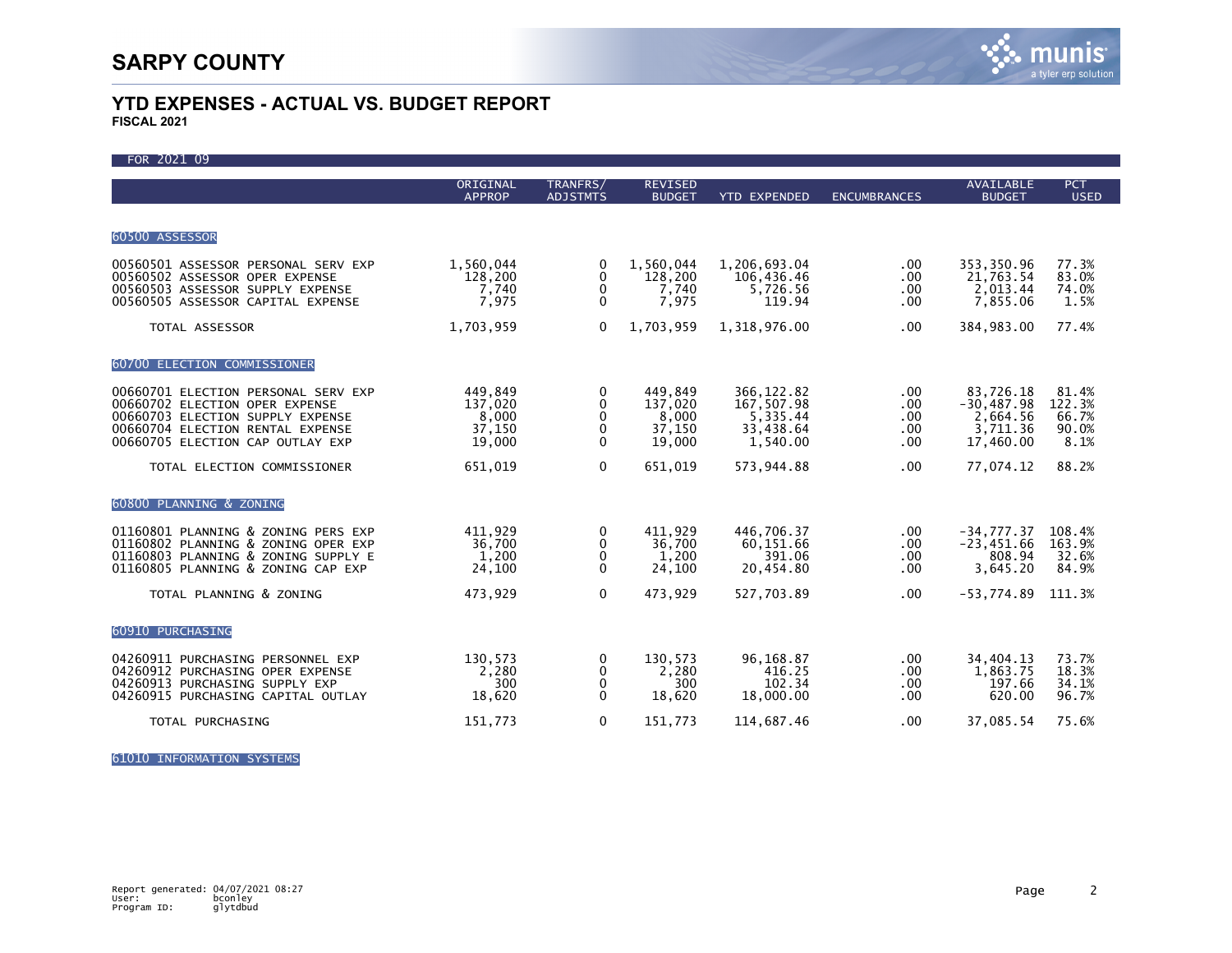| FOR 2021 09                                                                                                                                            |                                       |                                              |                                       |                                                   |                                    |                                                  |                                  |
|--------------------------------------------------------------------------------------------------------------------------------------------------------|---------------------------------------|----------------------------------------------|---------------------------------------|---------------------------------------------------|------------------------------------|--------------------------------------------------|----------------------------------|
|                                                                                                                                                        | ORIGINAL<br><b>APPROP</b>             | TRANFRS/<br><b>ADJSTMTS</b>                  | <b>REVISED</b><br><b>BUDGET</b>       | <b>YTD EXPENDED</b>                               | <b>ENCUMBRANCES</b>                | <b>AVAILABLE</b><br><b>BUDGET</b>                | <b>PCT</b><br><b>USED</b>        |
| 03061011 INFO SYSTEMS PERSONNEL                                                                                                                        | 2,032,004                             | 0                                            | 2,032,004                             | 1,523,957.71                                      | .00                                | 508,046.29                                       | 75.0%                            |
| 03061012 INFO SYSTEMS OPER EXP<br>03061013 INFO SYSTEMS SUPPLY EXP<br>03061015 INFO SYSTEMS CAP OUTLAY EX                                              | 334,550<br>4,000<br>821,693           | $\mathbf{0}$<br>$\mathbf{0}$<br>$\mathbf{0}$ | 334,550<br>4,000<br>821,693           | 202,046.03<br>716.18<br>619, 164. 24              | 27,471.24<br>.00<br>101,520.85     | 105,032.73<br>3,283.82<br>101,007.91             | 68.6%<br>17.9%<br>87.7%          |
| TOTAL INFORMATION SYSTEMS                                                                                                                              | 3, 192, 247                           | $\mathbf{0}$                                 | 3,192,247                             | 2,345,884.16                                      | 128,992.09                         | 717,370.75                                       | 77.5%                            |
| 61020 GEOGRAPHIC INFORMATION SYSTEMS                                                                                                                   |                                       |                                              |                                       |                                                   |                                    |                                                  |                                  |
| 03161021 GIS PERSONNEL EXP<br>03161022 GIS OPERATING EXP<br>03161023 GIS SUPPLY EXP<br>03161025 GIS CAPITAL OUTLAY EXP                                 | 400,485<br>58,072<br>850<br>55,450    | 0<br>0<br>0<br>0                             | 400,485<br>58,072<br>850<br>55,450    | 302, 377.50<br>5.850.00<br>663.91<br>48, 151.67   | .00<br>$.00 \,$<br>.00<br>$.00 \,$ | 98, 107.50<br>52.222.00<br>186.09<br>7,298.33    | 75.5%<br>10.1%<br>78.1%<br>86.8% |
| TOTAL GEOGRAPHIC INFORMATION SYSTEMS                                                                                                                   | 514,857                               | 0                                            | 514,857                               | 357,043.08                                        | .00.                               | 157,813.92                                       | 69.3%                            |
| 61100 ADMINISTRATION                                                                                                                                   |                                       |                                              |                                       |                                                   |                                    |                                                  |                                  |
| 01261101 ADMIN PERSONAL SERV EXPENS<br>01261102 ADMIN OPER EXPENSE<br>01261103 ADMIN SUPPLY EXPENSE<br>01261105 ADMIN CAP OUTLAY EXPENSE               | 736,219<br>210,887<br>1,500<br>2,650  | 0<br>0<br>$\Omega$<br>$\Omega$               | 736,219<br>210,887<br>1,500<br>2,650  | 565,795.71<br>11,769.77<br>761.45<br>2,954.99     | $.00 \,$<br>.00<br>.00<br>$.00 \,$ | 170,423.29<br>199, 117.23<br>738.55<br>$-304.99$ | 76.9%<br>5.6%<br>50.8%<br>111.5% |
| TOTAL ADMINISTRATION                                                                                                                                   | 951,256                               | $\Omega$                                     | 951,256                               | 581,281.92                                        | .00                                | 369,974.08                                       | 61.1%                            |
| 61200 HUMAN RESOURCES                                                                                                                                  |                                       |                                              |                                       |                                                   |                                    |                                                  |                                  |
| 04061201 HUMAN RESOURCES PERS SERV<br>04061202 HUMAN RESOURCES OPER EXPEN<br>04061203 HUMAN RESOURCES SUPPLY EX<br>04061205 HUMAN RESOURCES CAPTIAL OU | 441.827<br>194,690<br>2,836<br>23,749 | 0<br>0<br>$\mathbf{0}$<br>$\mathbf 0$        | 441.827<br>194,690<br>2,836<br>23,749 | 339.079.40<br>125,307.94<br>1,967.47<br>18.698.05 | $.00 \,$<br>.00<br>.00<br>.00      | 102.747.60<br>69,382.06<br>868.53<br>5.050.95    | 76.7%<br>64.4%<br>69.4%<br>78.7% |
| TOTAL HUMAN RESOURCES                                                                                                                                  | 663,102                               | 0                                            | 663,102                               | 485,052.86                                        | .00                                | 178,049.14                                       | 73.1%                            |

61300 RECORDS MANAGEMENT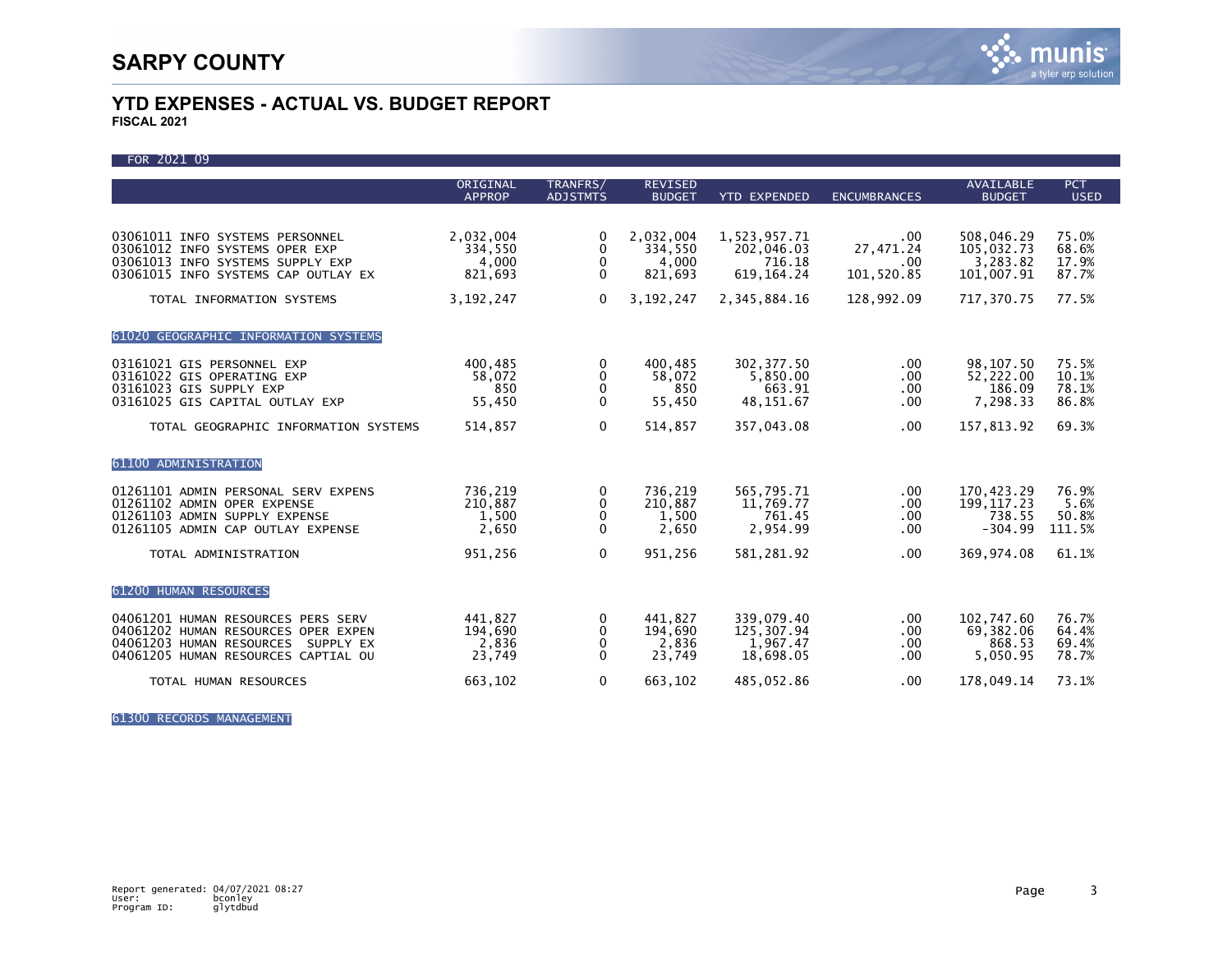| FOR 2021 09 |  |
|-------------|--|

|                                                                                                                                                                                          | ORIGINAL                                     | TRANFRS/                       | <b>REVISED</b>                               |                                                          |                                 | <b>AVAILABLE</b>                                         | <b>PCT</b>                              |
|------------------------------------------------------------------------------------------------------------------------------------------------------------------------------------------|----------------------------------------------|--------------------------------|----------------------------------------------|----------------------------------------------------------|---------------------------------|----------------------------------------------------------|-----------------------------------------|
|                                                                                                                                                                                          | <b>APPROP</b>                                | <b>ADJSTMTS</b>                | <b>BUDGET</b>                                | <b>YTD EXPENDED</b>                                      | <b>ENCUMBRANCES</b>             | <b>BUDGET</b>                                            | <b>USED</b>                             |
| 00261301 RECORDS MGT PERS EXP<br>00261302 RECORDS MGT OPER EXP<br>00261303 RECORDS MGT SUPPLY EXP<br>00261305 RECORDS MGT CAP OUTLAY EXP                                                 | 328,028<br>19,350<br>2.000<br>6,300          | 0<br>0<br>0<br>$\Omega$        | 328,028<br>19.350<br>2.000<br>6,300          | 251,290.62<br>2,716.27<br>1,675.54<br>3,694.00           | .00.<br>.00<br>.00<br>.00       | 76,737.38<br>16,633.73<br>324.46<br>2,606.00             | 76.6%<br>14.0%<br>83.8%<br>58.6%        |
| TOTAL RECORDS MANAGEMENT                                                                                                                                                                 | 355,678                                      | $\mathbf{0}$                   | 355,678                                      | 259,376.43                                               | .00                             | 96,301.57                                                | 72.9%                                   |
| 61400 FISCAL & BUDGET                                                                                                                                                                    |                                              |                                |                                              |                                                          |                                 |                                                          |                                         |
| 01361401 FISCAL PERSONAL SERV EXPEN<br>01361402 FISCAL OPER EXPENSE<br>01361403 FISCAL SUPPLY EXPENSE<br>01361405 FISCAL CAP OUTLAY EXPENSE                                              | 389,921<br>8,150<br>1,000<br>3,000           | 0<br>0<br>$\Omega$<br>$\Omega$ | 389,921<br>8,150<br>1,000<br>3,000           | 329,618.98<br>325.00<br>288.74<br>1,306.13               | $.00 \,$<br>.00<br>.00<br>.00   | 60,302.02<br>7,825.00<br>711.26<br>1,693.87              | 84.5%<br>4.0%<br>28.9%<br>43.5%         |
| TOTAL FISCAL & BUDGET                                                                                                                                                                    | 402,071                                      | $\mathbf{0}$                   | 402,071                                      | 331,538.85                                               | .00                             | 70,532.15                                                | 82.5%                                   |
| 61800 BOARD OF EQUA                                                                                                                                                                      |                                              |                                |                                              |                                                          |                                 |                                                          |                                         |
| 03561801 BOE PERSONNEL EXPENSE<br>03561802 BOE OPERATING EXPENSE<br>03561803 BOE SUPPLY EXPENSE                                                                                          | 4,683<br>50,000<br>500                       | 0<br>0<br>$\Omega$             | 4,683<br>50,000<br>500                       | 4,951.31<br>57.204.80<br>.00                             | .00<br>.00<br>.00               | $-268.31$<br>$-7, 204.80$<br>500.00                      | 105.7%<br>114.4%<br>.0%                 |
| TOTAL BOARD OF EQUA                                                                                                                                                                      | 55,183                                       | 0                              | 55,183                                       | 62, 156. 11                                              | .00                             | $-6,973.11$                                              | 112.6%                                  |
| 62100 CLERK OF THE DISTRICT COURT                                                                                                                                                        |                                              |                                |                                              |                                                          |                                 |                                                          |                                         |
| 00762101 CLK DIS CT PERS SERV EXP<br>00762102 CLK DIS CT OPER EXPENSE<br>00762103 CLK DIS CT SUPPLY EXPENSE<br>00762104 CLK DIS CT RENTAL EXPENSE<br>00762105 CLK DIS CT CAP OUTLAY EXPE | 761,261<br>3,100<br>14,000<br>3,100<br>7,395 | 0<br>0<br>0<br>0<br>$\Omega$   | 761,261<br>3.100<br>14,000<br>3,100<br>7,395 | 564,817.14<br>1,267.37<br>12.784.88<br>2,550.00<br>62.25 | .00<br>.00<br>.00<br>.00<br>.00 | 196,443.86<br>1,832.63<br>1,215.12<br>550.00<br>7,332.75 | 74.2%<br>40.9%<br>91.3%<br>82.3%<br>.8% |
| TOTAL CLERK OF THE DISTRICT COURT                                                                                                                                                        | 788,856                                      | 0                              | 788,856                                      | 581,481.64                                               | $.00 \,$                        | 207, 374.36                                              | 73.7%                                   |

62200 COUNTY COURT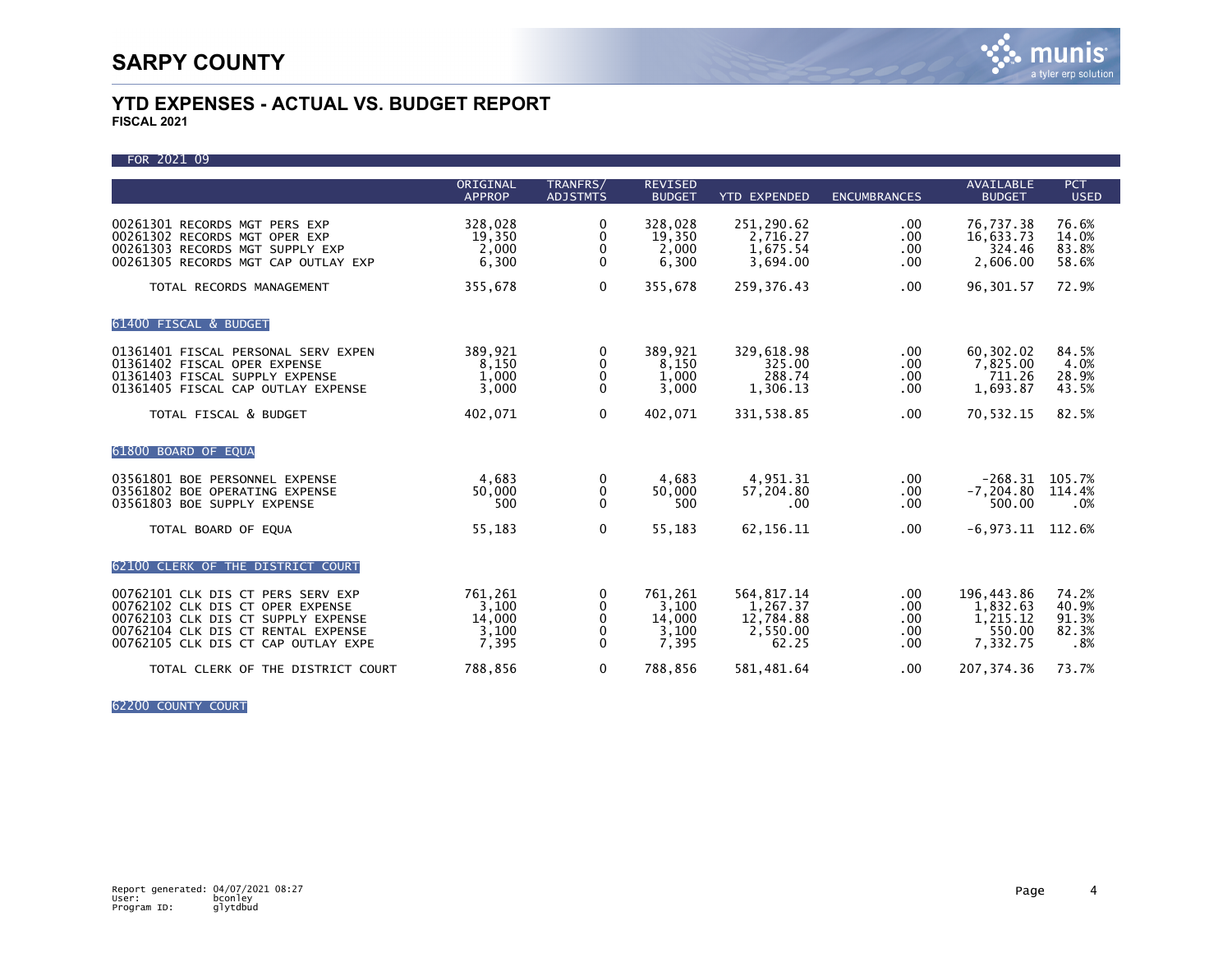| FOR 2021 09                                                                                                                                           |                                       |                             |                                       |                                                 |                                |                                               |                                   |
|-------------------------------------------------------------------------------------------------------------------------------------------------------|---------------------------------------|-----------------------------|---------------------------------------|-------------------------------------------------|--------------------------------|-----------------------------------------------|-----------------------------------|
|                                                                                                                                                       | ORIGINAL<br><b>APPROP</b>             | TRANFRS/<br><b>ADJSTMTS</b> | <b>REVISED</b><br><b>BUDGET</b>       | <b>YTD EXPENDED</b>                             | <b>ENCUMBRANCES</b>            | <b>AVAILABLE</b><br><b>BUDGET</b>             | <b>PCT</b><br><b>USED</b>         |
| 01462201 COUNTY COURT PERS SERV EXP<br>01462202 COUNTY COURT OPER EXP<br>01462203 COUNTY COURT SUPPLY EXP<br>01462205 COUNTY COURT CAP OUTLAY EX      | 890<br>129,230<br>15,000<br>9,645     | 0<br>0<br>0<br>0            | 890<br>129.230<br>15,000<br>9,645     | 925.80<br>93,814.06<br>12,913.57<br>3,025.88    | .00.<br>.00<br>.00<br>$.00 \,$ | $-35.80$<br>35,415.94<br>2,086.43<br>6,619.12 | 104.0%<br>72.6%<br>86.1%<br>31.4% |
| TOTAL COUNTY COURT                                                                                                                                    | 154,765                               | $\mathbf 0$                 | 154,765                               | 110,679.31                                      | .00.                           | 44,085.69                                     | 71.5%                             |
| 62300 JUVENILE PROBATION                                                                                                                              |                                       |                             |                                       |                                                 |                                |                                               |                                   |
| 01562302 JUVENILE PROB OPER EXP<br>01562303 JUVENILE PROB SUPPLY EXP<br>01562304 JUVENILE PROB RENTAL EXP<br>01562305 JUVENILE PROB CAP OUTLAY E      | 10,745<br>12,000<br>46,126<br>14,220  | 0<br>0<br>0<br>$\Omega$     | 10,745<br>12,000<br>46,126<br>14,220  | 1,120.01<br>5,093.79<br>35,529.47<br>9.487.96   | .00.<br>.00<br>.00.<br>.00     | 9,624.99<br>6,906.21<br>10,596.53<br>4,732.04 | 10.4%<br>42.4%<br>77.0%<br>66.7%  |
| TOTAL JUVENILE PROBATION                                                                                                                              | 83,091                                | $\mathbf 0$                 | 83,091                                | 51,231.23                                       | .00.                           | 31,859.77                                     | 61.7%                             |
| 62350 JUVENILE COURT JUDGE                                                                                                                            |                                       |                             |                                       |                                                 |                                |                                               |                                   |
| 01662351 JUV COURT JUDGE PERS SERV<br>01662352 JUV COURT JUDGE OPER EXP<br>01662353 JUV COURT JUDGE SUPPLY EXP<br>01662355 JUV COURT JUDGE CAP OUTLAY | 223,432<br>464,700<br>1,300<br>345    | 0<br>0<br>0<br>$\mathbf 0$  | 223.432<br>464,700<br>1,300<br>345    | 171,037.16<br>351,277.16<br>704.38<br>.00       | .00.<br>.00<br>.00<br>.00.     | 52,394.84<br>113,422.84<br>595.62<br>345.00   | 76.5%<br>75.6%<br>54.2%<br>.0%    |
| TOTAL JUVENILE COURT JUDGE                                                                                                                            | 689,777                               | $\mathbf{0}$                | 689.777                               | 523,018.70                                      | .00.                           | 166,758.30                                    | 75.8%                             |
| 62400 DISTRICT JUDGE                                                                                                                                  |                                       |                             |                                       |                                                 |                                |                                               |                                   |
| 01762401 DISTRICT JUDGE PERS SERV E<br>01762402 DISTRICT JUDGE OPER EXP<br>01762403 DISTRICT JUDGE SUPPLY EXP<br>01762405 DISTRICT JUDGE CAP OUTLAY   | 338,792<br>363,781<br>4,000<br>13,505 | 0<br>0<br>0<br>$\Omega$     | 338,792<br>363,781<br>4,000<br>13,505 | 265, 238.53<br>297,528.68<br>3,491.74<br>729.23 | .00.<br>.00<br>.00<br>$.00 \,$ | 73,553.47<br>66,252.32<br>508.26<br>12,775.77 | 78.3%<br>81.8%<br>87.3%<br>5.4%   |
| TOTAL DISTRICT JUDGE                                                                                                                                  | 720,078                               | $\mathbf 0$                 | 720,078                               | 566,988.18                                      | .00.                           | 153,089.82                                    | 78.7%                             |

62500 PUBLIC DEFENDER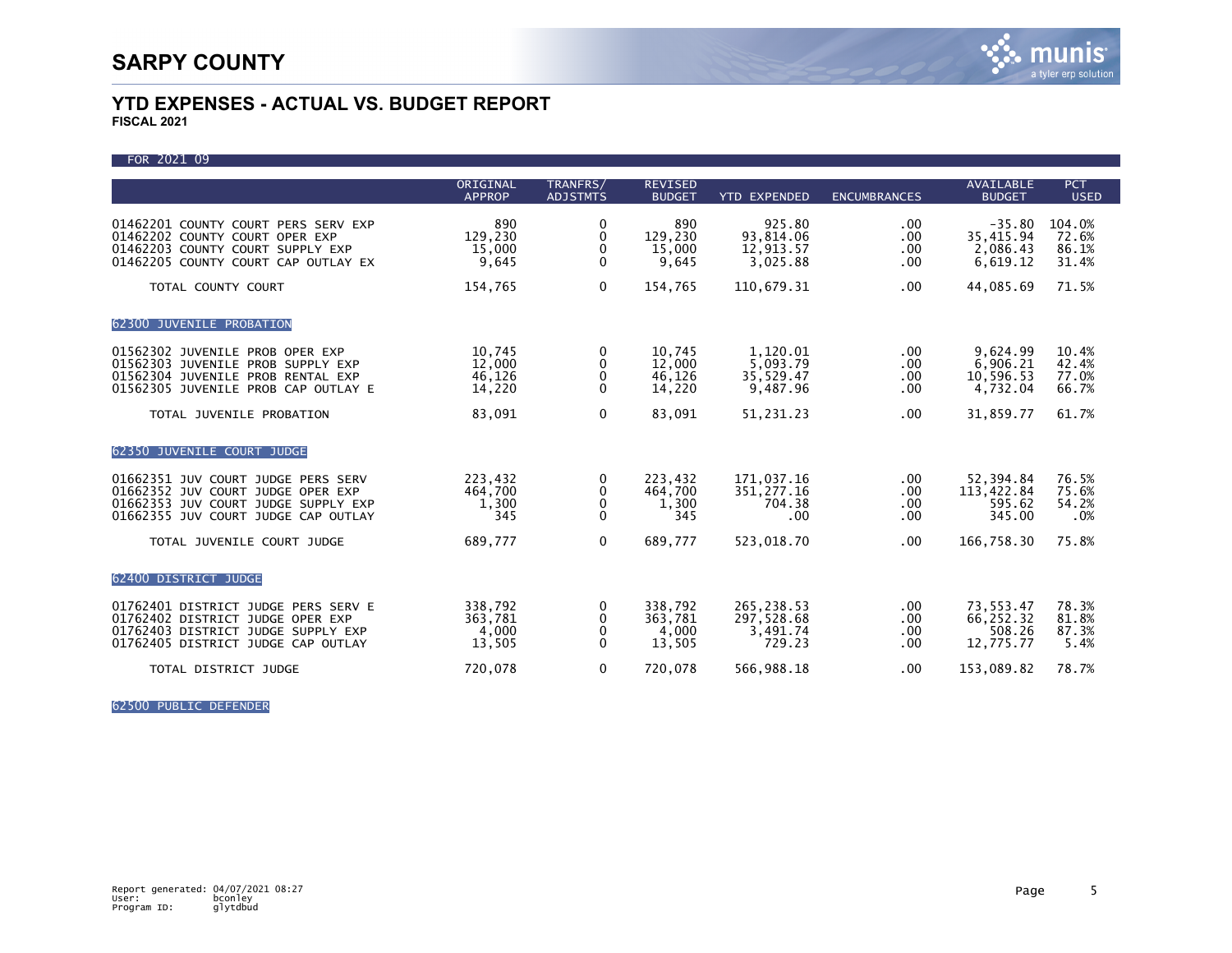| FOR 2021 09 |  |
|-------------|--|
|             |  |

|                                                                                                                                                | ORIGINAL                                 | TRANFRS/                                  | <b>REVISED</b>                           |                                                     |                             | <b>AVAILABLE</b>                                       | <b>PCT</b>                         |
|------------------------------------------------------------------------------------------------------------------------------------------------|------------------------------------------|-------------------------------------------|------------------------------------------|-----------------------------------------------------|-----------------------------|--------------------------------------------------------|------------------------------------|
|                                                                                                                                                | <b>APPROP</b>                            | <b>ADJSTMTS</b>                           | <b>BUDGET</b>                            | <b>YTD EXPENDED</b>                                 | <b>ENCUMBRANCES</b>         | <b>BUDGET</b>                                          | <b>USED</b>                        |
| 00862501 PD PERSONAL SERV EXPENSE<br>00862502 PD OPER EXPENSE<br>00862503 PD SUPPLY EXPENSE<br>00862505 PD CAP OUTLAY EXPENSE                  | 1,915,290<br>168,505<br>5,500<br>3,750   | $\Omega$<br>0<br>0<br>$\mathbf{0}$        | 1,915,290<br>168,505<br>5,500<br>3,750   | 1,419,730.91<br>115,196.02<br>2,988.95<br>.00       | .00.<br>.00<br>.00<br>.00   | 495,559.09<br>53,308.98<br>2,511.05<br>3,750.00        | 74.1%<br>68.4%<br>54.3%<br>.0%     |
| TOTAL PUBLIC DEFENDER                                                                                                                          | 2,093,045                                | $\Omega$                                  | 2,093,045                                | 1,537,915.88                                        | .00                         | 555, 129. 12                                           | 73.5%                              |
| 62700 JURY COMMISSIONER                                                                                                                        |                                          |                                           |                                          |                                                     |                             |                                                        |                                    |
| 00662701 JURY PERSONAL SERV EXPENS<br>00662702 JURY OPER EXPENSE<br>00662703 JURY SUPPLY EXPENSE                                               | 78,934<br>60,000<br>3,000                | 0<br>0<br>$\mathbf{0}$                    | 78,934<br>60,000<br>3,000                | 59,928.91<br>56,455.21<br>2,769.15                  | .00<br>.00<br>.00           | 19,005.09<br>3,544.79<br>230.85                        | 75.9%<br>94.1%<br>92.3%            |
| TOTAL JURY COMMISSIONER                                                                                                                        | 141,934                                  | $\Omega$                                  | 141,934                                  | 119, 153. 27                                        | .00                         | 22,780.73                                              | 83.9%                              |
| 63000 CASA                                                                                                                                     |                                          |                                           |                                          |                                                     |                             |                                                        |                                    |
| 01863001 CASA PERSONAL SERV EXPENSE<br>01863002 CASA OPER EXPENSE<br>01863003 CASA SUPPLY EXPENSE                                              | 253,962<br>2,000<br>1,000                | 0<br>0<br>$\mathbf{0}$                    | 253,962<br>2,000<br>1,000                | 194, 108.86<br>557.58<br>.00                        | .00.<br>.00<br>.00          | 59,853.14<br>1,442.42<br>1,000.00                      | 76.4%<br>27.9%<br>.0%              |
| TOTAL CASA                                                                                                                                     | 256,962                                  | $\Omega$                                  | 256,962                                  | 194,666.44                                          | .00                         | 62,295.56                                              | 75.8%                              |
| 64100 FACILITIES MANAGEMENT                                                                                                                    |                                          |                                           |                                          |                                                     |                             |                                                        |                                    |
| 01964101 FACILITIES MGT PERS EXP<br>01964102 FACILITIES MGT OP EXP<br>01964103 FACILITIES MGT SUPPLY EXP<br>01964105 FACILITIES MGT CAP OUTLAY | 1,050,638<br>398,800<br>77,500<br>13,600 | $\Omega$<br>$\mathbf{0}$<br>0<br>$\Omega$ | 1,050,638<br>398,800<br>77,500<br>13,600 | 875,136.91<br>417,928.37<br>68,318.67<br>22, 111.97 | .00.<br>.00.<br>.00.<br>.00 | 175,501.09<br>$-19, 128.37$<br>9.181.33<br>$-8,511.97$ | 83.3%<br>104.8%<br>88.2%<br>162.6% |
| TOTAL FACILITIES MANAGEMENT                                                                                                                    | 1,540,538                                | $\Omega$                                  | 1.540.538                                | 1.383.495.92                                        | .00                         | 157.042.08                                             | 89.8%                              |
| 64200 UTILITIES                                                                                                                                |                                          |                                           |                                          |                                                     |                             |                                                        |                                    |
| 03564202 PUBLIC PROP UTILITIES OPER                                                                                                            | 775,000                                  | 0                                         | 775,000                                  | 495,567.54                                          | $.00 \,$                    | 279,432.46                                             | 63.9%                              |
| TOTAL UTILITIES                                                                                                                                | 775,000                                  | 0                                         | 775,000                                  | 495,567.54                                          | .00                         | 279,432.46                                             | 63.9%                              |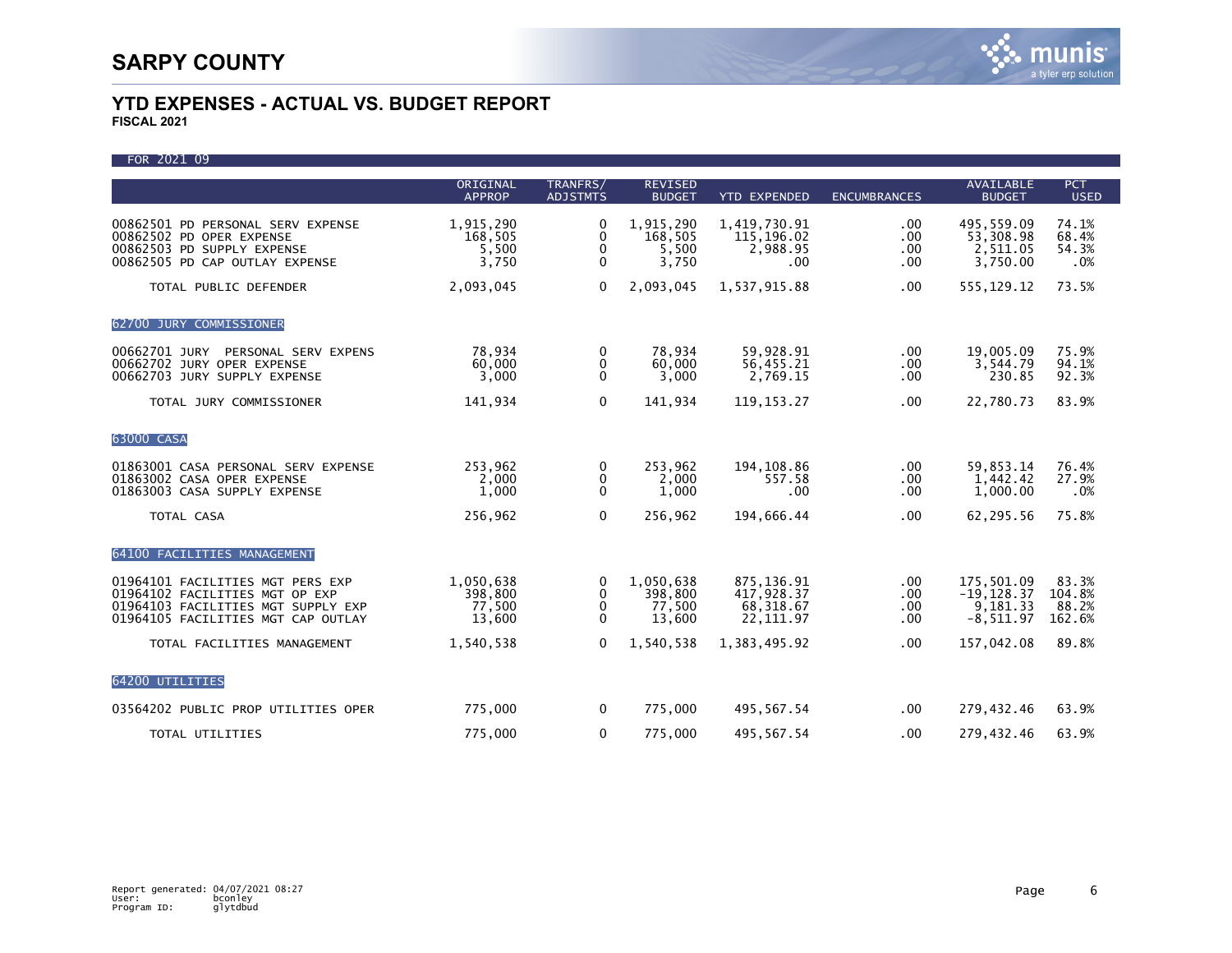| FOR 2021 09                                                                                                                                          |                                      |                                  |                                      |                                            |                           |                                                |                                |
|------------------------------------------------------------------------------------------------------------------------------------------------------|--------------------------------------|----------------------------------|--------------------------------------|--------------------------------------------|---------------------------|------------------------------------------------|--------------------------------|
|                                                                                                                                                      | ORIGINAL<br><b>APPROP</b>            | TRANFRS/<br><b>ADJSTMTS</b>      | <b>REVISED</b><br><b>BUDGET</b>      | <b>YTD EXPENDED</b>                        | <b>ENCUMBRANCES</b>       | <b>AVAILABLE</b><br><b>BUDGET</b>              | <b>PCT</b><br><b>USED</b>      |
| 64400 JAIL MAINTENANCE                                                                                                                               |                                      |                                  |                                      |                                            |                           |                                                |                                |
| 01964401 JAIL MAINT PERSONAL SERV E<br>01964402 JAIL MAINT OPER EXPENSE<br>01964403 JAIL MAINT SUPPLY EXPENSE<br>01964405 JAIL MAINT CAP OUTLAY EXPE | 106,844<br>95,000<br>25,000<br>1,400 | 0<br>0<br>0<br>$\Omega$          | 106.844<br>95,000<br>25,000<br>1,400 | 43.099.26<br>57,891.93<br>17,150.51<br>.00 | .00.<br>.00<br>.00<br>.00 | 63,744.74<br>37,108.07<br>7,849.49<br>1,400.00 | 40.3%<br>60.9%<br>68.6%<br>.0% |
| TOTAL JAIL MAINTENANCE                                                                                                                               | 228,244                              | $\mathbf 0$                      | 228,244                              | 118, 141. 70                               | .00.                      | 110, 102.30                                    | 51.8%                          |
| 64450 JJC MAINTENANCE                                                                                                                                |                                      |                                  |                                      |                                            |                           |                                                |                                |
| 01964451 JJC MAINT PERSONAL SERV EX<br>01964452 JJC MAINT OPER EXPENSE<br>01964453 JJC MAINT SUPPLY EXPENSE                                          | 66.003<br>59,700<br>12,800           | 0<br>0<br>$\Omega$               | 66.003<br>59,700<br>12,800           | 56,544.56<br>80,583.68<br>3,276.49         | .00.<br>.00.<br>.00       | 9,458.44<br>$-20,883.68$<br>9,523.51           | 85.7%<br>135.0%<br>25.6%       |
| TOTAL JJC MAINTENANCE                                                                                                                                | 138,503                              | $\mathbf 0$                      | 138,503                              | 140,404.73                                 | .00.                      | $-1,901.73$                                    | 101.4%                         |
| 64460 SHERIFF MAINTENANCE                                                                                                                            |                                      |                                  |                                      |                                            |                           |                                                |                                |
| 01964461 SHERIFF MAINT PERS EXP<br>01964462 SHERIFF MAINT OP EXP<br>01964463 SHERIFF MAINT SUP EXP                                                   | 79,677<br>38,000<br>6,800            | 0<br>0<br>$\mathbf{0}$           | 79.677<br>38,000<br>6,800            | 61,302.55<br>41,802.53<br>2.120.67         | .00.<br>.00<br>.00        | 18, 374.45<br>$-3.802.53$<br>4.679.33          | 76.9%<br>110.0%<br>31.2%       |
| TOTAL SHERIFF MAINTENANCE                                                                                                                            | 124,477                              | $\Omega$                         | 124,477                              | 105,225.75                                 | .00                       | 19,251.25                                      | 84.5%                          |
| 64500 EXTENSION                                                                                                                                      |                                      |                                  |                                      |                                            |                           |                                                |                                |
| 03364501 EXTENSION PERSONAL SERV EX<br>03364502 EXTENSION OPER EXPENSE<br>03364504 EXTENSION RENTAL EXPENSE                                          | 61,826<br>97,942<br>16,000           | 0<br>$\mathbf{0}$<br>$\mathbf 0$ | 61,826<br>97,942<br>16,000           | 47,536.21<br>97.942.00<br>15,309.36        | .00.<br>.00<br>.00        | 14,289.79<br>.00<br>690.64                     | 76.9%<br>100.0%<br>95.7%       |
| TOTAL EXTENSION                                                                                                                                      | 175,768                              | $\mathbf 0$                      | 175,768                              | 160,787.57                                 | .00                       | 14,980.43                                      | 91.5%                          |

64710 FLEET SERVICES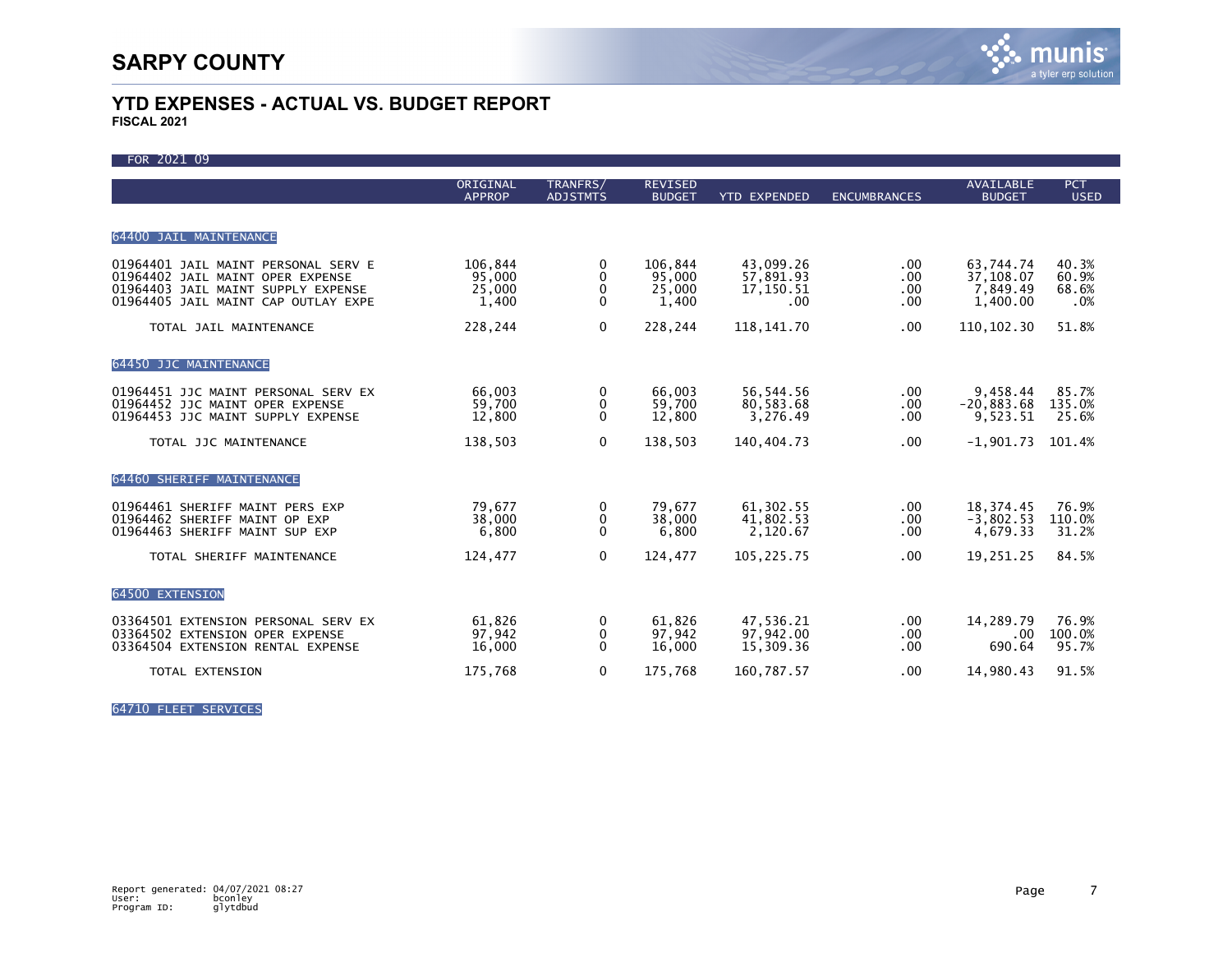FOR 2021 09 ORIGINAL TRANFRS/ REVISED AVAILABLE PCT APPROP ADJSTMTS BUDGET YTD EXPENDED ENCUMBRANCES BUDGET USED 03264711 FLEET PERSONNEL EXP 642,224 0 642,224 501,991.70 .00 140,232.30 78.2%<br>03264712 FLEET OPERATING EXP 433,654 0 433,654 293,044.77 .00 140,609.23 67.6% 03264712 FLEET OPERATING EXP 433,654 0 433,654 293,044.77 .00 140,609.23 67.6%<br>03264713 FLEET SUPPLY EXPENSE 370,200 0 370,200 212,173.94 .00 158,026.06 57.3% 03264713 FLEET SUPPLY EXPENSE 370,200 0 370,200 212,173.94 .00 158,026.06 57.3% 03264715 FLEET CAPITAL OUTLAY EXP TOTAL FLEET SERVICES **1,465,368** 0 1,465,368 1,019,683.60 .00 445,684.40 69.6% 64800 OTHER INTRAGOVT'L 03564802 OTHER INTRAGOVT'L OPER EXP 654,000 0 654,000 461,387.77 .00 192,612.23 70.5%<br>03564803 OTHER INTRA GOVT'L SUP EXP 43.000 0 43.000 22.115.47 .00 20.884.53 51.4% 03564803 OTHER INTRA GOVT'L SUP EXP 43,000 0 43,000 22,115.47 00 20,884.53 51.4%<br>03564804 OTHER INTRA GOVT'L RENT EX 80,000 0 80,000 36,600.05 .00 43,399.95 45.8% 03564804 OTHER INTRA GOVT'L RENT EX 80,000 0 80,000 36,600.05 .00 43,399.95 45.8% 03564805 OTHER INTRA GOVT'L CAP EXP TOTAL OTHER INTRAGOVT'L **1.2.2000 1.2.30 1.2.4.4 PM 524,103.29** 1.00 252,896.71 67.5% 65100 SHERIFF 01065101 SHERIFF PERSONAL SERV EXPE 1,999,453 0 1,999,453 1,488,370.28 .00 511,082.72 74.4% 01065102 SHERIFF OPER EXPENSE 76,710 0 76,710 46,782.55 .00 29,927.45 61.0%<br>01065103 SHERIFF SUPPLY EXPENSE 46,129 0 46,129 01065103 SHERIFF SUPPLY EXPENSE 46,129 0 46,129 26,188.26 .00 19,940.74 56.8% 01065105 SHERIFF CAP OUTLAY EXPENSE TOTAL SHERIFF 2,301,430 0 2,301,430 1,659,144.34 937.20 641,348.46 72.1% 65200 COUNTY ATTORNEY 00965201 CTY ATTY PERSONAL SERV EXP 3,575,110 0 3,575,110 2,746,164.77 00 828,945.23 76.8%<br>00965202 CTY ATTY OPER EXPENSE 439,200 0 439,200 381,637.34 00 57,562.66 86.9% 00965202 CTY ATTY OPER EXPENSE 439,200 0 439,200 381,637.34 .00 57,562.66 86.9% 00965203 CTY ATTY SUPPLY EXPENSE 9,000 0 9,000 6,383.06 00 2,616.94 70.9%<br>00965205 CTY ATTY CAP OUTLAY EXPENS 55.800 0 55.800 23.237.37 00 32.562.63 41.6% 00965205 CTY ATTY CAP OUTLAY EXPENS TOTAL COUNTY ATTORNEY 4,079,110 0 4,079,110 3,157,422.54 .00 921,687.46 77.4%

65400 INVESTIGATIONS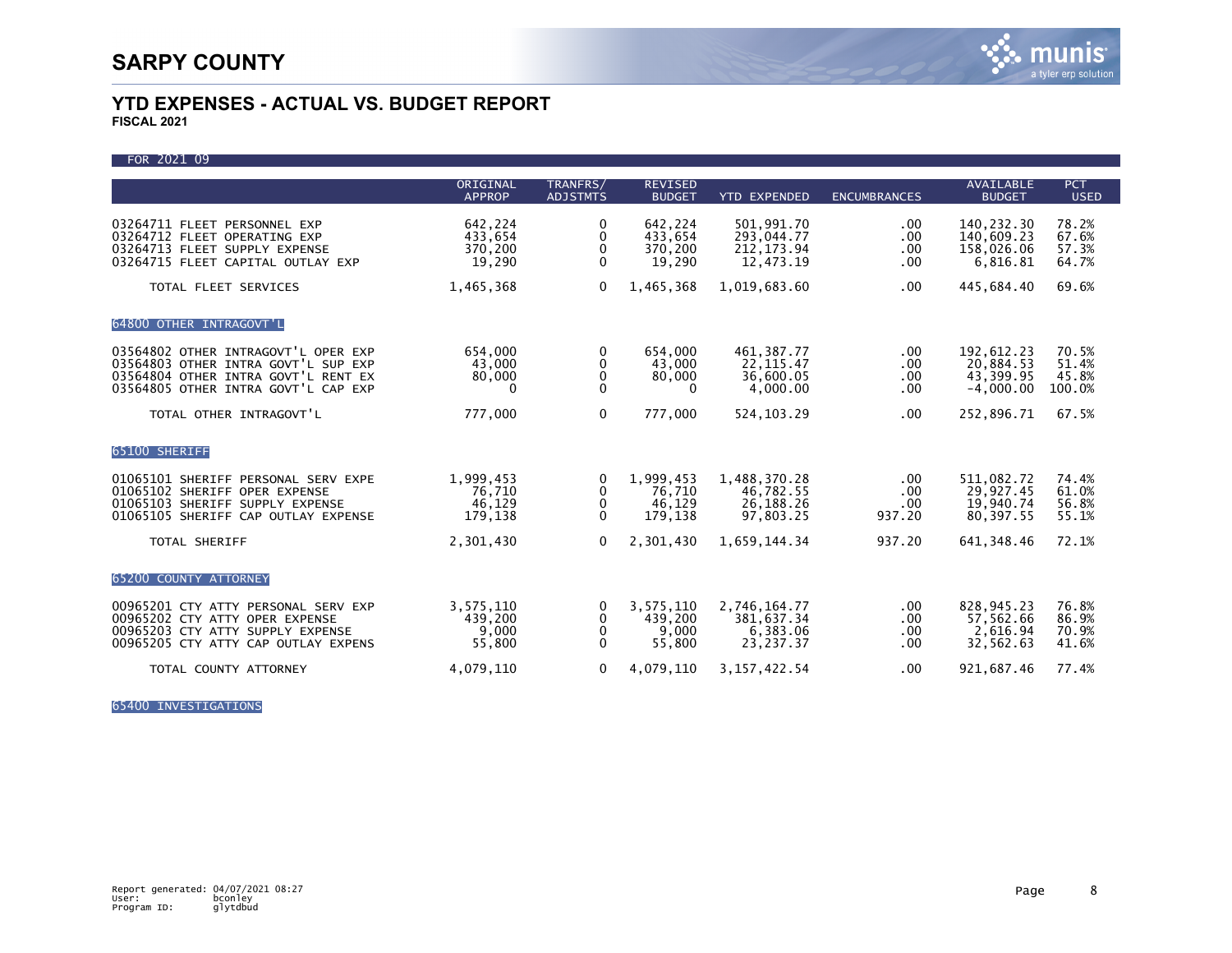FOR 2021 09

|                                                                                                                                                                               | ORIGINAL<br><b>APPROP</b>                         | TRANFRS/<br><b>ADJSTMTS</b>                    | <b>REVISED</b><br><b>BUDGET</b>                   | <b>YTD EXPENDED</b>                                               | <b>ENCUMBRANCES</b>             | <b>AVAILABLE</b><br><b>BUDGET</b>                             | <b>PCT</b><br><b>USED</b>                 |
|-------------------------------------------------------------------------------------------------------------------------------------------------------------------------------|---------------------------------------------------|------------------------------------------------|---------------------------------------------------|-------------------------------------------------------------------|---------------------------------|---------------------------------------------------------------|-------------------------------------------|
| 01065401 INVEST PERSONAL SERV EXPEN<br>01065402 INVEST OPER EXPENSE<br>01065403 INVEST SUPPLY EXPENSE<br>01065404 INVEST RENTAL EXPENSE<br>01065405 INVEST CAP OUTLAY EXPENSE | 1,974,482<br>60,500<br>6,000<br>27,210<br>105,007 | $\Omega$<br>0<br>$\mathbf{0}$<br>0<br>$\Omega$ | 1,974,482<br>60.500<br>6,000<br>27,210<br>105,007 | 1,496,023.76<br>39,623.64<br>2,190.98<br>14, 187. 73<br>70,220.82 | .00<br>.00<br>.00<br>.00<br>.00 | 478,458.24<br>20,876.36<br>3.809.02<br>13,022.27<br>34,786.18 | 75.8%<br>65.5%<br>36.5%<br>52.1%<br>66.9% |
| TOTAL INVESTIGATIONS                                                                                                                                                          | 2, 173, 199                                       | $\Omega$                                       | 2, 173, 199                                       | 1,622,246.93                                                      | $.00 \,$                        | 550,952.07                                                    | 74.6%                                     |
| 65600 ROAD PATROL                                                                                                                                                             |                                                   |                                                |                                                   |                                                                   |                                 |                                                               |                                           |
| 01065601 ROAD PAT PERS SERV EXPENSE<br>01065602 ROAD PAT OPER EXPENSE<br>01065603 ROAD PATROL SUPPLY EXP<br>01065605 ROAD PAT CAP OUTLAY EXPENS                               | 5,991,206<br>70,850<br>42,165<br>692,030          | 0<br>0<br>0<br>$\Omega$                        | 5,991,206<br>70,850<br>42,165<br>692,030          | 4,669,815.08<br>51,664.32<br>33, 357. 28<br>382,296.57            | .00<br>.00<br>.00<br>36,199.00  | 1,321,390.92<br>19,185.68<br>8,807.72<br>273,534.43           | 77.9%<br>72.9%<br>79.1%<br>60.5%          |
| TOTAL ROAD PATROL                                                                                                                                                             | 6,796,251                                         | 0                                              | 6,796,251                                         | 5, 137, 133, 25                                                   | 36,199.00                       | 1,622,918.75                                                  | 76.1%                                     |
| 65700 SHERIFF MERIT COMM                                                                                                                                                      |                                                   |                                                |                                                   |                                                                   |                                 |                                                               |                                           |
| 01065702 SHER MT COMM OPER EXPENSE                                                                                                                                            | 3,500                                             | $\Omega$                                       | 3,500                                             | 5,250.00                                                          | $.00 \,$                        | $-1,750.00$ 150.0%                                            |                                           |
| TOTAL SHERIFF MERIT COMM                                                                                                                                                      | 3,500                                             | 0                                              | 3,500                                             | 5,250.00                                                          | $.00 \,$                        | $-1,750.00$ 150.0%                                            |                                           |
| 65800 VEHICLE INSPECTION                                                                                                                                                      |                                                   |                                                |                                                   |                                                                   |                                 |                                                               |                                           |
| 01065801 VEHICLE INSP PERS SERV EXP<br>01065802 VEHICLE INSP OPER EXP<br>01065803 VEHICLE INSP SUPPLY EXP<br>01065805 VEHICLE INSP CAP OUTLAY EX                              | 120,306<br>100<br>500<br>12,250                   | 0<br>0<br>$\mathbf{0}$<br>0                    | 120,306<br>100<br>500<br>12,250                   | 88,965.60<br>30.00<br>220.17<br>11,626.43                         | .00<br>.00<br>.00<br>.00        | 31,340.40<br>70.00<br>279.83<br>623.57                        | 73.9%<br>30.0%<br>44.0%<br>94.9%          |
| TOTAL VEHICLE INSPECTION                                                                                                                                                      | 133,156                                           | $\mathbf{0}$                                   | 133,156                                           | 100,842.20                                                        | .00                             | 32, 313.80                                                    | 75.7%                                     |
| 65850 TOW LOT                                                                                                                                                                 |                                                   |                                                |                                                   |                                                                   |                                 |                                                               |                                           |
| 01065851 TOW LOT PERS SERV EXP<br>01065852 TOW LOT OPER EXPENSE                                                                                                               | 114,540<br>215,108                                | 0<br>$\mathbf{0}$                              | 114.540<br>215,108                                | 85,850.22<br>115, 121.37                                          | $.00 \,$<br>.00                 | 28,689.78<br>99,986.63                                        | 75.0%<br>53.5%                            |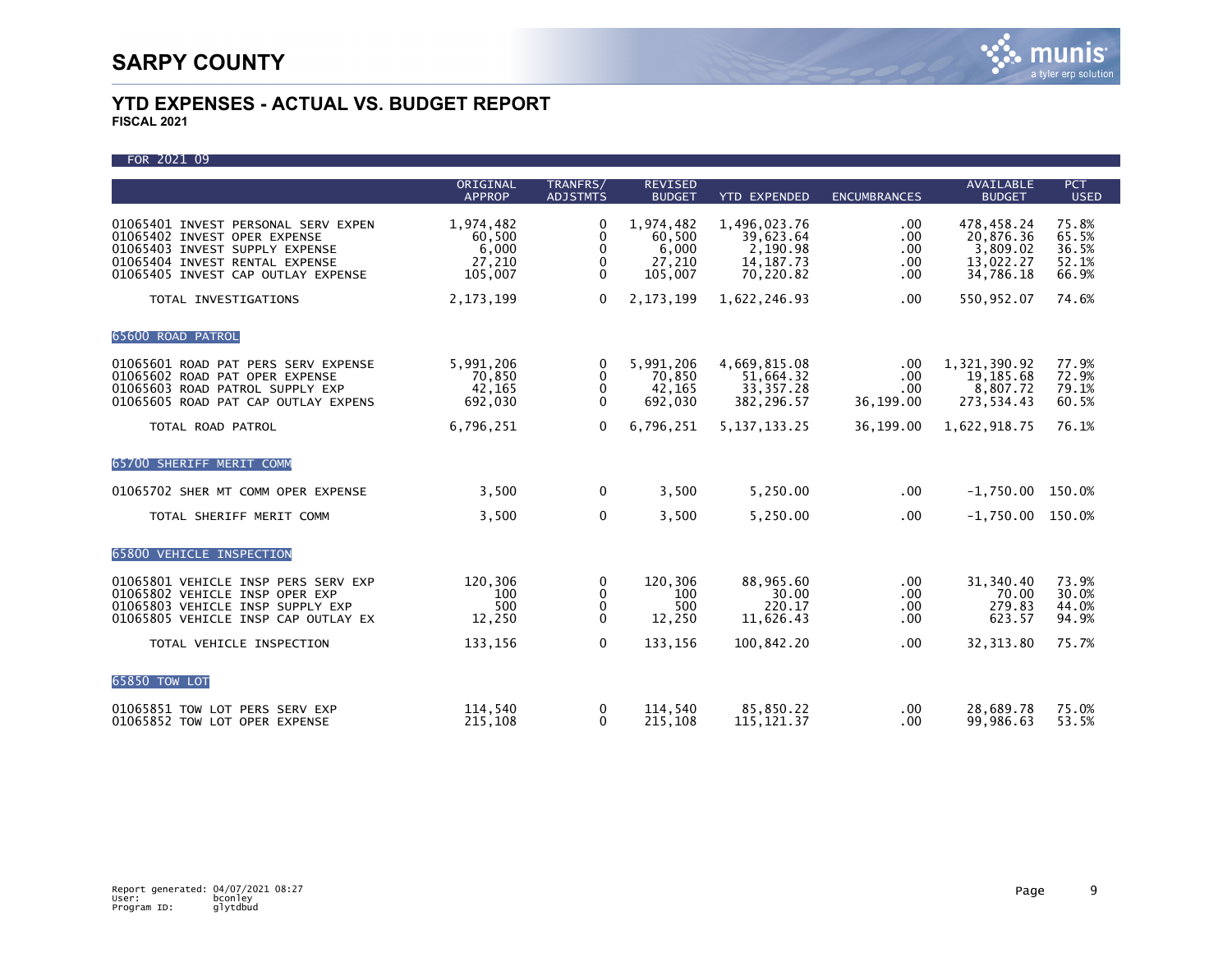FOR 2021 09 ORIGINAL TRANFRS/ REVISED AVAILABLE PCT APPROP ADJSTMTS BUDGET YTD EXPENDED ENCUMBRANCES BUDGET USED 01065853 TOW LOT SUPPLY EXPENSE 1,150 0 1,150 517.87 .00 632.13 45.0% 01065855 TOW LOT CAPITAL OUTLAY EXP TOTAL TOW LOT 336,773 0 336,773 203,068.02 .00 133,704.98 60.3% 65900 DIVERSION 02065901 DIVERSION PERS EXP 931,941 0 931,941 663,787.63 .00 268,153.37 71.2% 02065902 DIVERSION OPER EXP 14,925 0 14,925 13,452.20 .00 1,472.80 90.1% 02065903 DIVERSION SUPPLY EXP 18,649 0 18,649 17,207.96 .00 1,441.04 92.3% 02065905 DIVERSION CAPITAL EXP TOTAL DIVERSION 969,833 0 969,833 695,743.79 .00 274,089.21 71.7% 66300 VICTIM WITNESS-CTY ATTY 02066301 VICTIM WITNESS PERS EXP 391,318 0 391,318 282,565.73 .00 108,752.27 72.2% 02066302 VICTIM WITNESS OPER EXP 832 0 832 533.20 .00 298.80 64.1% 02066303 VICTIM WITNESS SUP EXP 800 0 800 431.68 .00 368.32 54.0% 02066305 VICTIM WITNESS CAP EXP TOTAL VICTIM WITNESS-CTY ATTY **397,995** 0 397,995 287,896.93 .00 110,098.07 72.3% 66320 MENTAL HEALTH DIVERSION 02066321 MENTAL HEALTH DIV PERSONNE 123,992 0 123,992 95,008.73 .00 28,983.27 76.6% 02066322 MENTAL HEALTH DIVERSION OP 1,650 0 1,650 60.00 .00 1,590.00 3.6% 02066323 MENTAL HEALTH DIVERSION SU TOTAL MENTAL HEALTH DIVERSION  $126,642$  0  $126,642$  95,068.73 .00 31,573.27 75.1% 66400 COMMUNITY CORRECTIONS 03866401 COMMUNITY CORR PERS EXP 733,150 0 733,150 507,097.89 00 226,052.11 69.2%<br>03866402 COMMUNITY CORR OP EXP 257,505 0 257,505 169,023.12 00 88,481.88 65.6% 03866402 COMMUNITY CORR OP EXP 257,505 0 257,505 169,023.12 00 88,481.88 65.6%<br>03866403 COMMUNITY CORR SUP EXP 16,300 0 16,300 11,639.13 .00 4,660.87 71.4% 03866403 COMMUNITY CORR SUP EXP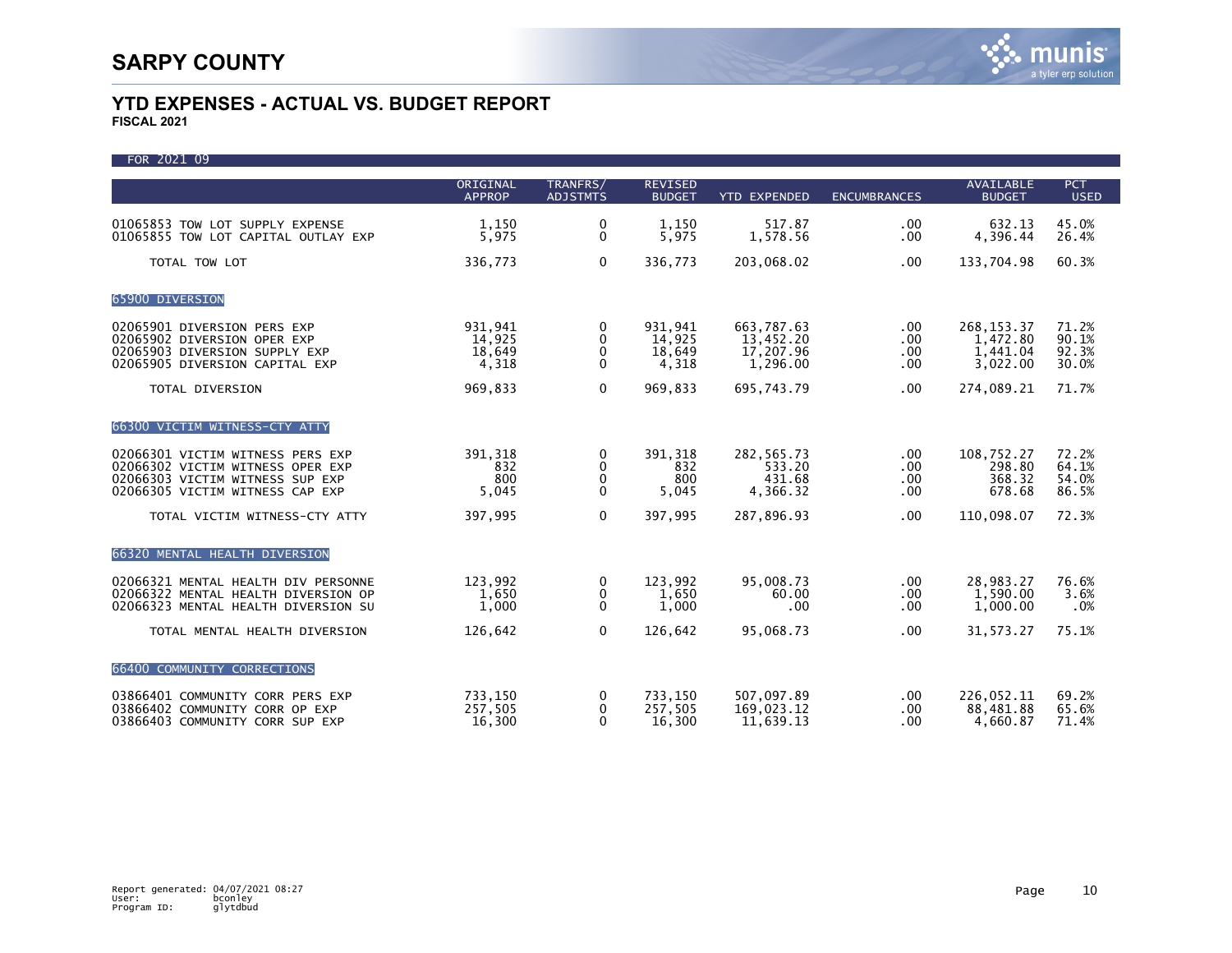| FOR 2021 09                                                                                                                                             |                                              |                                              |                                              |                                                       |                                            |                                                         |                                   |
|---------------------------------------------------------------------------------------------------------------------------------------------------------|----------------------------------------------|----------------------------------------------|----------------------------------------------|-------------------------------------------------------|--------------------------------------------|---------------------------------------------------------|-----------------------------------|
|                                                                                                                                                         | ORIGINAL<br><b>APPROP</b>                    | TRANFRS/<br><b>ADJSTMTS</b>                  | <b>REVISED</b><br><b>BUDGET</b>              | <b>YTD EXPENDED</b>                                   | <b>ENCUMBRANCES</b>                        | <b>AVAILABLE</b><br><b>BUDGET</b>                       | <b>PCT</b><br><b>USED</b>         |
| 03866405 COMMUNITY CORR CAP EXP                                                                                                                         | 6,850                                        | 0                                            | 6,850                                        | 1,399.50                                              | .00                                        | 5,450.50                                                | 20.4%                             |
| TOTAL COMMUNITY CORRECTIONS                                                                                                                             | 1,013,805                                    | $\Omega$                                     | 1,013,805                                    | 689,159.64                                            | .00 <sub>1</sub>                           | 324,645.36                                              | 68.0%                             |
| 66500 BOARD OF CORRECTIONS                                                                                                                              |                                              |                                              |                                              |                                                       |                                            |                                                         |                                   |
| 00166501 BRD OF CORRECTIONS-PERSNL<br>00166502 BRD OF CORRECTIONS-OPER EX<br>00166503 BRD OF CORRECTIONS-SUPPLIE<br>00166505 BRD OF CORRECTIONS-CAP OUT | 3,791,665<br>1,311,755<br>470,500<br>132,844 | $\mathbf{0}$<br>$\mathbf{0}$<br>$\mathbf{0}$ | 3,791,665<br>1,311,755<br>470,500<br>132,844 | 2,852,054.14<br>519.056.94<br>275,866.21<br>43,936.97 | $.00 \,$<br>$.00 \,$<br>.00<br>.00         | 939,610.86<br>792,698.06<br>194,633.79<br>88,907.03     | 75.2%<br>39.6%<br>58.6%<br>33.1%  |
| TOTAL BOARD OF CORRECTIONS                                                                                                                              | 5,706,764                                    | $\Omega$                                     | 5,706,764                                    | 3,690,914.26                                          | .00                                        | 2,015,849.74                                            | 64.7%                             |
| 66900 JUV JUSTICE CENTER                                                                                                                                |                                              |                                              |                                              |                                                       |                                            |                                                         |                                   |
| 01066901 JJC PERSONAL SERV EXPENSE<br>01066902 JJC OPER EXPENSE<br>01066903 JJC SUPPLY EXPENSE<br>01066905 JJC CAPITAL OUTLAY EXP                       | 2,713,350<br>208,818<br>98,950<br>53,796     | $\Omega$<br>0<br>$\Omega$                    | 2,713,350<br>208,818<br>98,950<br>53,796     | 1,913,984.63<br>268,847.45<br>44,776.49<br>12,869.12  | .00 <sub>1</sub><br>$.00 \,$<br>.00<br>.00 | 799, 365.37<br>$-60,029.45$<br>54, 173. 51<br>40,926.88 | 70.5%<br>128.7%<br>45.3%<br>23.9% |
| TOTAL JUV JUSTICE CENTER                                                                                                                                | 3,074,914                                    | 0                                            | 3,074,914                                    | 2,240,477.69                                          | .00                                        | 834,436.31                                              | 72.9%                             |
| 67100 JAIL                                                                                                                                              |                                              |                                              |                                              |                                                       |                                            |                                                         |                                   |
| 01067101 JAIL PERSONAL SERV EXPENSE<br>01067102 JAIL OPER EXPENSE                                                                                       | 1, 165, 393<br>1,460                         | 0<br>$\Omega$                                | 1, 165, 393<br>1,460                         | 834, 379.48<br>855.00                                 | $.00 \,$<br>.00                            | 331,013.52<br>605.00                                    | 71.6%<br>58.6%                    |
| TOTAL JAIL                                                                                                                                              | 1,166,853                                    | $\Omega$                                     | 1,166,853                                    | 835,234.48                                            | .00.                                       | 331,618.52                                              | 71.6%                             |
| 67150 SUPPORT SERVICES                                                                                                                                  |                                              |                                              |                                              |                                                       |                                            |                                                         |                                   |
| 01067151 SUPPORT SERVICES PERS EXP<br>01067152 SUPPORT SERVICES OPER EXP<br>01067153 SUPPORT SERVICES SUP EXP<br>01067155 SUPPORT SERVICES CAP OUTLA    | 2,782,558<br>122,337<br>10,930<br>24,087     | 0<br>0<br>0<br>$\Omega$                      | 2,782,558<br>122,337<br>10,930<br>24,087     | 2,057,688.21<br>54,033.60<br>5,552.45<br>10.873.31    | $.00 \,$<br>.00<br>2.468.30<br>.00         | 724,869.79<br>68,303.40<br>2,909.25<br>13,213.69        | 73.9%<br>44.2%<br>73.4%<br>45.1%  |
| TOTAL SUPPORT SERVICES                                                                                                                                  | 2.939.912                                    | 0                                            | 2.939.912                                    | 2, 128, 147. 57                                       | 2.468.30                                   | 809.296.13                                              | 72.5%                             |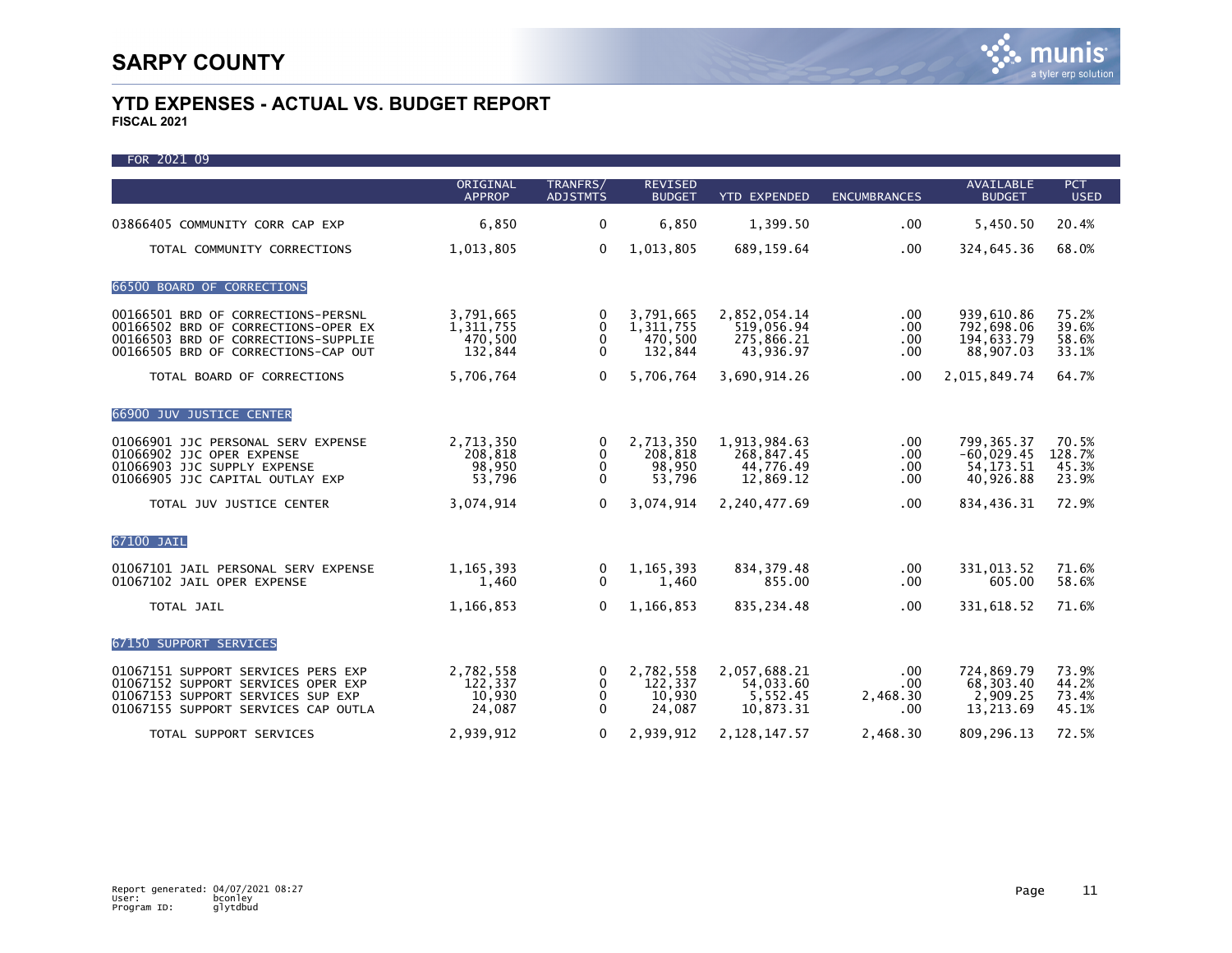| FOR 2021 09                                                                                                                                             |                                      |                             |                                      |                                                 |                                |                                                  |                                  |
|---------------------------------------------------------------------------------------------------------------------------------------------------------|--------------------------------------|-----------------------------|--------------------------------------|-------------------------------------------------|--------------------------------|--------------------------------------------------|----------------------------------|
|                                                                                                                                                         | ORIGINAL<br><b>APPROP</b>            | TRANFRS/<br><b>ADJSTMTS</b> | <b>REVISED</b><br><b>BUDGET</b>      | <b>YTD EXPENDED</b>                             | <b>ENCUMBRANCES</b>            | <b>AVAILABLE</b><br><b>BUDGET</b>                | <b>PCT</b><br><b>USED</b>        |
| 67160 WARRANTS EXTRADITION                                                                                                                              |                                      |                             |                                      |                                                 |                                |                                                  |                                  |
| 01067161 WARRANTS/EXTRADITION PERS<br>01067162 WARRANT/EXTRADITION OPER E<br>01067163 WARRANT/EXTRADITION SUP EX<br>01067165 WARRANT/EXTRADITION CAP OU | 820,279<br>51,614<br>7,000<br>3,794  | 0<br>0<br>0<br>$\mathbf{0}$ | 820,279<br>51,614<br>7,000<br>3,794  | 635,906.11<br>19,249.91<br>4,308.82<br>1,441.41 | .00.<br>.00<br>.00<br>.00      | 184, 372.89<br>32,364.09<br>2,691.18<br>2,352.59 | 77.5%<br>37.3%<br>61.6%<br>38.0% |
| TOTAL WARRANTS EXTRADITION                                                                                                                              | 882,687                              | $\mathbf 0$                 | 882,687                              | 660,906.25                                      | .00.                           | 221,780.75                                       | 74.9%                            |
| 67200 ADULT PROBATION                                                                                                                                   |                                      |                             |                                      |                                                 |                                |                                                  |                                  |
| 01567202 ADULT PROB OPER EXP<br>01567203 ADULT PROB SUPPLY EXP<br>01567204 ADULT PROB RENTAL EXP<br>01567205 ADULT PROB CAP OUTLAY EXP                  | 7,258<br>11,000<br>51,500<br>22,067  | 0<br>0<br>0<br>$\Omega$     | 7,258<br>11,000<br>51,500<br>22,067  | 4,916.41<br>9,334.59<br>37,023.75<br>16,760.00  | $.00 \,$<br>.00.<br>.00<br>.00 | 2,341.59<br>1,665.41<br>14,476.25<br>5,307.00    | 67.7%<br>84.9%<br>71.9%<br>76.0% |
| TOTAL ADULT PROBATION                                                                                                                                   | 91,825                               | $\mathbf 0$                 | 91,825                               | 68,034.75                                       | .00                            | 23,790.25                                        | 74.1%                            |
| 69300 EMERGENCY MGT                                                                                                                                     |                                      |                             |                                      |                                                 |                                |                                                  |                                  |
| 02269301 EM MGT PERSONAL SERV EXPEN<br>02269302 EM MGT OPER EXPENSE<br>02269303 EM MGT SUPPLY EXPENSE<br>02269305 EM MGT CAP OUTLAY EXPENSE             | 177,079<br>16,304<br>1,000<br>10,685 | 0<br>0<br>0<br>$\Omega$     | 177.079<br>16,304<br>1,000<br>10,685 | 136.149.53<br>1,834.32<br>95.13<br>3,886.72     | $.00 \,$<br>.00<br>.00<br>.00  | 40,929.47<br>14,469.68<br>904.87<br>6,798.28     | 76.9%<br>11.3%<br>9.5%<br>36.4%  |
| TOTAL EMERGENCY MGT                                                                                                                                     | 205,068                              | $\mathbf{0}$                | 205,068                              | 141.965.70                                      | .00                            | 63,102.30                                        | 69.2%                            |
| 69400 ANIMAL CONTROL                                                                                                                                    |                                      |                             |                                      |                                                 |                                |                                                  |                                  |
| 03569402 ANIMAL CONTROL OPER EXP                                                                                                                        | 600,000                              | 0                           | 600,000                              | 473,952.94                                      | $.00 \,$                       | 126,047.06                                       | 79.0%                            |
| TOTAL ANIMAL CONTROL                                                                                                                                    | 600,000                              | $\mathbf 0$                 | 600,000                              | 473,952.94                                      | .00                            | 126,047.06                                       | 79.0%                            |

73310 NOXIOUS WEED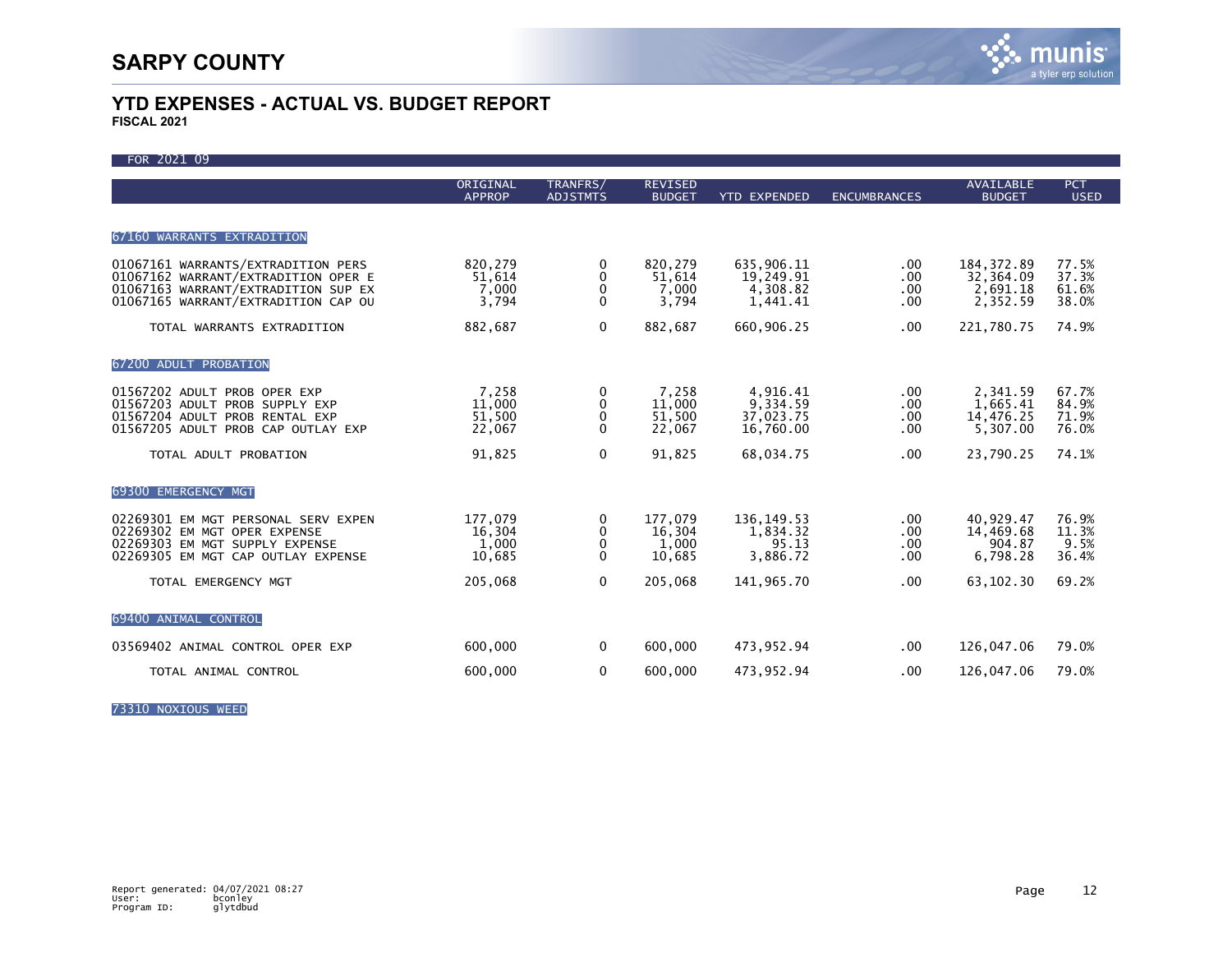| FOR 2021 09                                                                                                                                             |                                      |                                           |                                      |                                             |                                 |                                                  |                                  |
|---------------------------------------------------------------------------------------------------------------------------------------------------------|--------------------------------------|-------------------------------------------|--------------------------------------|---------------------------------------------|---------------------------------|--------------------------------------------------|----------------------------------|
|                                                                                                                                                         | ORIGINAL<br><b>APPROP</b>            | TRANFRS/<br><b>ADJSTMTS</b>               | <b>REVISED</b><br><b>BUDGET</b>      | <b>YTD EXPENDED</b>                         | <b>ENCUMBRANCES</b>             | <b>AVAILABLE</b><br><b>BUDGET</b>                | <b>PCT</b><br><b>USED</b>        |
| 02973311 NOXIOUS WEED PERSONNEL EXP<br>02973312 NOXIOUS WEED OPER EXPENSE<br>02973313 NOXIOUS WEED SUPPLY EXPENS<br>02973315 NOXIOUS WEED CAPITAL EXPEN | 84,569<br>5,800<br>1,200<br>300      | 0<br>$\Omega$<br>0<br>0                   | 84,569<br>5,800<br>1,200<br>300      | 59,753.63<br>3,559.80<br>209.35<br>146.94   | $.00 \,$<br>.00.<br>.00.<br>.00 | 24,815.37<br>2,240.20<br>990.65<br>153.06        | 70.7%<br>61.4%<br>17.4%<br>49.0% |
| TOTAL NOXIOUS WEED                                                                                                                                      | 91,869                               | $\mathbf 0$                               | 91,869                               | 63,669.72                                   | .00                             | 28, 199. 28                                      | 69.3%                            |
| 75600 MENTAL HEALTH BOARD                                                                                                                               |                                      |                                           |                                      |                                             |                                 |                                                  |                                  |
| 03575601 MENTAL HEALTH PERS EXP<br>03575602 MENTAL HEALTH OPER EXP<br>03575603 MENTAL HEALTH SUP EXP                                                    | 19,377<br>28,250<br>0                | 0<br>$\mathbf{0}$<br>$\mathbf 0$          | 19,377<br>28,250<br>0                | 12,336.69<br>1,846.24<br>851.37             | $.00 \,$<br>$.00 \,$<br>.00     | 7,040.31<br>26,403.76<br>$-851.37$               | 63.7%<br>6.5%<br>100.0%          |
| TOTAL MENTAL HEALTH BOARD                                                                                                                               | 47,627                               | $\mathbf 0$                               | 47,627                               | 15,034.30                                   | .00                             | 32,592.70                                        | 31.6%                            |
| 75700 MENTAL HEALTH LEADERSHIP                                                                                                                          |                                      |                                           |                                      |                                             |                                 |                                                  |                                  |
| 01275702 MENTAL HEALTH LEADERSHIP O                                                                                                                     | 50,000                               | $\mathbf 0$                               | 50,000                               | .00                                         | .00                             | 50,000.00                                        | .0%                              |
| TOTAL MENTAL HEALTH LEADERSHIP                                                                                                                          | 50,000                               | $\Omega$                                  | 50,000                               | .00                                         | .00                             | 50,000.00                                        | .0%                              |
| 80300 VETERANS SERVICES                                                                                                                                 |                                      |                                           |                                      |                                             |                                 |                                                  |                                  |
| 02380301 VETS PERSONAL SERV EXPENSE<br>02380302 VETS OPER EXPENSE<br>02380303 VETS SUPPLY EXPENSE<br>02380305 VETS CAP OUTLAY EXPENSE                   | 295,639<br>4,150<br>1,500<br>3,786   | 0<br>0<br>$\mathbf{0}$<br>0               | 295,639<br>4,150<br>1,500<br>3,786   | 210,560.99<br>1,139.90<br>55.96<br>2,651.00 | $.00 \,$<br>.00<br>.00.<br>.00. | 85,078.01<br>3,010.10<br>1,444.04<br>1,135.00    | 71.2%<br>27.5%<br>3.7%<br>70.0%  |
| TOTAL VETERANS SERVICES                                                                                                                                 | 305,075                              | $\mathbf 0$                               | 305,075                              | 214,407.85                                  | .00.                            | 90,667.15                                        | 70.3%                            |
| 80600 HUMAN SERVICES                                                                                                                                    |                                      |                                           |                                      |                                             |                                 |                                                  |                                  |
| 02480601 HSERV PERSONAL SERV EXPENS<br>02480602 HSERV OPER EXPENSE<br>02480603 HSERV SUPPLY EXPENSE<br>02480605 HSERV CAP OUTLAY EXPENSE                | 102,085<br>1,456,594<br>800<br>2,200 | 0<br>$\Omega$<br>$\Omega$<br>$\mathbf{0}$ | 102,085<br>1,456,594<br>800<br>2,200 | 75,378.36<br>777, 159.14<br>855.16<br>86.56 | $.00 \,$<br>.00<br>.00<br>.00.  | 26,706.64<br>679,434.86<br>$-55.16$<br>2, 113.44 | 73.8%<br>53.4%<br>106.9%<br>3.9% |
| TOTAL HUMAN SERVICES                                                                                                                                    | 1.561.679                            | $\mathbf{0}$                              | 1,561,679                            | 853,479.22                                  | .00                             | 708,199.78                                       | 54.7%                            |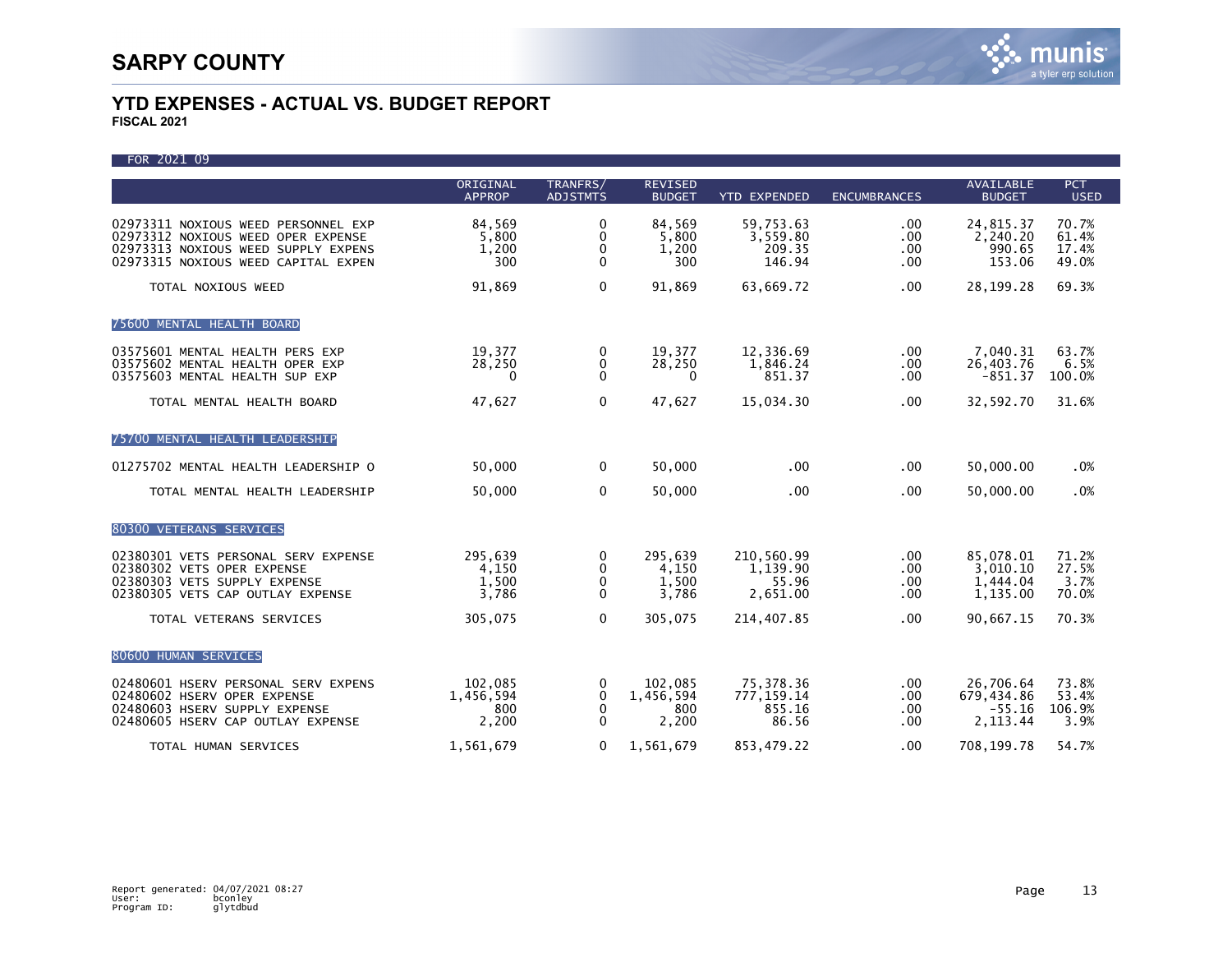| FOR 2021 09                                                                                                                                                                 |                                                          |                                            |                                                          |                                                                        |                                       |                                                                         |                                           |
|-----------------------------------------------------------------------------------------------------------------------------------------------------------------------------|----------------------------------------------------------|--------------------------------------------|----------------------------------------------------------|------------------------------------------------------------------------|---------------------------------------|-------------------------------------------------------------------------|-------------------------------------------|
|                                                                                                                                                                             | ORIGINAL<br><b>APPROP</b>                                | TRANFRS/<br><b>ADJSTMTS</b>                | <b>REVISED</b><br><b>BUDGET</b>                          | <b>YTD EXPENDED</b>                                                    | <b>ENCUMBRANCES</b>                   | <b>AVAILABLE</b><br><b>BUDGET</b>                                       | <b>PCT</b><br><b>USED</b>                 |
|                                                                                                                                                                             |                                                          |                                            |                                                          |                                                                        |                                       |                                                                         |                                           |
| 97000 MISC GENERAL                                                                                                                                                          |                                                          |                                            |                                                          |                                                                        |                                       |                                                                         |                                           |
| 03597001 MISC GENERAL PERS EXP<br>03597002 MISC GENERAL OPER EXP<br>03597003 MISC GENERAL SUPPLY EXP<br>03597004 MISC GENERAL RENT EXP<br>03597005 MISC GENERAL CAPITAL EXP | 8,944,145<br>3,277,414<br>400,000<br>70,000<br>1,716,243 | 0<br>$\Omega$<br>$\Omega$<br>0<br>$\Omega$ | 8,944,145<br>3,277,414<br>400,000<br>70,000<br>1,716,243 | 5,709,001.63<br>1,335,709.25<br>310, 114.62<br>49,962.37<br>734,545.43 | .00<br>.00<br>.00<br>.00<br>12,922.70 | 3, 235, 143. 37<br>1,941,704.75<br>89,885.38<br>20,037.63<br>968,774.87 | 63.8%<br>40.8%<br>77.5%<br>71.4%<br>43.6% |
| TOTAL MISC GENERAL                                                                                                                                                          | 14,407,802                                               | 0                                          | 14,407,802                                               | 8,139,333.30                                                           | 12,922.70                             | 6,255,546.00                                                            | 56.6%                                     |
| 97300 PAYROLL ACCRUAL                                                                                                                                                       |                                                          |                                            |                                                          |                                                                        |                                       |                                                                         |                                           |
| 03597302 PAYROLL ACCRUAL OPER EXP                                                                                                                                           | 1,250,000                                                | 0                                          | 1,250,000                                                | .00                                                                    | .00                                   | 1,250,000.00                                                            | .0%                                       |
| TOTAL PAYROLL ACCRUAL                                                                                                                                                       | 1,250,000                                                | $\Omega$                                   | 1,250,000                                                | $.00 \times$                                                           | .00                                   | 1,250,000.00                                                            | .0%                                       |
| 97500 CASH RESERVE                                                                                                                                                          |                                                          |                                            |                                                          |                                                                        |                                       |                                                                         |                                           |
| 03597508 CASH RESERVE EXPENSE                                                                                                                                               | 6,873,807                                                | 0                                          | 6,873,807                                                | .00                                                                    | .00                                   | 6,873,807.00                                                            | .0%                                       |
| TOTAL CASH RESERVE                                                                                                                                                          | 6,873,807                                                | $\Omega$                                   | 6,873,807                                                | .00                                                                    | $.00 \,$                              | 6,873,807.00                                                            | .0%                                       |
| 98000 CAPITAL PROJECTS                                                                                                                                                      |                                                          |                                            |                                                          |                                                                        |                                       |                                                                         |                                           |
| 03598005 CAPITAL PROJ CAPITAL<br><b>EXP</b>                                                                                                                                 | 876,101                                                  | 0                                          | 876,101                                                  | 175,974.66                                                             | .00                                   | 700, 126.34                                                             | 20.1%                                     |
| TOTAL CAPITAL PROJECTS                                                                                                                                                      | 876,101                                                  | 0                                          | 876,101                                                  | 175,974.66                                                             | $.00 \,$                              | 700, 126.34                                                             | 20.1%                                     |
| 98020 COPS-EMERGENCY COMMS                                                                                                                                                  |                                                          |                                            |                                                          |                                                                        |                                       |                                                                         |                                           |
| 03598022 COPS EMERGENCY COMMS OP EX                                                                                                                                         | 927,388                                                  | 0                                          | 927,388                                                  | 52,217.75                                                              | $.00 \,$                              | 875, 170.25                                                             | 5.6%                                      |
| TOTAL COPS-EMERGENCY COMMS                                                                                                                                                  | 927,388                                                  | 0                                          | 927,388                                                  | 52, 217.75                                                             | .00                                   | 875, 170.25                                                             | 5.6%                                      |

99000 TRANSFERS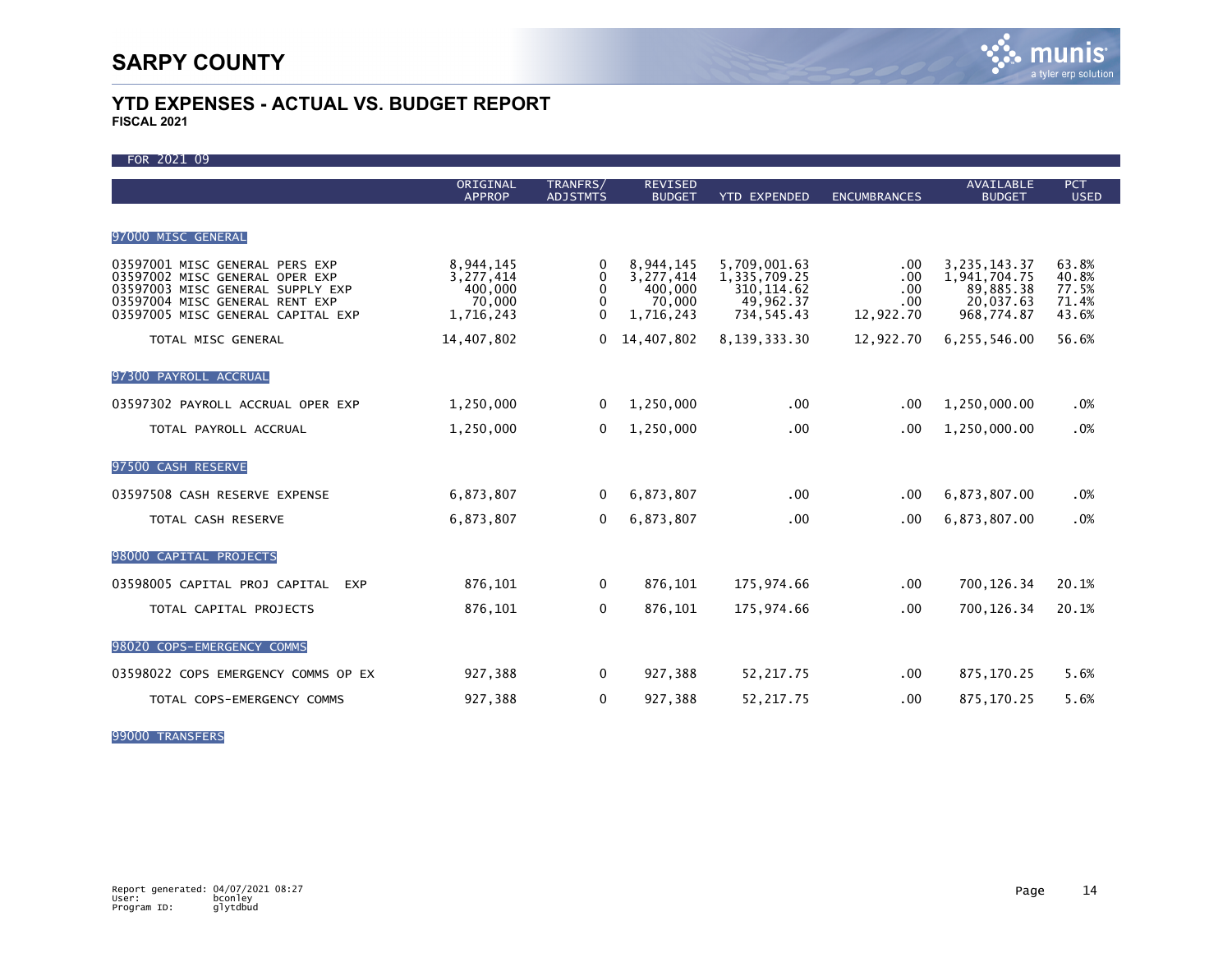ī

### **YTD EXPENSES - ACTUAL VS. BUDGET REPORT FISCAL 2021**

| FOR 2021 09                                                                                                                                                                         |                                                        |                             |                                                        |                                                                       |                                         |                                                                            |                                            |
|-------------------------------------------------------------------------------------------------------------------------------------------------------------------------------------|--------------------------------------------------------|-----------------------------|--------------------------------------------------------|-----------------------------------------------------------------------|-----------------------------------------|----------------------------------------------------------------------------|--------------------------------------------|
|                                                                                                                                                                                     | ORIGINAL<br><b>APPROP</b>                              | TRANFRS/<br><b>ADJSTMTS</b> | <b>REVISED</b><br><b>BUDGET</b>                        | <b>YTD EXPENDED</b>                                                   | <b>ENCUMBRANCES</b>                     | <b>AVAILABLE</b><br><b>BUDGET</b>                                          | <b>PCT</b><br><b>USED</b>                  |
| 03599007 TRANSFERS OTHER                                                                                                                                                            | 5,660,000                                              | $\Omega$                    | 5,660,000                                              | 5,660,000.00                                                          | .00                                     | $.00 \,$                                                                   | 100.0%                                     |
| <b>TOTAL TRANSFERS</b>                                                                                                                                                              | 5,660,000                                              | $\Omega$                    | 5,660,000                                              | 5,660,000.00                                                          | .00                                     | .00                                                                        | 100.0%                                     |
| TOTAL COUNTY GENERAL                                                                                                                                                                | 87, 815, 810                                           | $\mathbf{0}$                | 87,815,810                                             | 56,633,979.80                                                         | 181, 519.29                             | 31,000,310.91                                                              | 64.7%                                      |
| 0200 PUBLIC WORKS                                                                                                                                                                   |                                                        |                             |                                                        |                                                                       |                                         |                                                                            |                                            |
| 70500 PUBLIC WORKS                                                                                                                                                                  |                                                        |                             |                                                        |                                                                       |                                         |                                                                            |                                            |
| 200251 PUBLIC WORKS PERSONAL EXP<br>200252 PUBLIC WORKS OPERATING EXP<br>200253 PUBLIC WORKS SUPPLY EXPENSE<br>200254 PUBLIC WORKS RENTAL EXP<br>200255 PUBLIC WORKS CAPITAL OUTLAY | 4,120,487<br>889,750<br>2,189,700<br>35,000<br>985,912 | 0<br>$\Omega$<br>$\Omega$   | 4,120,487<br>889,750<br>2,189,700<br>35.000<br>985,912 | 2.981,741.41<br>682,468.67<br>1,392,383.07<br>32,961.55<br>837,718.61 | .00<br>.00<br>.00<br>.00<br>660, 514.84 | 1, 138, 745.59<br>207, 281.33<br>797, 316.93<br>2,038.45<br>$-512, 321.45$ | 72.4%<br>76.7%<br>63.6%<br>94.2%<br>152.0% |
| TOTAL PUBLIC WORKS                                                                                                                                                                  | 8,220,849                                              | 0                           | 8,220,849                                              | 5,927,273.31                                                          | 660, 514.84                             | 1,633,060.85                                                               | 80.1%                                      |
| TOTAL PUBLIC WORKS                                                                                                                                                                  | 8,220,849                                              | $\Omega$                    | 8,220,849                                              | 5,927,273.31                                                          | 660, 514.84                             | 1,633,060.85                                                               | 80.1%                                      |
| $0205$ PW - ASIP                                                                                                                                                                    |                                                        |                             |                                                        |                                                                       |                                         |                                                                            |                                            |
| 70600 PUBLIC WORKS - ASIP FEES                                                                                                                                                      |                                                        |                             |                                                        |                                                                       |                                         |                                                                            |                                            |
| 205255 PUBLIC WORKS ASIP FEES CAPIT<br>205257 PUBLIC WORKS-ASIP FEES XFR E                                                                                                          | 1.270.000<br>3,000,000                                 | 0<br>$\Omega$               | 1.270.000<br>3,000,000                                 | 1.000.000.00<br>3,000,000.00                                          | .00<br>.00                              | 270,000.00<br>.00                                                          | 78.7%<br>100.0%                            |
| TOTAL PUBLIC WORKS - ASIP FEES                                                                                                                                                      | 4,270,000                                              | $\Omega$                    | 4,270,000                                              | 4,000,000.00                                                          | .00                                     | 270,000.00                                                                 | 93.7%                                      |
| TOTAL PW - ASIP                                                                                                                                                                     | 4,270,000                                              | $\Omega$                    | 4,270,000                                              | 4,000,000.00                                                          | .00                                     | 270,000.00                                                                 | 93.7%                                      |

0206 PW - ROAD PROJECTS

70700 PW - ROAD PROJECTS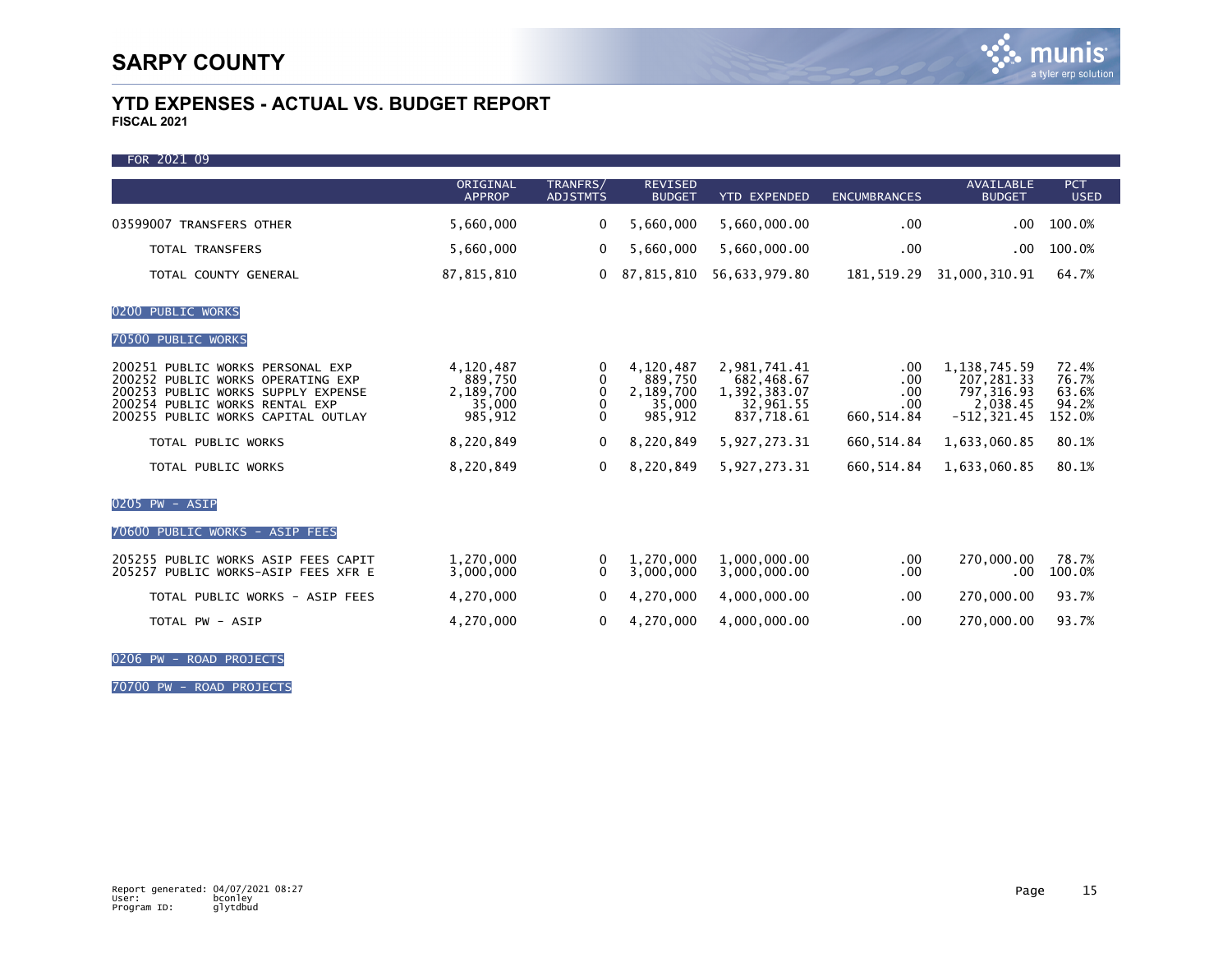FOR 2021 09

| 0206<br>PW - ROAD PROJECTS                                                                                                                              | ORIGINAL<br><b>APPROP</b>                             | TRANFRS/<br><b>ADJSTMTS</b>  | <b>REVISED</b><br><b>BUDGET</b>                       | <b>YTD EXPENDED</b>                                                | <b>ENCUMBRANCES</b>                          | <b>AVAILABLE</b><br><b>BUDGET</b>                                  | <b>PCT</b><br><b>USED</b>                 |
|---------------------------------------------------------------------------------------------------------------------------------------------------------|-------------------------------------------------------|------------------------------|-------------------------------------------------------|--------------------------------------------------------------------|----------------------------------------------|--------------------------------------------------------------------|-------------------------------------------|
| 206252 ROAD PROJECT OPER EXP<br>206255 ROAD PROJECTS CAP EXP<br>206256 ROAD PROJECTS DEBT<br>206257 ROAD PROJECTS TRANSFER                              | $\mathbf{0}$<br>18,200,000<br>1,477,000<br>4,500,000  | $\mathbf{0}$<br>0<br>0<br>0  | $\mathbf{0}$<br>18,200,000<br>1,477,000<br>4.500.000  | 957.33<br>15,083,189.00<br>1,491,894.38<br>4,500,000.00            | .00<br>.00<br>.00<br>.00                     | $-957.33$<br>3,116,811.00<br>$-14,894.38$<br>.00                   | 100.0%<br>82.9%<br>101.0%<br>100.0%       |
| TOTAL PW - ROAD PROJECTS                                                                                                                                | 24, 177, 000                                          | 0                            | 24, 177, 000                                          | 21,076,040.71                                                      | .00                                          | 3,100,959.29                                                       | 87.2%                                     |
| TOTAL PW - ROAD PROJECTS                                                                                                                                | 24, 177, 000                                          | $\Omega$                     | 24, 177, 000                                          | 21,076,040.71                                                      | .00                                          | 3,100,959.29                                                       | 87.2%                                     |
| <b>E911 COMMUNICATIONS</b><br>0941<br>65300 E911 COMMUNICATIONS                                                                                         |                                                       |                              |                                                       |                                                                    |                                              |                                                                    |                                           |
| 941221 E911 PERS SERV EXPENSE<br>941222 E911 OPER EXPENSE<br>941223 E911 SUPPLY EXPENSE<br>941224 E911 RENTAL EXPENSE<br>941225 E911 CAP OUTLAY EXPENSE | 4, 142, 010<br>914,433<br>11,500<br>69,227<br>130,459 | 0<br>0<br>0<br>0<br>$\Omega$ | 4, 142, 010<br>914,433<br>11,500<br>69,227<br>130,459 | 3, 123, 829.55<br>451,467.50<br>4,466.17<br>39,634.26<br>48,326.35 | .00<br>9,005.21<br>.00<br>429.20<br>1,984.38 | 1,018,180.45<br>453,960.29<br>7,033.83<br>29.163.54<br>80, 148. 27 | 75.4%<br>50.4%<br>38.8%<br>57.9%<br>38.6% |
| TOTAL E911 COMMUNICATIONS                                                                                                                               | 5,267,629                                             | 0                            | 5,267,629                                             | 3,667,723.83                                                       | 11,418.79                                    | 1,588,486.38                                                       | 69.8%                                     |
| TOTAL E911 COMMUNICATIONS                                                                                                                               | 5,267,629                                             | 0                            | 5,267,629                                             | 3,667,723.83                                                       | 11,418.79                                    | 1,588,486.38                                                       | 69.8%                                     |
| <b>E911 WIRELESS SERVICE</b><br>0943<br>WIRELESS SERVICE<br>E911<br>65305                                                                               |                                                       |                              |                                                       |                                                                    |                                              |                                                                    |                                           |
| 943221 E911 WIRELESS PERS EXP<br>943222 E911 WIRELESS SERVICE                                                                                           | 165,000<br>84,915                                     | 0<br>0                       | 165,000<br>84,915                                     | .00<br>44,714.45                                                   | .00<br>.00                                   | 165,000.00<br>40,200.55                                            | .0%<br>52.7%                              |
| TOTAL E911 WIRELESS SERVICE                                                                                                                             | 249,915                                               | 0                            | 249,915                                               | 44,714.45                                                          | .00                                          | 205,200.55                                                         | 17.9%                                     |
| TOTAL E911 WIRELESS SERVICE                                                                                                                             | 249,915                                               | $\mathbf{0}$                 | 249,915                                               | 44,714.45                                                          | .00                                          | 205, 200.55                                                        | 17.9%                                     |

0944 E911 WIRELESS SINKING

65306 E911 WIRELESS SINKING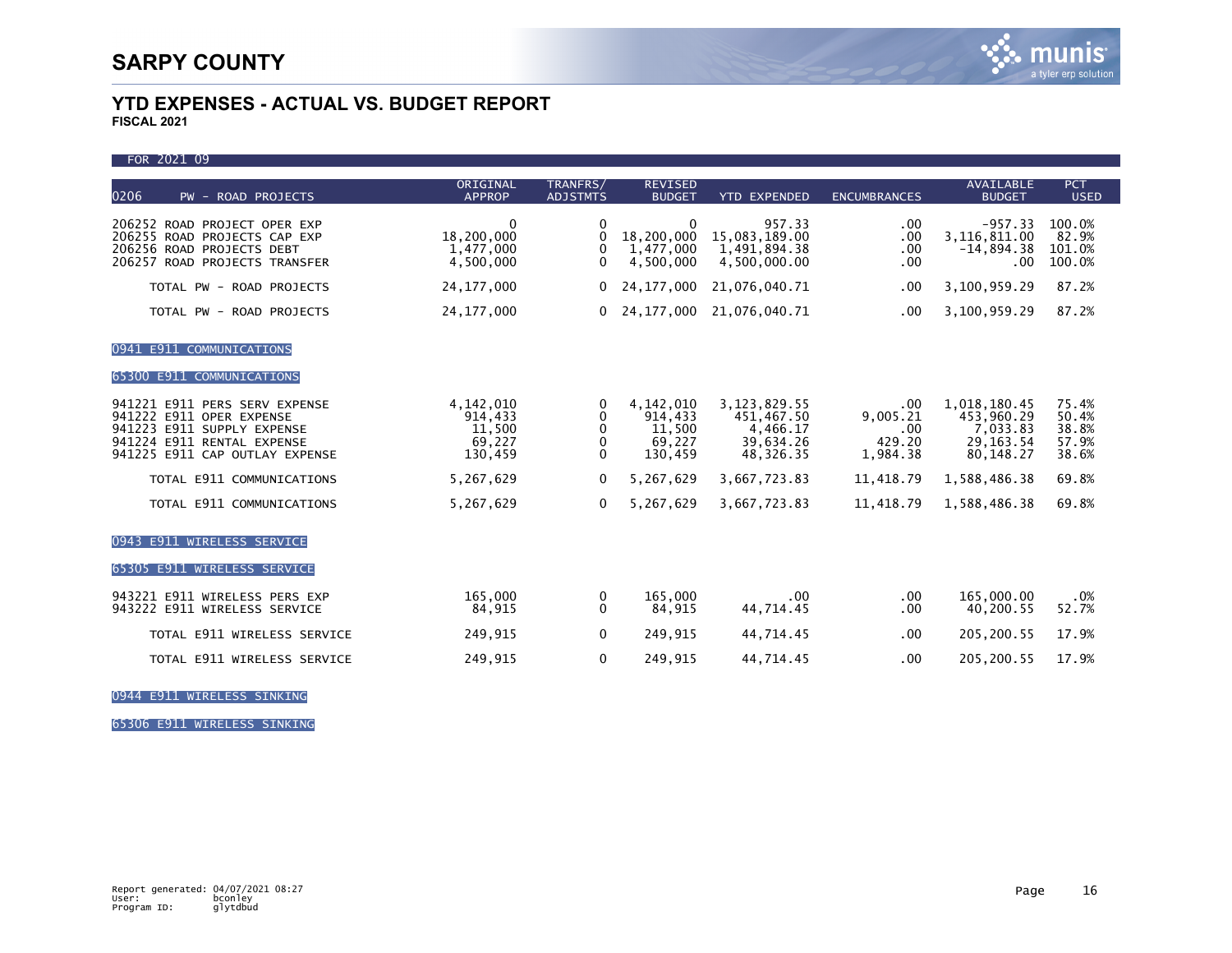| FOR 2021 09                                               |                           |                             |                                 |                           |                     |                                   |                           |
|-----------------------------------------------------------|---------------------------|-----------------------------|---------------------------------|---------------------------|---------------------|-----------------------------------|---------------------------|
| 0944<br>E911 WIRELESS SINKING                             | ORIGINAL<br><b>APPROP</b> | TRANFRS/<br><b>ADJSTMTS</b> | <b>REVISED</b><br><b>BUDGET</b> | <b>YTD EXPENDED</b>       | <b>ENCUMBRANCES</b> | <b>AVAILABLE</b><br><b>BUDGET</b> | <b>PCT</b><br><b>USED</b> |
| 944225 E911 WIRELESS SINKING CAP OU                       | 44,606                    | $\Omega$                    | 44,606                          | .00                       | .00                 | 44,606.00                         | .0%                       |
| TOTAL E911 WIRELESS SINKING                               | 44,606                    | $\mathbf 0$                 | 44,606                          | .00                       | .00.                | 44,606.00                         | .0%                       |
| TOTAL E911 WIRELESS SINKING                               | 44,606                    | $\Omega$                    | 44,606                          | .00                       | .00                 | 44,606.00                         | .0%                       |
| 0960 PLANNING-WIRELESS TOWERS                             |                           |                             |                                 |                           |                     |                                   |                           |
| 60810 PLANNING-WIRELESS TOWERS                            |                           |                             |                                 |                           |                     |                                   |                           |
| 960112 PLANNING-WIRELESS TOWERS OPE                       | 196,437                   | 0                           | 196,437                         | 14,378.75                 | $.00 \,$            | 182,058.25                        | 7.3%                      |
| TOTAL PLANNING-WIRELESS TOWERS                            | 196,437                   | 0                           | 196,437                         | 14,378.75                 | .00                 | 182,058.25                        | 7.3%                      |
| TOTAL PLANNING-WIRELESS TOWERS                            | 196,437                   | $\Omega$                    | 196,437                         | 14,378.75                 | .00.                | 182,058.25                        | 7.3%                      |
| 0980 CHILD SUPPORT DISTRICT COURT                         |                           |                             |                                 |                           |                     |                                   |                           |
| 63100 CHILD SUPPORT DIST CRT                              |                           |                             |                                 |                           |                     |                                   |                           |
| 980071 CSDC PERS SERV EXP<br>980072 CSDC OPER EXPENSE     | 125,202                   | 0<br>0                      | 125.202<br>4,925                | 104, 219.71<br>3,790.05   | .00<br>.00          | 20,982.29<br>1,134.95             | 83.2%<br>77.0%            |
| 980073 CSDC OPER EXPENSE                                  | 4,925<br>500<br>945       | 0<br>$\Omega$               | 500<br>945                      | .00<br>.00                | $.00 \,$            | 500.00                            | .0%                       |
| 980074 CSDC RENTAL EXPENSE                                |                           |                             |                                 |                           | .00                 | 945.00                            | .0%                       |
| TOTAL CHILD SUPPORT DIST CRT                              | 131,572                   | 0                           | 131,572                         | 108,009.76                | .00                 | 23,562.24                         | 82.1%                     |
| TOTAL CHILD SUPPORT DISTRICT COURT                        | 131,572                   | 0                           | 131,572                         | 108,009.76                | .00.                | 23,562.24                         | 82.1%                     |
| 0985 CHILD SUPPORT COUNTY ATTORNEY                        |                           |                             |                                 |                           |                     |                                   |                           |
| 66200 CHILD SUPPORT-CTY ATTY                              |                           |                             |                                 |                           |                     |                                   |                           |
| 985261 CSCA PERS SERV EXPENSE<br>985262 CSCA OPER EXPENSE | 1,424,397<br>27,320       | 0<br>$\Omega$               | 1,424,397<br>27,320             | 1,067,002.15<br>15,863.22 | $.00 \,$<br>.00     | 357, 394.85<br>11,456.78          | 74.9%<br>58.1%            |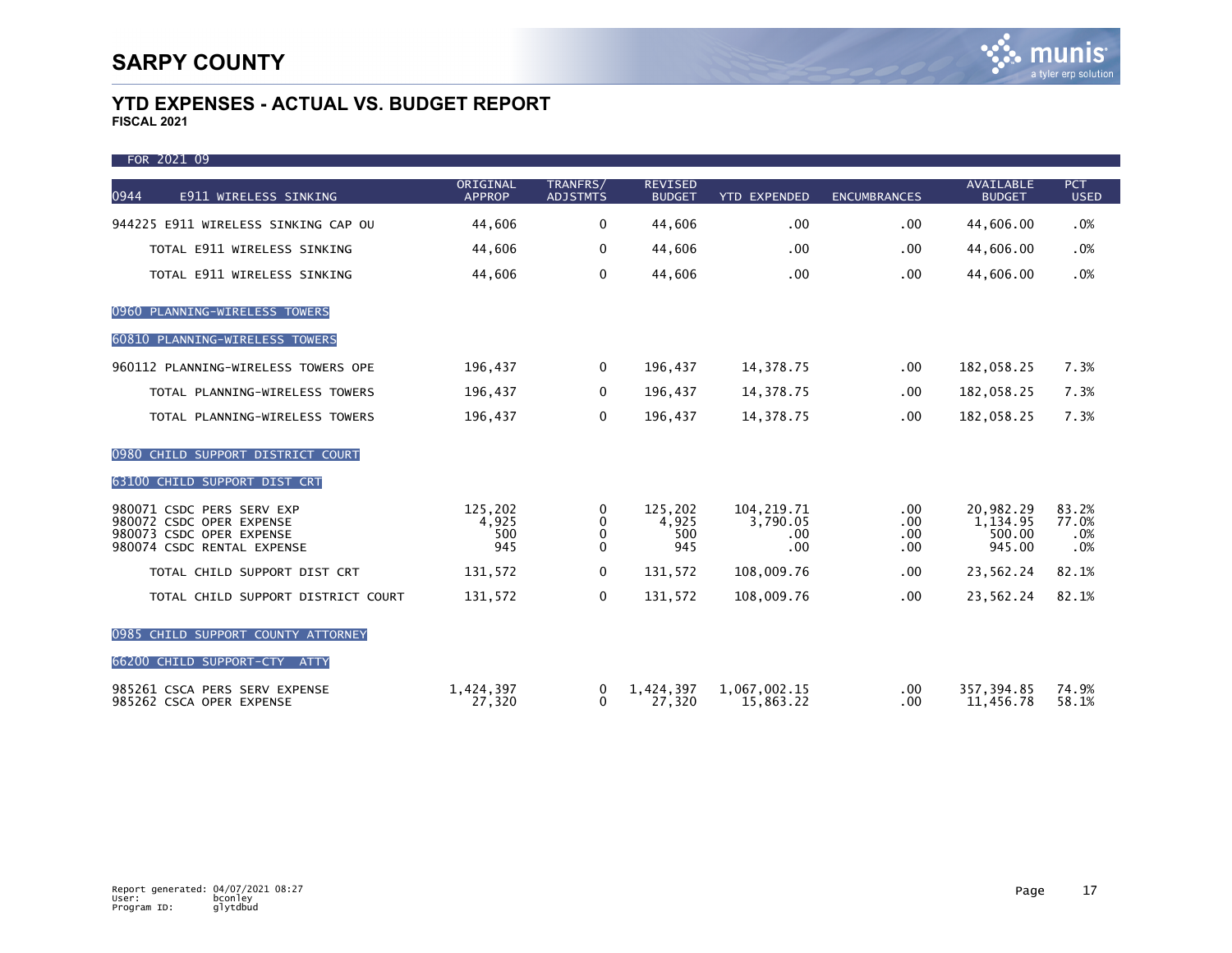| FOR 2021 09                                                                                      |                            |                              |                                 |                                  |                                  |                                   |                           |
|--------------------------------------------------------------------------------------------------|----------------------------|------------------------------|---------------------------------|----------------------------------|----------------------------------|-----------------------------------|---------------------------|
| 0985<br>CHILD SUPPORT COUNTY ATTORNEY                                                            | ORIGINAL<br><b>APPROP</b>  | TRANFRS/<br><b>ADJSTMTS</b>  | <b>REVISED</b><br><b>BUDGET</b> | <b>YTD EXPENDED</b>              | <b>ENCUMBRANCES</b>              | <b>AVAILABLE</b><br><b>BUDGET</b> | <b>PCT</b><br><b>USED</b> |
| 985263 CSCA SUPPLY EXPENSE<br>985265 CSCA CAP OUTLAY EXPENSE<br>985267 CSCA TRANSFER EXPENSE     | 6,500<br>4,910<br>68,000   | 0<br>$\mathbf 0$<br>$\Omega$ | 6,500<br>4,910<br>68,000        | 4,014.46<br>.00<br>68,000.00     | $.00 \,$<br>$.00 \,$<br>.00      | 2,485.54<br>4,910.00<br>.00       | 61.8%<br>.0%<br>100.0%    |
| TOTAL CHILD SUPPORT-CTY ATTY                                                                     | 1,531,127                  | 0                            | 1,531,127                       | 1, 154, 879.83                   | .00                              | 376, 247. 17                      | 75.4%                     |
| TOTAL CHILD SUPPORT COUNTY ATTORNEY                                                              | 1,531,127                  | $\mathbf{0}$                 | 1,531,127                       | 1, 154, 879.83                   | $.00 \,$                         | 376, 247. 17                      | 75.4%                     |
| 0986 CSCA INCENTIVE                                                                              |                            |                              |                                 |                                  |                                  |                                   |                           |
| 66250 CSCA INCENTIVE                                                                             |                            |                              |                                 |                                  |                                  |                                   |                           |
| 986261 CSCA INCENTIVE PERS SERV EXP                                                              | 102,782                    | 0                            | 102,782                         | 116, 176.67                      | .00.                             | $-13,394.67$ 113.0%               |                           |
| TOTAL CSCA INCENTIVE                                                                             | 102,782                    | 0                            | 102,782                         | 116, 176.67                      | $.00 \,$                         | $-13, 394.67$                     | 113.0%                    |
| TOTAL CSCA INCENTIVE                                                                             | 102,782                    | $\mathbf 0$                  | 102,782                         | 116, 176.67                      | .00                              | $-13,394.67$ 113.0%               |                           |
| 0990 TOURISM                                                                                     |                            |                              |                                 |                                  |                                  |                                   |                           |
| 87900 TOURISM                                                                                    |                            |                              |                                 |                                  |                                  |                                   |                           |
| 990271 TOURISM PERS SERV EXPENSE<br>990272 TOURISM OPER EXPENSE<br>990273 TOURISM SUPPLY EXPENSE | 219,925<br>97,210<br>1,000 | 0<br>0<br>$\Omega$           | 219,925<br>97,210<br>1,000      | 166,875.94<br>55,453.85<br>50.59 | $.00 \,$<br>$.00 \,$<br>$.00 \,$ | 53,049.06<br>41,756.15<br>949.41  | 75.9%<br>57.0%<br>5.1%    |
| TOTAL TOURISM                                                                                    | 318,135                    | 0                            | 318,135                         | 222,380.38                       | .00                              | 95,754.62                         | 69.9%                     |
| TOTAL TOURISM                                                                                    | 318,135                    | $\mathbf{0}$                 | 318,135                         | 222,380.38                       | .00                              | 95,754.62                         | 69.9%                     |
| 0991 VISITORS IMPROVEMENT FUND                                                                   |                            |                              |                                 |                                  |                                  |                                   |                           |
| 87901 VISITORS IMPROVEMENT FUND                                                                  |                            |                              |                                 |                                  |                                  |                                   |                           |
| 991272 VISITOR IMP OPER EXP                                                                      | 355,466                    | $\mathbf 0$                  | 355,466                         | 300,000.00                       | $.00 \,$                         | 55,466.00                         | 84.4%                     |
| TOTAL VISITORS IMPROVEMENT FUND                                                                  | 355,466                    | $\mathbf{0}$                 | 355,466                         | 300,000.00                       | .00.                             | 55,466.00                         | 84.4%                     |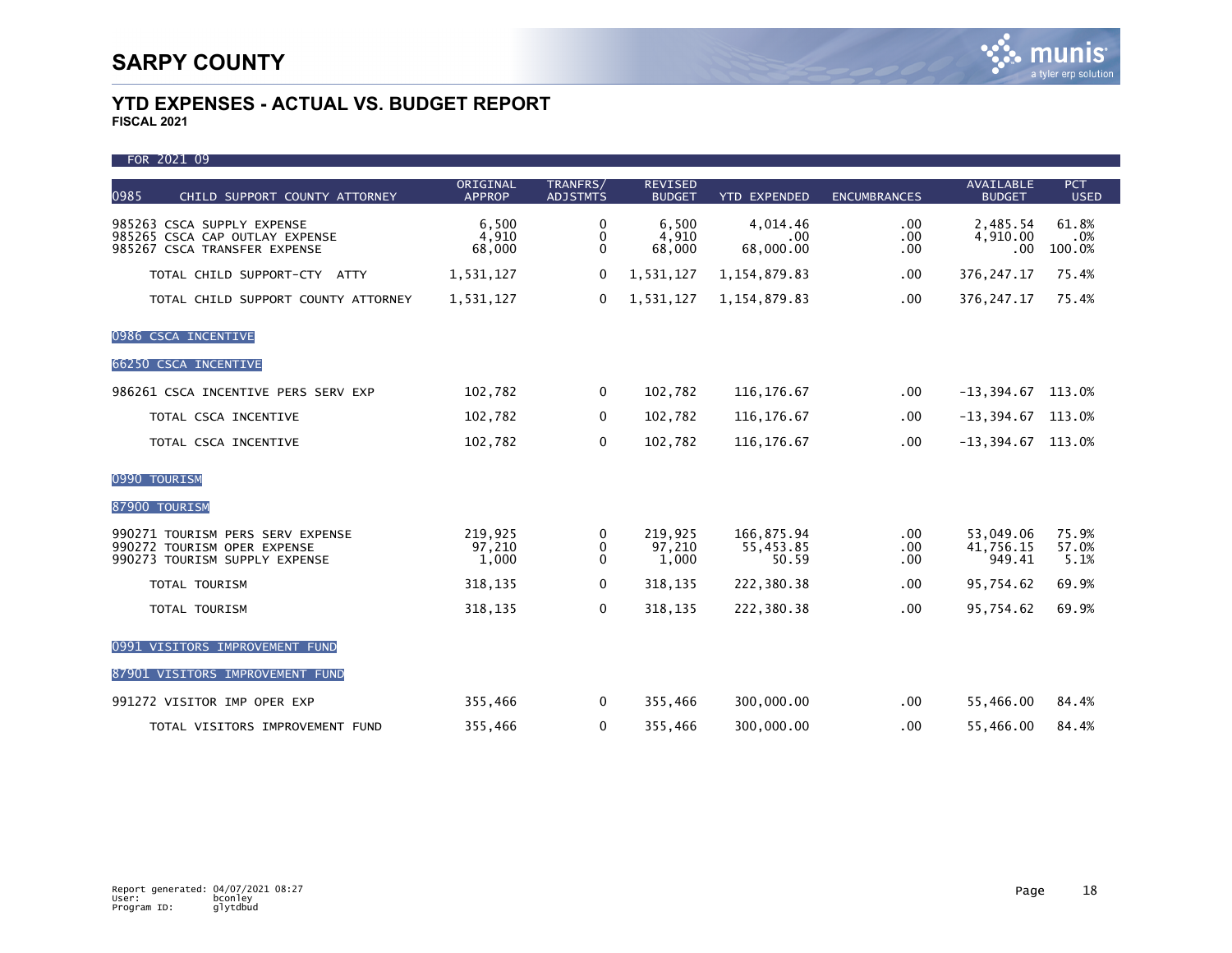ī

### **YTD EXPENSES - ACTUAL VS. BUDGET REPORT FISCAL 2021**

| FOR 2021 09                       |                           |                             |                                 |                     |                     |                                   |                           |
|-----------------------------------|---------------------------|-----------------------------|---------------------------------|---------------------|---------------------|-----------------------------------|---------------------------|
| 0991<br>VISITORS IMPROVEMENT FUND | ORIGINAL<br><b>APPROP</b> | TRANFRS/<br><b>ADJSTMTS</b> | <b>REVISED</b><br><b>BUDGET</b> | <b>YTD EXPENDED</b> | <b>ENCUMBRANCES</b> | <b>AVAILABLE</b><br><b>BUDGET</b> | <b>PCT</b><br><b>USED</b> |
| TOTAL VISITORS IMPROVEMENT FUND   | 355,466                   | 0                           | 355,466                         | 300,000.00          | .00.                | 55,466.00                         | 84.4%                     |
| 1200 UNEMPLOYMENT COMPENSATION    |                           |                             |                                 |                     |                     |                                   |                           |
| 95000 UNEMPLOYMENT COMPENSATION   |                           |                             |                                 |                     |                     |                                   |                           |
| 1200357 UNEMPLOYMENT COMP XFR EXP | 60,173                    | 0                           | 60,173                          | 60,172.56           | $.00 \times$        | . 44                              | 100.0%                    |
| TOTAL UNEMPLOYMENT COMPENSATION   | 60,173                    | 0                           | 60,173                          | 60,172.56           | .00                 | . 44                              | 100.0%                    |
| TOTAL UNEMPLOYMENT COMPENSATION   | 60,173                    | 0                           | 60,173                          | 60,172.56           | .00                 | . 44                              | 100.0%                    |
| 1500 COUNTY MEDICAL RELIEF        |                           |                             |                                 |                     |                     |                                   |                           |
| 80100 COUNTY MEDICAL              |                           |                             |                                 |                     |                     |                                   |                           |
| 1500247 COUNTY MEDICAL XFR EXP    | 139,348                   | $\mathbf{0}$                | 139,348                         | 139, 347. 72        | .00                 | .28                               | 100.0%                    |
| TOTAL COUNTY MEDICAL              | 139,348                   | 0                           | 139,348                         | 139, 347. 72        | .00                 | .28                               | 100.0%                    |
| TOTAL COUNTY MEDICAL RELIEF       | 139,348                   | 0                           | 139,348                         | 139, 347. 72        | .00                 | .28                               | 100.0%                    |
| 1700 STATE INSTITUTIONS           |                           |                             |                                 |                     |                     |                                   |                           |
| 82200 STATE INSTITUTIONS          |                           |                             |                                 |                     |                     |                                   |                           |
| 1700357 STATE INSTITUTION XFR EXP | 44,979                    | $\Omega$                    | 44,979                          | 44,978.63           | .00                 | .37 <sub>2</sub>                  | 100.0%                    |
| TOTAL STATE INSTITUTIONS          | 44,979                    | 0                           | 44,979                          | 44,978.63           | .00                 | .37                               | 100.0%                    |
| TOTAL STATE INSTITUTIONS          | 44,979                    | 0                           | 44,979                          | 44,978.63           | .00                 | .37 <sub>2</sub>                  | 100.0%                    |

1800 REG OF DEEDS P&M TECH

60410 REG OF DEEDS P&M TECH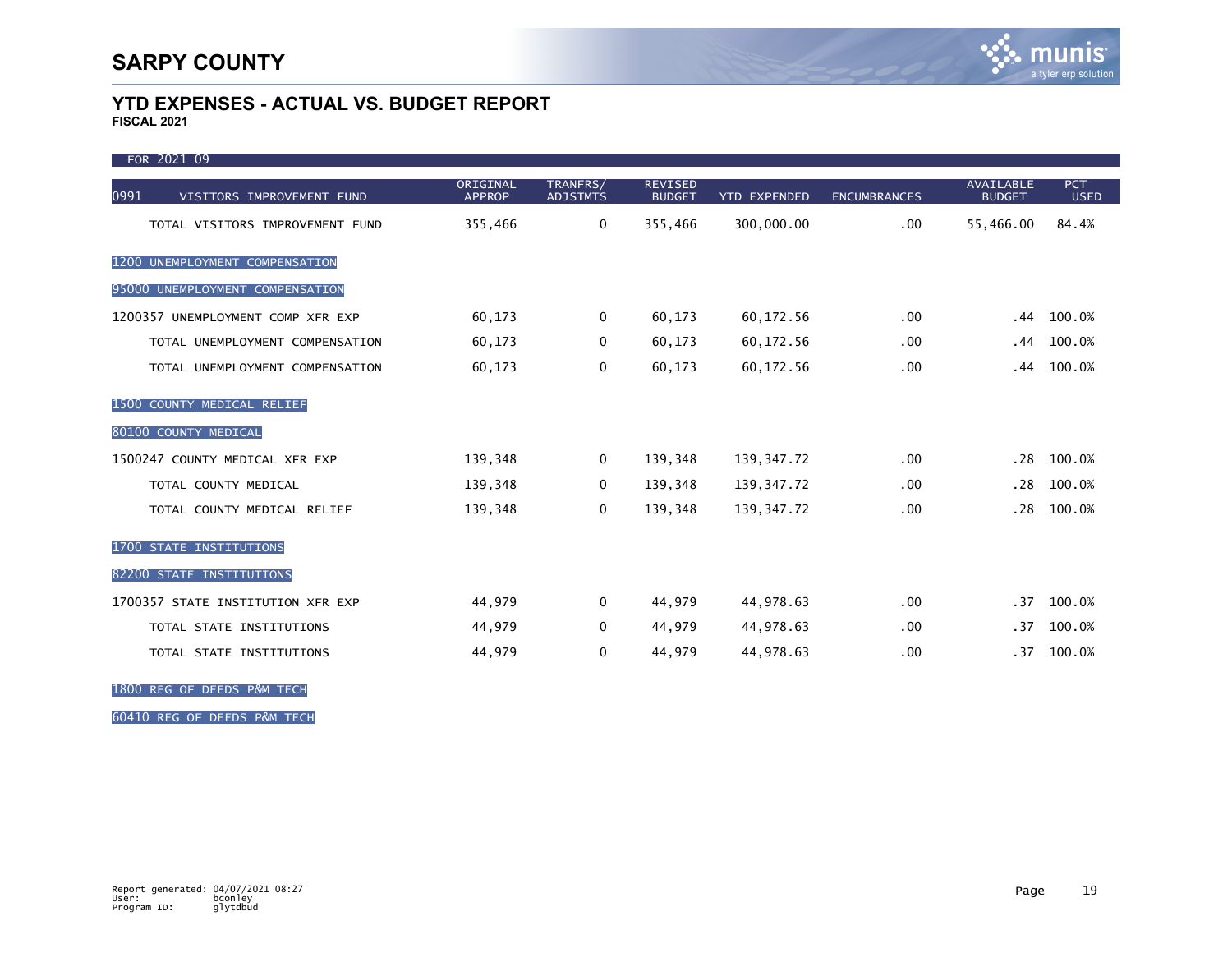| FOR 2021 09                                                                                                                                                         |                                            |                                                       |                                            |                                                       |                                   |                                                                  |                                             |
|---------------------------------------------------------------------------------------------------------------------------------------------------------------------|--------------------------------------------|-------------------------------------------------------|--------------------------------------------|-------------------------------------------------------|-----------------------------------|------------------------------------------------------------------|---------------------------------------------|
| 1800<br>REG OF DEEDS P&M TECH                                                                                                                                       | ORIGINAL<br><b>APPROP</b>                  | TRANFRS/<br><b>ADJSTMTS</b>                           | <b>REVISED</b><br><b>BUDGET</b>            | <b>YTD EXPENDED</b>                                   | <b>ENCUMBRANCES</b>               | <b>AVAILABLE</b><br><b>BUDGET</b>                                | <b>PCT</b><br><b>USED</b>                   |
| 1800042 REG OF DEEDS P&M TECH OP EX<br>1800045 REG OF DEEDS P&M TECH CAP O                                                                                          | 629,330<br>158,370                         | 0<br>$\mathbf{0}$                                     | 629,330<br>158,370                         | 158,369.56<br>30,926.93                               | $.00 \,$<br>.00                   | 470,960.44<br>127,443.07                                         | 25.2%<br>19.5%                              |
| TOTAL REG OF DEEDS P&M TECH                                                                                                                                         | 787,700                                    | $\Omega$                                              | 787,700                                    | 189,296.49                                            | .00.                              | 598,403.51                                                       | 24.0%                                       |
| TOTAL REG OF DEEDS P&M TECH                                                                                                                                         | 787,700                                    | $\mathbf 0$                                           | 787,700                                    | 189,296.49                                            | .00.                              | 598,403.51                                                       | 24.0%                                       |
| 2360 COUNTY DRUG ENFORCEMENT                                                                                                                                        |                                            |                                                       |                                            |                                                       |                                   |                                                                  |                                             |
| 66700 COUNTY DRUG ENF                                                                                                                                               |                                            |                                                       |                                            |                                                       |                                   |                                                                  |                                             |
| 2360352 COUNTY DRUG ENF OPER EXP<br>2360355 COUNTY DRUG ENF CAPITAL EXP                                                                                             | $\Omega$<br>13,149                         | 0<br>$\Omega$                                         | $\bf{0}$<br>13,149                         | 4,000.00<br>.00.                                      | $.00 \,$<br>.00.                  | $-4,000.00$<br>13,149.00                                         | 100.0%<br>.0%                               |
| TOTAL COUNTY DRUG ENF                                                                                                                                               | 13,149                                     | $\mathbf{0}$                                          | 13,149                                     | 4,000.00                                              | .00                               | 9,149.00                                                         | 30.4%                                       |
| TOTAL COUNTY DRUG ENFORCEMENT                                                                                                                                       | 13,149                                     | 0                                                     | 13,149                                     | 4,000.00                                              | .00                               | 9,149.00                                                         | 30.4%                                       |
| 2372 FG-TITLE 1D                                                                                                                                                    |                                            |                                                       |                                            |                                                       |                                   |                                                                  |                                             |
| 66950 FG-TITLE 1D                                                                                                                                                   |                                            |                                                       |                                            |                                                       |                                   |                                                                  |                                             |
| 2372101 FG-TITLE 1D PERS EXP<br>2372102 FG-TITLE 1D OPER EXP<br>2372103 FG-TITLE 1D SUPPLY EXP<br>2372104 FG-TITLE 1D RENTAL EXPENSE<br>2372107 FG-TITLE 1D XFR EXP | 34,320<br>1,000<br>4,000<br>1,000<br>8,500 | 0<br>$\mathbf 0$<br>0<br>$\mathbf{0}$<br>$\mathbf{0}$ | 34,320<br>1,000<br>4,000<br>1,000<br>8,500 | 22,472.30<br>1,750.00<br>580.46<br>386.28<br>8,500.00 | .00.<br>.00<br>.00<br>.00.<br>.00 | 11,847.70<br>$-750.00$<br>3,419.54<br>613.72<br>.00 <sub>1</sub> | 65.5%<br>175.0%<br>14.5%<br>38.6%<br>100.0% |
| TOTAL FG-TITLE 1D                                                                                                                                                   | 48,820                                     | $\mathbf{0}$                                          | 48,820                                     | 33,689.04                                             | .00                               | 15,130.96                                                        | 69.0%                                       |
| TOTAL FG-TITLE 1D                                                                                                                                                   | 48,820                                     | 0                                                     | 48,820                                     | 33,689.04                                             | .00                               | 15,130.96                                                        | 69.0%                                       |

2373 FG-JABG INTEREST TECH

66805 FG-JABG INTEREST TECH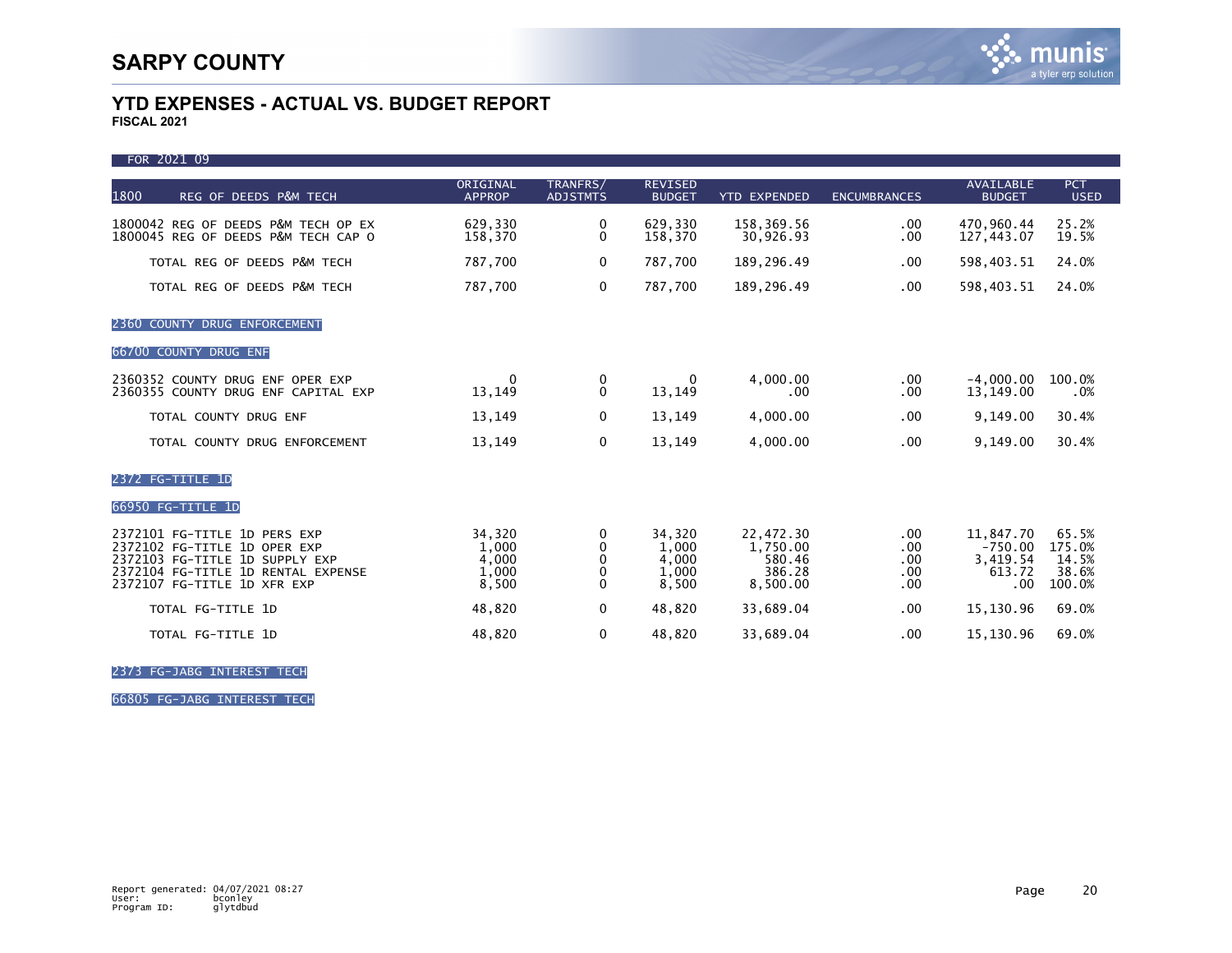$F$ COR 2021 09

| <b>FUR ZUZI UJ</b>                                                                                                                                                       |                                              |                             |                                              |                                                        |                                            |                                                       |                                           |
|--------------------------------------------------------------------------------------------------------------------------------------------------------------------------|----------------------------------------------|-----------------------------|----------------------------------------------|--------------------------------------------------------|--------------------------------------------|-------------------------------------------------------|-------------------------------------------|
| 2373<br>FG-JABG INTEREST TECH                                                                                                                                            | ORIGINAL<br><b>APPROP</b>                    | TRANFRS/<br><b>ADJSTMTS</b> | <b>REVISED</b><br><b>BUDGET</b>              | <b>YTD EXPENDED</b>                                    | <b>ENCUMBRANCES</b>                        | <b>AVAILABLE</b><br><b>BUDGET</b>                     | <b>PCT</b><br><b>USED</b>                 |
| 2373205 FG-JABG INT TECH CAP OUTLAY                                                                                                                                      | 1,828                                        | 0                           | 1,828                                        | .00                                                    | .00.                                       | 1,828.00                                              | .0%                                       |
| TOTAL FG-JABG INTEREST TECH                                                                                                                                              | 1,828                                        | 0                           | 1,828                                        | .00                                                    | .00                                        | 1,828.00                                              | .0%                                       |
| TOTAL FG-JABG INTEREST TECH                                                                                                                                              | 1,828                                        | $\Omega$                    | 1,828                                        | .00                                                    | .00                                        | 1,828.00                                              | .0%                                       |
| 2375 STATE EDUCATION REIMBURSEMENT                                                                                                                                       |                                              |                             |                                              |                                                        |                                            |                                                       |                                           |
| 66951 STATE ED REIMBURSEMENT                                                                                                                                             |                                              |                             |                                              |                                                        |                                            |                                                       |                                           |
| 2375101 STATE ED REIMB PERS EXP<br>2375102 STATE ED REIMB OPER EXP<br>2375103 STATE ED REIMB SUP EXP<br>2375105 STATE ED REIMB CAP EXP<br>2375107 STATE ED REIMB XFR EXP | 545,618<br>500<br>3,000<br>15,000<br>244,000 | 0<br>0<br>0<br>0<br>0       | 545,618<br>500<br>3,000<br>15,000<br>244,000 | 353,676.32<br>345.00<br>851.25<br>616.00<br>244,000.00 | $.00 \,$<br>.00<br>.00.<br>$.00 \,$<br>.00 | 191,941.68<br>155.00<br>2,148.75<br>14,384.00<br>.00. | 64.8%<br>69.0%<br>28.4%<br>4.1%<br>100.0% |
| TOTAL STATE ED REIMBURSEMENT                                                                                                                                             | 808,118                                      | $\Omega$                    | 808,118                                      | 599,488.57                                             | .00.                                       | 208,629.43                                            | 74.2%                                     |
| TOTAL STATE EDUCATION REIMBURSEMENT                                                                                                                                      | 808,118                                      | $\Omega$                    | 808.118                                      | 599.488.57                                             | .00.                                       | 208,629.43                                            | 74.2%                                     |
| 2383 SG-JUSTICE REINVESTMENT                                                                                                                                             |                                              |                             |                                              |                                                        |                                            |                                                       |                                           |
| 67170 SG-JUSTICE REINVESTMENT                                                                                                                                            |                                              |                             |                                              |                                                        |                                            |                                                       |                                           |
| 2383102 SG-JUSTICE REINVEST OPER EX<br>2383103 SG-JUSTICE REINVEST SUP EXP                                                                                               | 12,204<br>55,000                             | 0<br>0                      | 12.204<br>55,000                             | 338.69<br>179.98                                       | .00.<br>.00                                | 11,865.31<br>54,820.02                                | 2.8%<br>.3%                               |
| TOTAL SG-JUSTICE REINVESTMENT                                                                                                                                            | 67,204                                       | $\mathbf 0$                 | 67,204                                       | 518.67                                                 | .00                                        | 66,685.33                                             | .8%                                       |
| TOTAL SG-JUSTICE REINVESTMENT                                                                                                                                            | 67,204                                       | $\mathbf{0}$                | 67,204                                       | 518.67                                                 | .00                                        | 66,685.33                                             | .8%                                       |

2387 LB561 GRANT

65257 LB561 2020 FY GRANT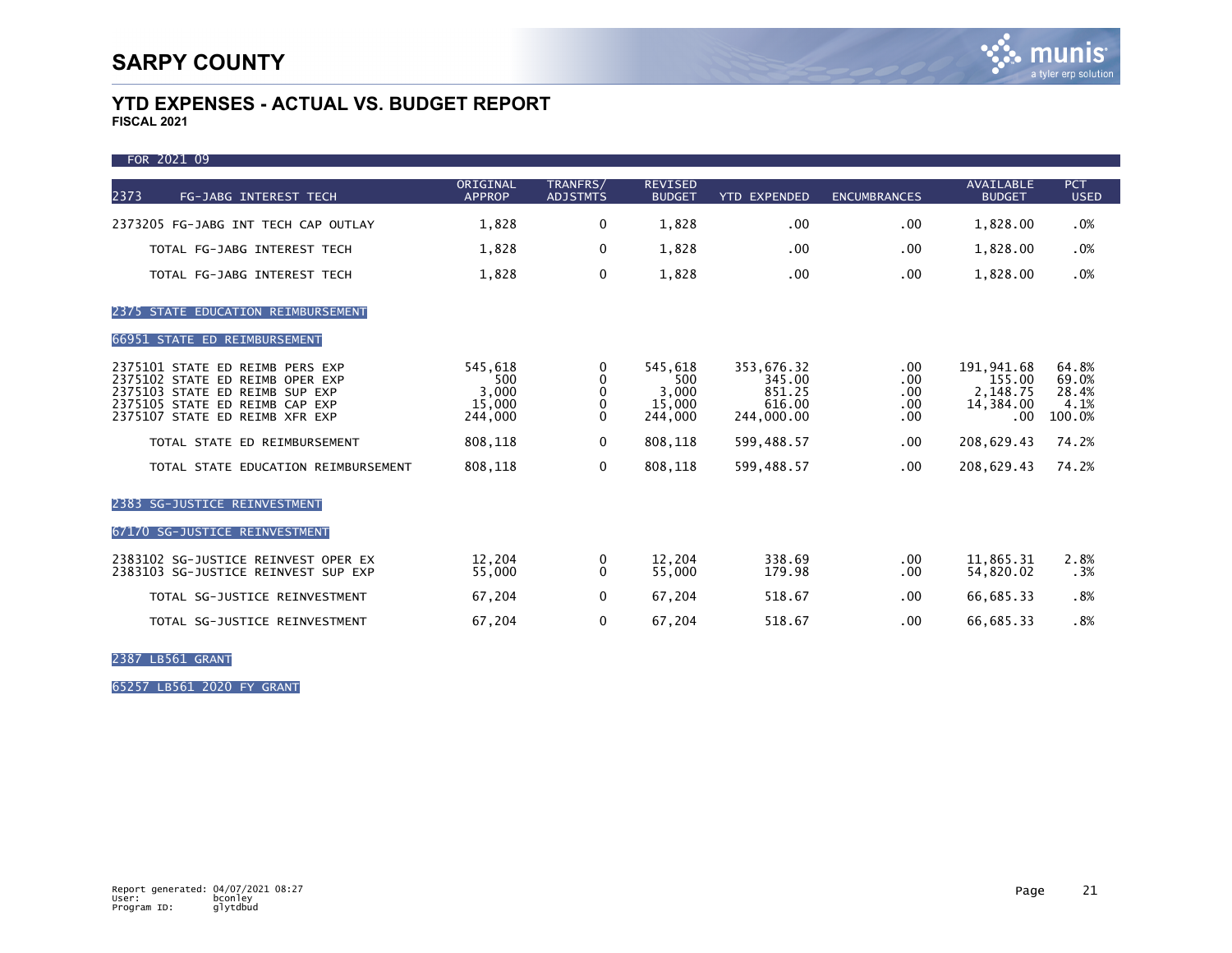FOR 2021 09 ORIGINAL TRANFRS/ REVISED AVAILABLE PCT 2387 LB561 GRANT APPROP ADJSTMTS BUDGET YTD EXPENDED ENCUMBRANCES BUDGET USED 2387151 SG-LB561 2020 FY PERS EXP 21,203 0 21,203 19,742.45 .00 1,460.55 93.1% 2387152 SG-LB561 2020 FY OPER EXP 4,674 0 4,674 .00 .00 4,674.00 .0% 2387153 SG-LB561 2020 FY SUPPLIES 0 0 0 6,133.58 .00 -6,133.58 100.0% 2387157 SG-LB561 2020 FY XFR EXP TOTAL LB561 2020 FY GRANT 165,877 0 165,877 165,877 165,876.03 .00 .00 .97 100.0% 65258 SG-LB561 2021 FY 2387021 SG-LB561 2021 FY PERS 440,063 0 440,063 301,101.66 .00 138,961.34 68.4%<br>2387022 SG-LB561 2021 OPER EXP 108.563 0 108.563 78.400.48 .00 30.162.52 72.2% 2387022 SG-LB561 2021 OPER EXP TOTAL SG-LB561 2021 FY 69.2% 548,626 0 548,626 379,502.14 .00 169,123.86 69.2% TOTAL LB561 GRANT 714,503 0 714,503 545,378.17 .00 169,124.83 76.3% 2410 FED FORFEITURES-SHERIFF 66600 FED FORFEITURES-SHERIFF 2410102 FED FORFEITURE OPER EXP 13,100 0 13,100 7,148.67 .00 5,951.33 54.6% 2410103 FED FORFEITURE SUP EXP 231,757 0 231,757 102,295.84 .00 129,461.16 44.1% 2410105 FED FORFEITURE CAP EXP TOTAL FED FORFEITURES-SHERIFF 324,857 0 324,857 144,593.65 .00 180,263.35 44.5% TOTAL FED FORFEITURES-SHERIFF 324,857 0 324,857 144,593.65 .00 180,263.35 44.5% 2411 FED FORFEITURE-CA 66610 FED FORFEITURES-CA 2411092 FED FORFEITURE OPER EXP 61,261 0 61,261 .00 .00 61,261.00 .0% TOTAL FED FORFEITURES-CA  $61,261$   $0$   $61,261$   $0$   $00$   $00$   $61,261.00$   $0\%$ TOTAL FED FORFEITURE-CA  $61,261$   $0$   $61,261$   $0$   $00$   $00$   $61,261.00$   $0\%$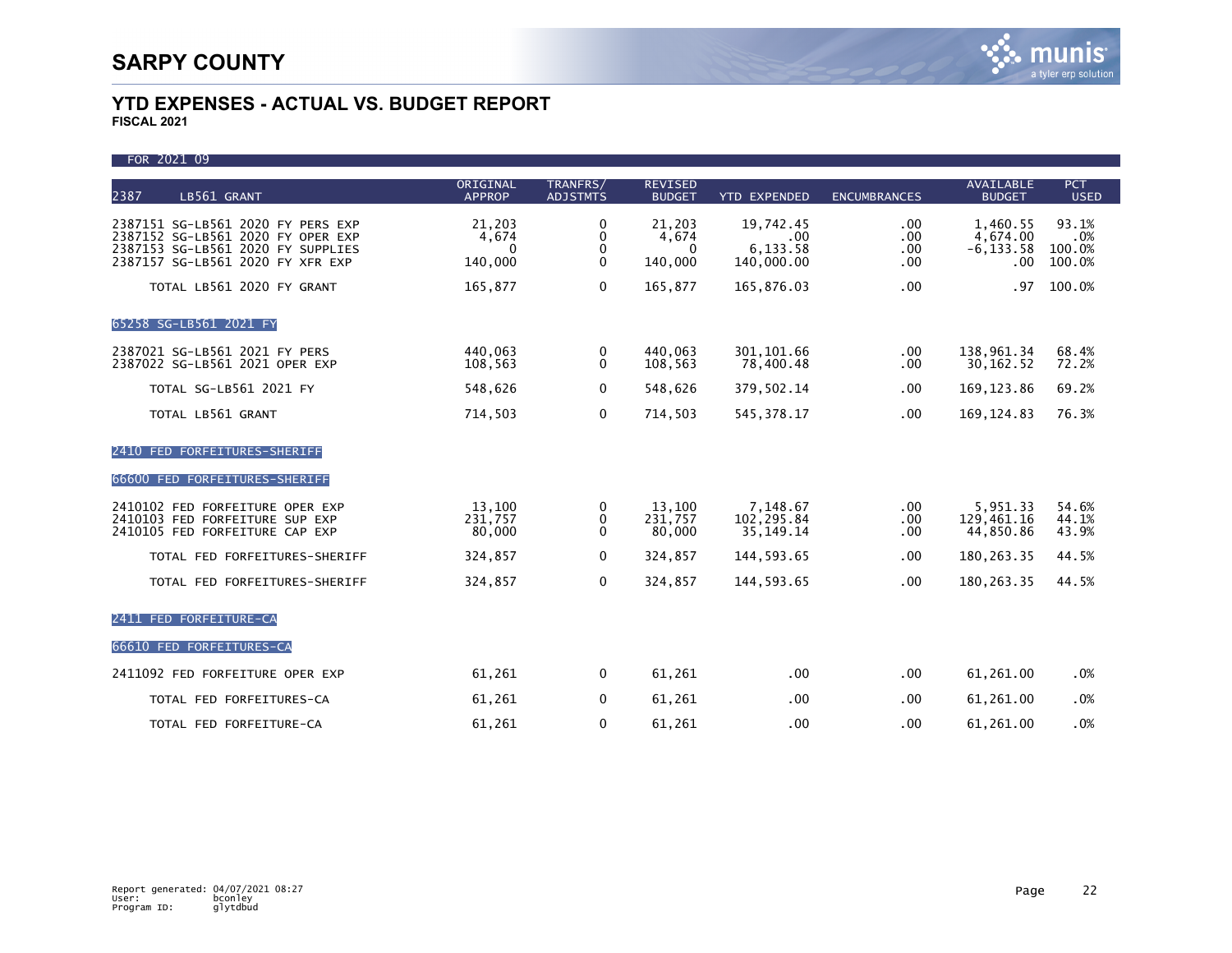| FOR 2021 09                         |                           |                             |                                 |                     |                     |                                   |                    |
|-------------------------------------|---------------------------|-----------------------------|---------------------------------|---------------------|---------------------|-----------------------------------|--------------------|
| 2412<br><b>SCAAP</b>                | ORIGINAL<br><b>APPROP</b> | TRANFRS/<br><b>ADJSTMTS</b> | <b>REVISED</b><br><b>BUDGET</b> | <b>YTD EXPENDED</b> | <b>ENCUMBRANCES</b> | <b>AVAILABLE</b><br><b>BUDGET</b> | PCT<br><b>USED</b> |
| 2412 SCAAP                          |                           |                             |                                 |                     |                     |                                   |                    |
| 66611 SCAAP                         |                           |                             |                                 |                     |                     |                                   |                    |
| 2412102 SCAAP OPER EXP              | 69,426                    | 0                           | 69,426                          | 25,701.76           | $.00 \,$            | 43,724.24                         | 37.0%              |
| TOTAL SCAAP                         | 69,426                    | 0                           | 69,426                          | 25,701.76           | .00.                | 43,724.24                         | 37.0%              |
| TOTAL SCAAP                         | 69,426                    | 0                           | 69,426                          | 25,701.76           | .00.                | 43,724.24                         | 37.0%              |
| 2413 SOC SECURITY INCENTIVE         |                           |                             |                                 |                     |                     |                                   |                    |
| 66612 SOC SECURITY INCENTIVE        |                           |                             |                                 |                     |                     |                                   |                    |
| 2413102 SOC SECURITY INCENTIVE OP E | 7,460                     | 0                           | 7,460                           | .00                 | .00.                | 7,460.00                          | .0%                |
| TOTAL SOC SECURITY INCENTIVE        | 7,460                     | 0                           | 7,460                           | .00                 | .00.                | 7,460.00                          | .0%                |
| TOTAL SOC SECURITY INCENTIVE        | 7,460                     | 0                           | 7,460                           | .00                 | .00.                | 7,460.00                          | .0%                |
| 2415 STOP PROGRAM                   |                           |                             |                                 |                     |                     |                                   |                    |
| 65550 STOP PROGRAM                  |                           |                             |                                 |                     |                     |                                   |                    |
| 2415103 STOP PROGRAM SUP EXP        | 76,460                    | 0                           | 76,460                          | 19,419.67           | $.00 \,$            | 57,040.33                         | 25.4%              |
| TOTAL STOP PROGRAM                  | 76,460                    | 0                           | 76,460                          | 19,419.67           | $.00 \,$            | 57,040.33                         | 25.4%              |
| TOTAL STOP PROGRAM                  | 76,460                    | 0                           | 76,460                          | 19,419.67           | .00.                | 57,040.33                         | 25.4%              |

2416 SWAT/CNU

65110 SWAT/CNU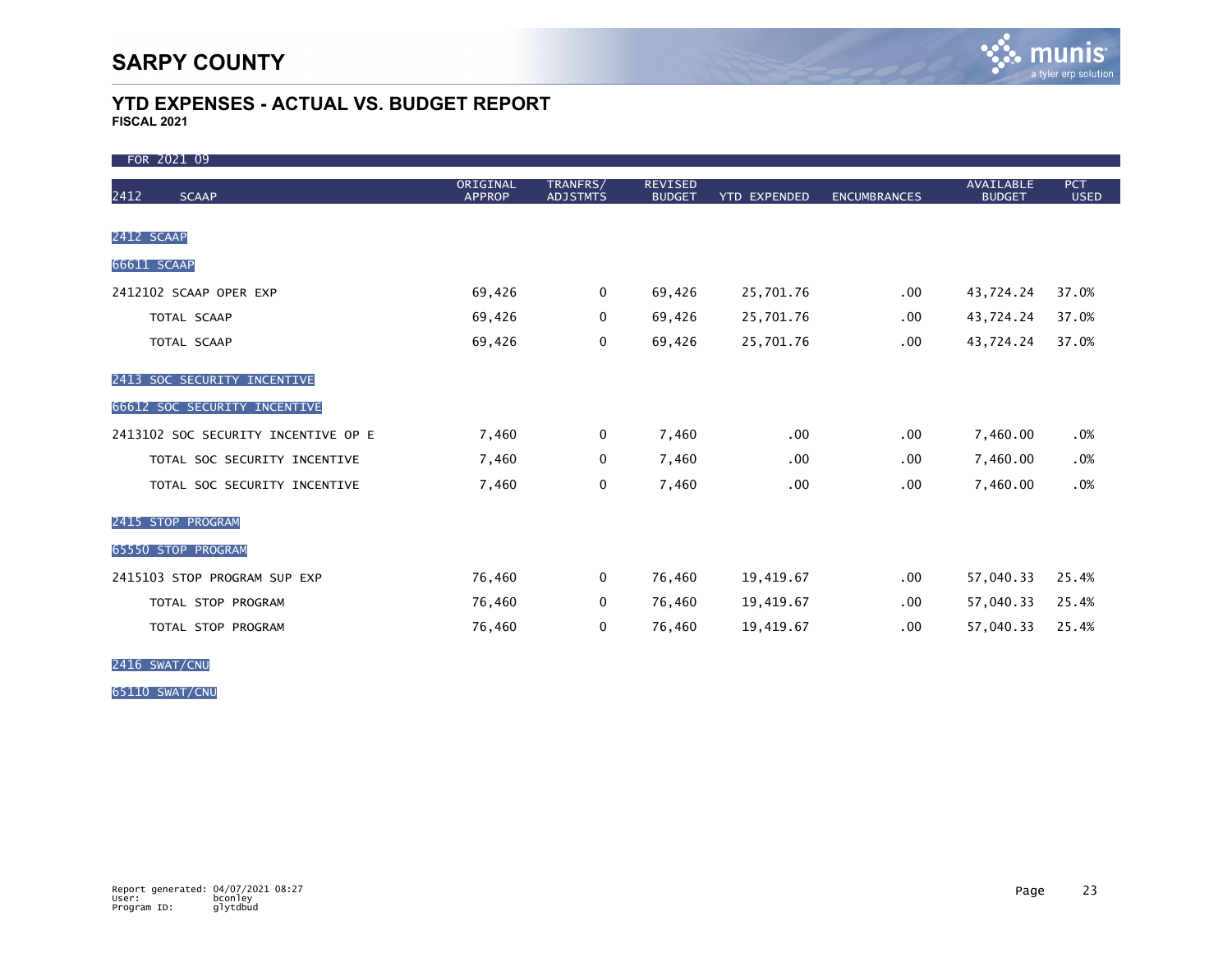| FOR 2021 09                                                                                                       |                           |                             |                                 |                                |                         |                                      |                           |
|-------------------------------------------------------------------------------------------------------------------|---------------------------|-----------------------------|---------------------------------|--------------------------------|-------------------------|--------------------------------------|---------------------------|
| 2416<br>SWAT/CNU                                                                                                  | ORIGINAL<br><b>APPROP</b> | TRANFRS/<br><b>ADJSTMTS</b> | <b>REVISED</b><br><b>BUDGET</b> | <b>YTD EXPENDED</b>            | <b>ENCUMBRANCES</b>     | <b>AVAILABLE</b><br><b>BUDGET</b>    | <b>PCT</b><br><b>USED</b> |
| 2416105 SWAT/CNU CAPITAL OUTLAY                                                                                   | 12,975                    | 0                           | 12,975                          | 2,184.34                       | .00.                    | 10,790.66                            | 16.8%                     |
| TOTAL SWAT/CNU                                                                                                    | 12,975                    | $\mathbf 0$                 | 12,975                          | 2,184.34                       | .00                     | 10,790.66                            | 16.8%                     |
| TOTAL SWAT/CNU                                                                                                    | 12,975                    | $\mathbf 0$                 | 12,975                          | 2,184.34                       | .00.                    | 10,790.66                            | 16.8%                     |
| 2511 FG-MENTAL HEALTH COLLABORATIVE                                                                               |                           |                             |                                 |                                |                         |                                      |                           |
| 65256 FG-MENTAL HEALTH COLLABORATIVE                                                                              |                           |                             |                                 |                                |                         |                                      |                           |
| 2511102 FG-MH COLLABORATIVE OPER EX<br>2511105 FG-MH COLLABORATIVE CAP EXP<br>2511107 FG-MH COLLABORATIVE XFR EXP | 78,108<br>1,000           | 0<br>0<br>$\Omega$          | 78,108<br>0<br>1,000            | 314.79<br>2,964.24<br>1.000.00 | .00<br>.00.<br>.00      | 77.793.21<br>$-2,964.24$<br>$.00 \,$ | .4%<br>100.0%<br>100.0%   |
| TOTAL FG-MENTAL HEALTH COLLABORATIVE                                                                              | 79,108                    | 0                           | 79,108                          | 4,279.03                       | .00.                    | 74,828.97                            | 5.4%                      |
| TOTAL FG-MENTAL HEALTH COLLABORATIVE                                                                              | 79,108                    | $\mathbf 0$                 | 79,108                          | 4,279.03                       | .00.                    | 74,828.97                            | 5.4%                      |
| 2513 FG-VICTIM WITNESS                                                                                            |                           |                             |                                 |                                |                         |                                      |                           |
| 66313 FG-VICTIM WITNESS 2020FY GRANT                                                                              |                           |                             |                                 |                                |                         |                                      |                           |
| 2513201 FG-VICTIM WITNESS 2020FY PE<br>2513207 FG-VICTIM WITNESS 2020 XFR                                         | 82<br>36,000              | 0<br>$\mathbf{0}$           | 82<br>36,000                    | 412.45<br>36,000.00            | .00 <sub>1</sub><br>.00 | $-330.45$<br>$.00 \,$                | 503.0%<br>100.0%          |
| TOTAL FG-VICTIM WITNESS 2020FY GRANT                                                                              | 36,082                    | $\mathbf 0$                 | 36,082                          | 36,412.45                      | .00.                    | $-330.45$                            | 100.9%                    |
| 66314 FG-VICTIM WITNESS 2021 FY                                                                                   |                           |                             |                                 |                                |                         |                                      |                           |
| 2513021 FG-VICTIM WITNESS 2021 FY P                                                                               | 153,072                   | 0                           | 153,072                         | 131,887.37                     | .00.                    | 21, 184.63                           | 86.2%                     |
| TOTAL FG-VICTIM WITNESS 2021 FY                                                                                   | 153,072                   | 0                           | 153,072                         | 131,887.37                     | $.00 \,$                | 21, 184.63                           | 86.2%                     |
| TOTAL FG-VICTIM WITNESS                                                                                           | 189,154                   | 0                           | 189,154                         | 168,299.82                     | .00.                    | 20,854.18                            | 89.0%                     |

2514 FG-MENTAL HEALTH

66405 FG-MENTAL HEALTH 2020FY GRANT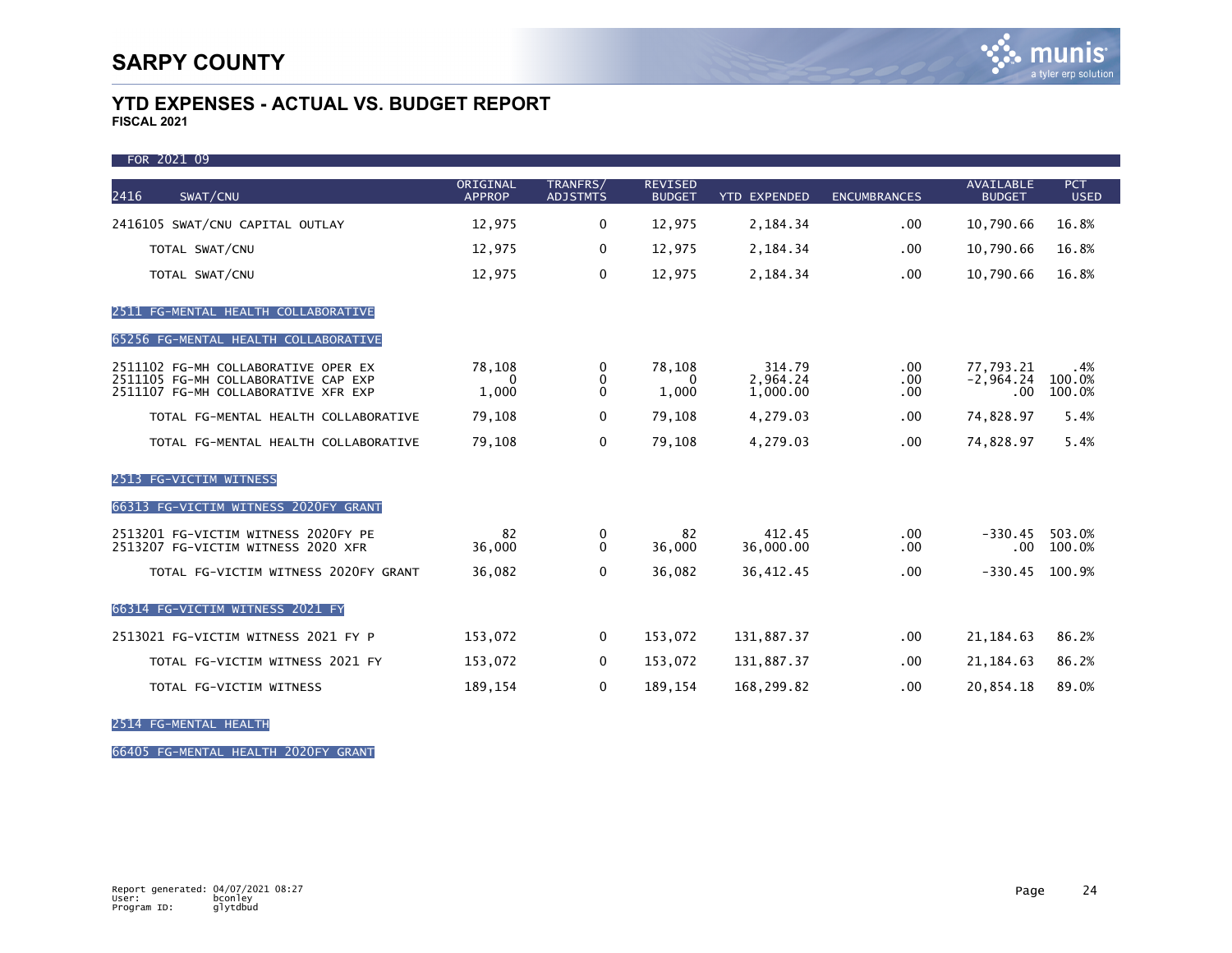| FOR 2021 09                                                                                                       |                              |                             |                                 |                                   |                         |                                          |                           |
|-------------------------------------------------------------------------------------------------------------------|------------------------------|-----------------------------|---------------------------------|-----------------------------------|-------------------------|------------------------------------------|---------------------------|
| 2514<br>FG-MENTAL HEALTH                                                                                          | ORIGINAL<br><b>APPROP</b>    | TRANFRS/<br><b>ADJSTMTS</b> | <b>REVISED</b><br><b>BUDGET</b> | <b>YTD EXPENDED</b>               | <b>ENCUMBRANCES</b>     | <b>AVAILABLE</b><br><b>BUDGET</b>        | <b>PCT</b><br><b>USED</b> |
|                                                                                                                   |                              |                             |                                 |                                   |                         |                                          |                           |
| 2514381 FG-MENTAL HEALTH 2020 PERS<br>2514387 FG-MENTAL HEALTH 2020 FY XF                                         | 4,994<br>17,000              | 0<br>$\mathbf{0}$           | 4,994<br>17,000                 | 4,416.19<br>17,000.00             | .00<br>.00.             | 577.81<br>.00                            | 88.4%<br>100.0%           |
| TOTAL FG-MENTAL HEALTH 2020FY GRANT                                                                               | 21,994                       | $\mathbf 0$                 | 21,994                          | 21,416.19                         | .00                     | 577.81                                   | 97.4%                     |
| 66406 FG-MENTAL HEALTH 2021 FY                                                                                    |                              |                             |                                 |                                   |                         |                                          |                           |
| 2514021 FG-MENTAL HEALTH 2021 FY PE                                                                               | 67,672                       | 0                           | 67,672                          | 48,813.38                         | .00.                    | 18,858.62                                | 72.1%                     |
| TOTAL FG-MENTAL HEALTH 2021 FY                                                                                    | 67,672                       | 0                           | 67,672                          | 48,813.38                         | .00                     | 18,858.62                                | 72.1%                     |
| TOTAL FG-MENTAL HEALTH                                                                                            | 89,666                       | $\mathbf 0$                 | 89,666                          | 70,229.57                         | .00.                    | 19,436.43                                | 78.3%                     |
| 2520 FEDERAL GRANT FUNDS                                                                                          |                              |                             |                                 |                                   |                         |                                          |                           |
| 65115 FG-BJA PANDEMIC                                                                                             |                              |                             |                                 |                                   |                         |                                          |                           |
| 2520033 FG-BJA PANDEMIC SUPPLIES<br>2520035 FG-BJA PANDEMIC CAPITAL EXP                                           | 28,319<br>29,689             | 0<br>$\mathbf{0}$           | 28,319<br>29,689                | 28,314.97<br>29,688.16            | .00<br>.00              | 4.03<br>.84                              | 100.0%<br>100.0%          |
| TOTAL FG-BJA PANDEMIC                                                                                             | 58,008                       | $\mathbf{0}$                | 58,008                          | 58,003.13                         | .00                     | 4.87                                     | 100.0%                    |
| 65610 FG-SARPY TRAFFIC TASK FORCE                                                                                 |                              |                             |                                 |                                   |                         |                                          |                           |
| 2520011 SARPY TRAFFIC TASK FORCE-PE<br>2520012 SARPY TRAFFIC TASK FORCE OP<br>2520013 SARPY TRAFFIC TASK FORCE SU | 10.000<br>30,000<br>$\Omega$ | 0<br>0<br>0                 | 10.000<br>30,000<br>0           | 8,257.05<br>32,736.06<br>2,202.07 | $.00 \,$<br>.00.<br>.00 | 1,742.95<br>$-2,736.06$<br>$-2, 202, 07$ | 82.6%<br>109.1%<br>100.0% |
| TOTAL FG-SARPY TRAFFIC TASK FORCE                                                                                 | 40,000                       | $\mathbf 0$                 | 40,000                          | 43, 195. 18                       | .00                     | $-3, 195.18$                             | 108.0%                    |
| 65615 FG-BODY CAMERAS                                                                                             |                              |                             |                                 |                                   |                         |                                          |                           |
| 2520025 FG-BODYCAM CAPOUTLAY                                                                                      | 84,000                       | 0                           | 84,000                          | .00                               | .00.                    | 84,000.00                                | .0%                       |
| TOTAL FG-BODY CAMERAS                                                                                             | 84,000                       | $\mathbf 0$                 | 84,000                          | .00                               | .00                     | 84,000,00                                | .0%                       |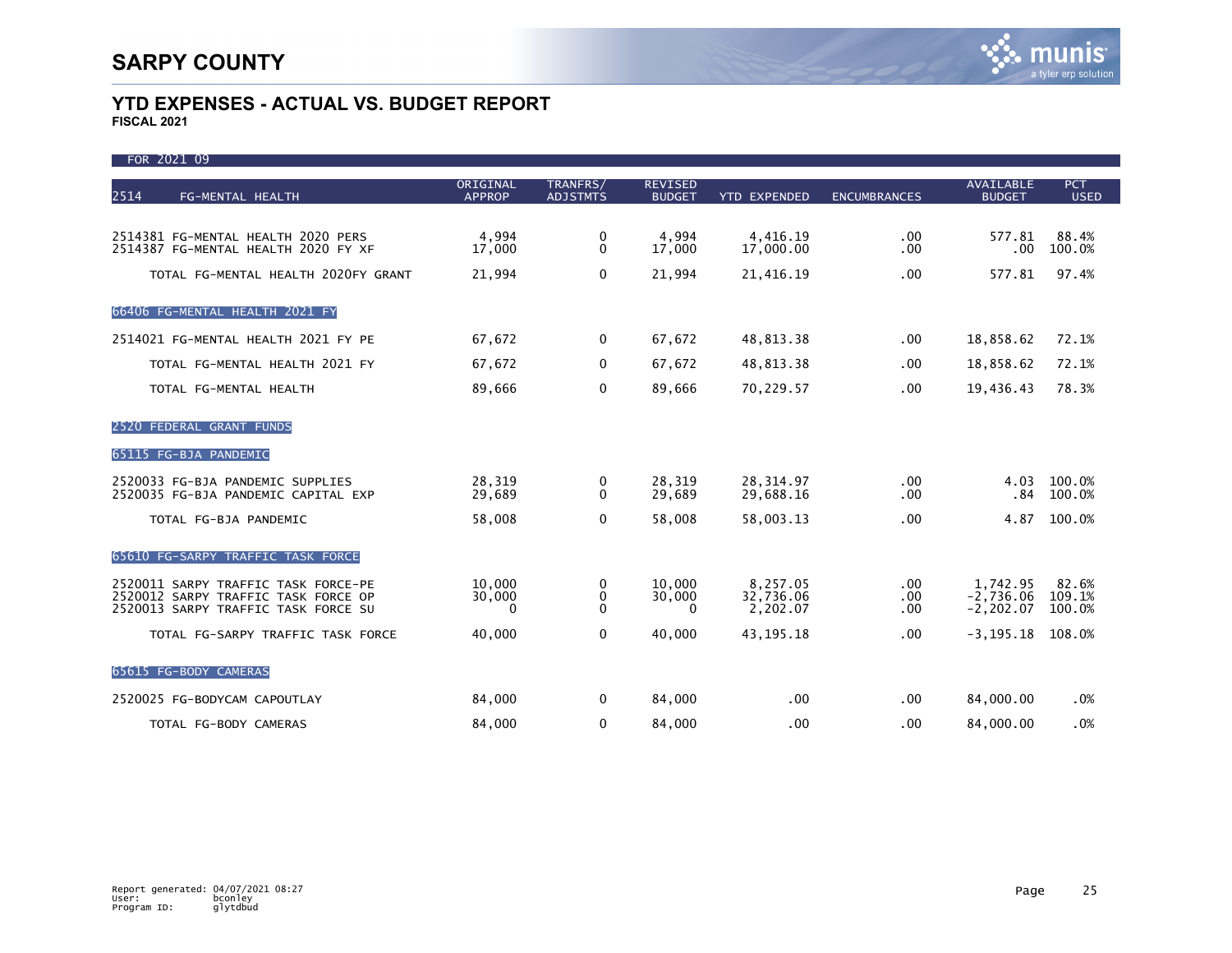| FOR 2021 09                                                                                               |                             |                             |                                 |                                  |                     |                                   |                           |
|-----------------------------------------------------------------------------------------------------------|-----------------------------|-----------------------------|---------------------------------|----------------------------------|---------------------|-----------------------------------|---------------------------|
|                                                                                                           | ORIGINAL<br><b>APPROP</b>   | TRANFRS/<br><b>ADJSTMTS</b> | <b>REVISED</b><br><b>BUDGET</b> | <b>YTD EXPENDED</b>              | <b>ENCUMBRANCES</b> | <b>AVAILABLE</b><br><b>BUDGET</b> | <b>PCT</b><br><b>USED</b> |
| TOTAL FEDERAL GRANT FUNDS                                                                                 | 182,008                     | 0                           | 182,008                         | 101, 198.31                      | .00                 | 80,809.69                         | 55.6%                     |
| 2539 FG-PLANNING TRANSPORTATION                                                                           |                             |                             |                                 |                                  |                     |                                   |                           |
| 60860 FG-PLANNING TRANSPORTATION                                                                          |                             |                             |                                 |                                  |                     |                                   |                           |
| 2539117 FG-PLANNING TRANS XFR EXP                                                                         | 15,500                      | 0                           | 15,500                          | 15,500.00                        | .00                 | .00                               | 100.0%                    |
| TOTAL FG-PLANNING TRANSPORTATION                                                                          | 15,500                      | 0                           | 15,500                          | 15,500.00                        | .00                 | .00                               | 100.0%                    |
| TOTAL FG-PLANNING TRANSPORTATION                                                                          | 15,500                      | 0                           | 15,500                          | 15,500.00                        | .00                 | .00                               | 100.0%                    |
| 2547 FG-PERKINS CORRECTIONS GRANT                                                                         |                             |                             |                                 |                                  |                     |                                   |                           |
| 65247 FG-PERKINS CORRECTIONS GRANT                                                                        |                             |                             |                                 |                                  |                     |                                   |                           |
| 2547152 FG-PERKINS CORR OPER EXP<br>2547155 FG-PERKINS CORR CAP OUTLAY<br>2547157 FG-PERKINS CORR XFR EXP | $\Omega$<br>2,636<br>34,000 | 0<br>0<br>$\Omega$          | 0<br>2,636<br>34,000            | $-9.51$<br>2,511.32<br>34,000.00 | .00<br>.00<br>.00   | 9.51<br>124.68<br>.00             | 100.0%<br>95.3%<br>100.0% |
| TOTAL FG-PERKINS CORRECTIONS GRANT                                                                        | 36,636                      | $\mathbf{0}$                | 36,636                          | 36,501.81                        | .00                 | 134.19                            | 99.6%                     |
| TOTAL FG-PERKINS CORRECTIONS GRANT                                                                        | 36,636                      | 0                           | 36,636                          | 36,501.81                        | .00                 | 134.19                            | 99.6%                     |
| 2551 CCP GRANT DIVERSION                                                                                  |                             |                             |                                 |                                  |                     |                                   |                           |
| 65201 CCP GRANT DIVERSION                                                                                 |                             |                             |                                 |                                  |                     |                                   |                           |
| 2551207 CCP DIV TRANSFER EXPENSE                                                                          | $\mathbf{0}$                | 3                           | 3                               | .00                              | .00                 | 3.00                              | .0%                       |
| TOTAL CCP GRANT DIVERSION                                                                                 | $\Omega$                    | 3                           | 3                               | .00                              | .00                 | 3.00                              | .0%                       |
| TOTAL CCP GRANT DIVERSION                                                                                 | $\Omega$                    | 3                           | 3                               | .00                              | .00                 | 3.00                              | .0%                       |

2561 FG-GUN VIOLENCE

65209 FG-GUN VIOLENCE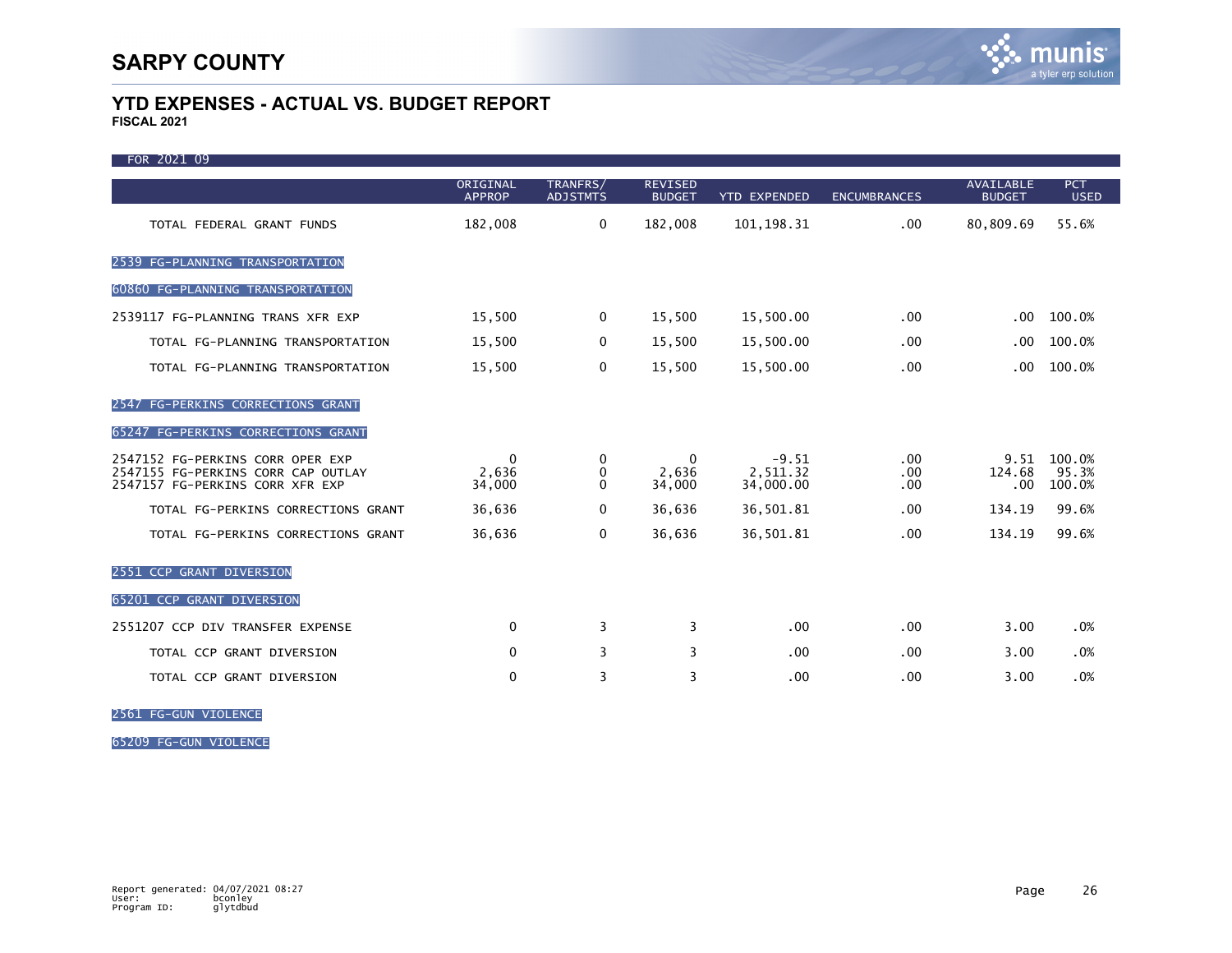| FOR 2021 09                        |                           |                             |                                 |                     |                     |                                   |                           |
|------------------------------------|---------------------------|-----------------------------|---------------------------------|---------------------|---------------------|-----------------------------------|---------------------------|
| 2561<br>FG-GUN VIOLENCE            | ORIGINAL<br><b>APPROP</b> | TRANFRS/<br><b>ADJSTMTS</b> | <b>REVISED</b><br><b>BUDGET</b> | <b>YTD EXPENDED</b> | <b>ENCUMBRANCES</b> | <b>AVAILABLE</b><br><b>BUDGET</b> | <b>PCT</b><br><b>USED</b> |
|                                    |                           |                             |                                 |                     |                     |                                   |                           |
| 2561092 FGGNVIO CA OPER EXPENSE    | 15                        | $\mathbf 0$                 | 15                              | .00                 | .00                 | 15.00                             | .0%                       |
| TOTAL FG-GUN VIOLENCE              | 15                        | $\mathbf 0$                 | 15                              | .00                 | .00.                | 15.00                             | .0%                       |
| TOTAL FG-GUN VIOLENCE              | 15                        | 0                           | 15                              | .00                 | .00.                | 15.00                             | .0%                       |
| 2569 FG-HOMELAND SEC FY 03         |                           |                             |                                 |                     |                     |                                   |                           |
| 65215 FG-HOMELAND SEC FY03         |                           |                             |                                 |                     |                     |                                   |                           |
| 2569225 FGDP03 EM CAP OUTLAY EXP   | 3,664                     | $\mathbf 0$                 | 3,664                           | .00                 | .00.                | 3,664.00                          | .0%                       |
| TOTAL FG-HOMELAND SEC FY03         | 3,664                     | $\mathbf 0$                 | 3,664                           | .00                 | .00.                | 3,664.00                          | .0%                       |
| TOTAL FG-HOMELAND SEC FY 03        | 3,664                     | 0                           | 3,664                           | .00                 | .00                 | 3,664.00                          | .0%                       |
| 2571 FG-HOMELAND SEC FY 02 PLAN    |                           |                             |                                 |                     |                     |                                   |                           |
| 65217 FG-HOMELAND SEC FY02P        |                           |                             |                                 |                     |                     |                                   |                           |
| 2571225 FGDP02P EM CAP OUTLAY EXP  | 975                       | $\mathbf{0}$                | 975                             | .00                 | $.00 \,$            | 975.00                            | .0%                       |
| TOTAL FG-HOMELAND SEC FY02P        | 975                       | $\Omega$                    | 975                             | .00                 | .00.                | 975.00                            | .0%                       |
| TOTAL FG-HOMELAND SEC FY 02 PLAN   | 975                       | 0                           | 975                             | .00                 | .00                 | 975.00                            | .0%                       |
| 2581 FG-MAPA TRANSPORTATION        |                           |                             |                                 |                     |                     |                                   |                           |
| 64311 FG-GIS TRANSPORTATION        |                           |                             |                                 |                     |                     |                                   |                           |
| 2581317 FG-MAPA TRANSPORTATION XFR | 22,000                    | $\mathbf 0$                 | 22,000                          | 22,000.00           | .00.                | .00 <sub>1</sub>                  | 100.0%                    |
| TOTAL FG-GIS TRANSPORTATION        | 22,000                    | 0                           | 22,000                          | 22,000.00           | .00                 | .00                               | 100.0%                    |

64313 FG-MAPA TRANSPORTATION 2021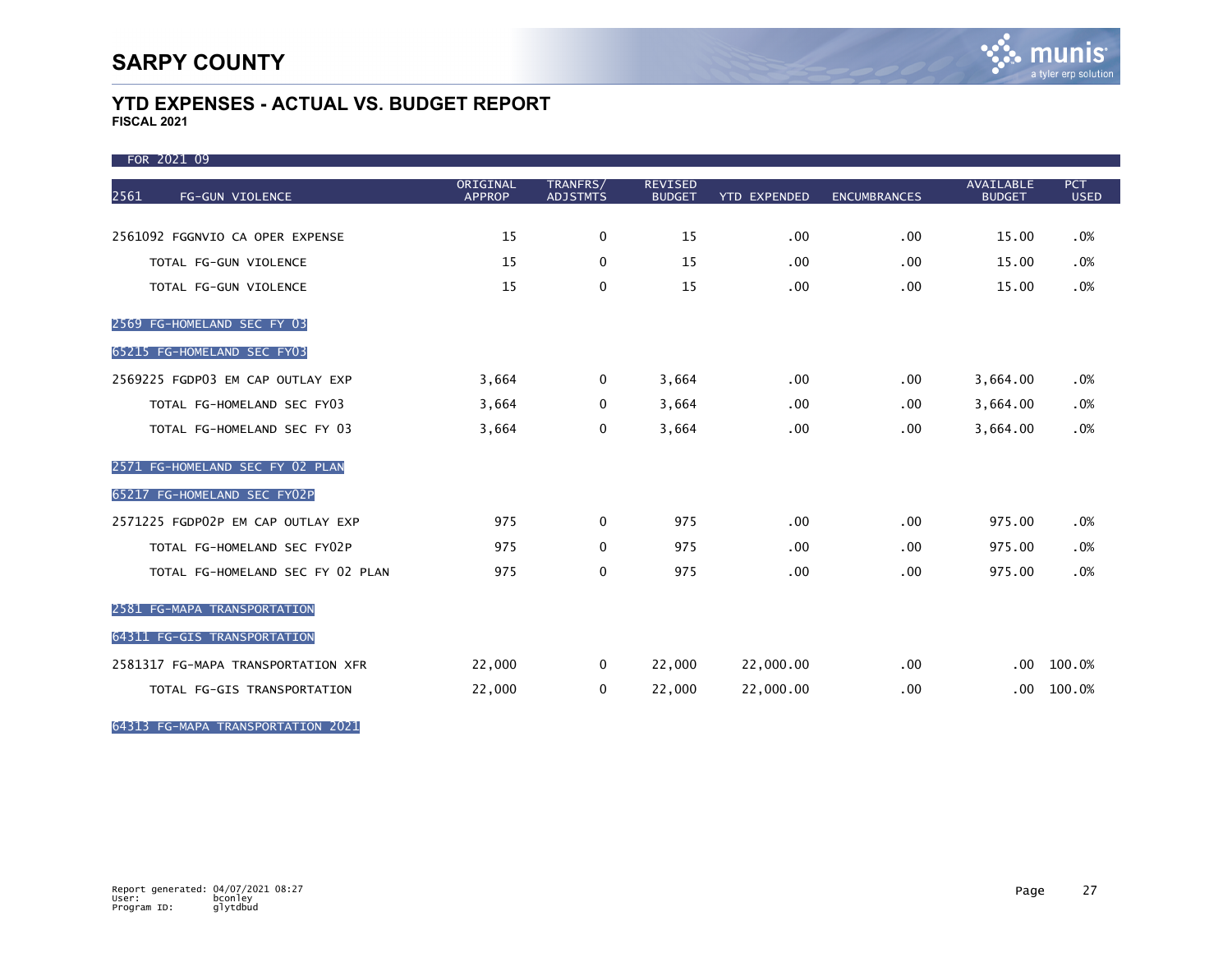| FOR 2021 09                                                                                                |                           |                             |                                 |                                |                         |                                   |                           |
|------------------------------------------------------------------------------------------------------------|---------------------------|-----------------------------|---------------------------------|--------------------------------|-------------------------|-----------------------------------|---------------------------|
|                                                                                                            | ORIGINAL<br><b>APPROP</b> | TRANFRS/<br><b>ADJSTMTS</b> | <b>REVISED</b><br><b>BUDGET</b> | <b>YTD EXPENDED</b>            | <b>ENCUMBRANCES</b>     | <b>AVAILABLE</b><br><b>BUDGET</b> | <b>PCT</b><br><b>USED</b> |
| 2581021 FG-MAPA TRANS 2021 FY PERS                                                                         | 57,000                    | 0                           | 57,000                          | 36, 157.39                     | .00                     | 20,842.61                         | 63.4%                     |
| TOTAL FG-MAPA TRANSPORTATION 2021                                                                          | 57,000                    | 0                           | 57,000                          | 36, 157.39                     | .00                     | 20,842.61                         | 63.4%                     |
| TOTAL FG-MAPA TRANSPORTATION                                                                               | 79,000                    | 0                           | 79,000                          | 58, 157.39                     | .00                     | 20,842.61                         | 73.6%                     |
| 2584 ADULT DRUG COURT                                                                                      |                           |                             |                                 |                                |                         |                                   |                           |
| 65225 FG-ADULT DRUG COURT                                                                                  |                           |                             |                                 |                                |                         |                                   |                           |
| 2584152 ADULT DRUG COURT OP EXP<br>2584153 ADULT DRUG COURT SUP EXP<br>2584155 ADULT DRUG COURT CAP OUTLAY | 10,000<br>2,500<br>2,000  | 0<br>0<br>$\mathbf{0}$      | 10,000<br>2,500<br>2,000        | 2,561.73<br>1,710.05<br>209.24 | .00.<br>.00.<br>.00     | 7,438.27<br>789.95<br>1.790.76    | 25.6%<br>68.4%<br>10.5%   |
| TOTAL FG-ADULT DRUG COURT                                                                                  | 14,500                    | 0                           | 14,500                          | 4,481.02                       | .00                     | 10,018.98                         | 30.9%                     |
| TOTAL ADULT DRUG COURT                                                                                     | 14,500                    | 0                           | 14,500                          | 4,481.02                       | .00                     | 10,018.98                         | 30.9%                     |
| 2585 FG-HOMELAND SEC EXERCISE                                                                              |                           |                             |                                 |                                |                         |                                   |                           |
| 65226 FG-HOMELAND SECURITY EXER                                                                            |                           |                             |                                 |                                |                         |                                   |                           |
| 2585222 FGHSECEX EM OPER EXPENSE<br>2585223 FGHSECEX EM SUPPLY EXP<br>2585227 FG-HOMELAND SEC EX XFR EXP   | 13,047<br>2,225<br>400    | 0<br>0<br>$\Omega$          | 13,047<br>2,225<br>400          | .00<br>.00.<br>$.00 \,$        | $.00 \,$<br>.00.<br>.00 | 13,047.00<br>2,225.00<br>400.00   | .0%<br>.0%<br>.0%         |
| TOTAL FG-HOMELAND SECURITY EXER                                                                            | 15,672                    | 0                           | 15,672                          | .00                            | .00                     | 15,672.00                         | .0%                       |
| TOTAL FG-HOMELAND SEC EXERCISE                                                                             | 15,672                    | 0                           | 15,672                          | .00                            | .00                     | 15,672.00                         | .0%                       |
| 2586 FG-SICA                                                                                               |                           |                             |                                 |                                |                         |                                   |                           |
| 65227 FG-SICA                                                                                              |                           |                             |                                 |                                |                         |                                   |                           |
| 2586101 FGSICA SH PERS SERV EXP                                                                            | 5,574                     | 0                           | 5,574                           | $.00 \,$                       | .00                     | 5,574.00                          | .0%                       |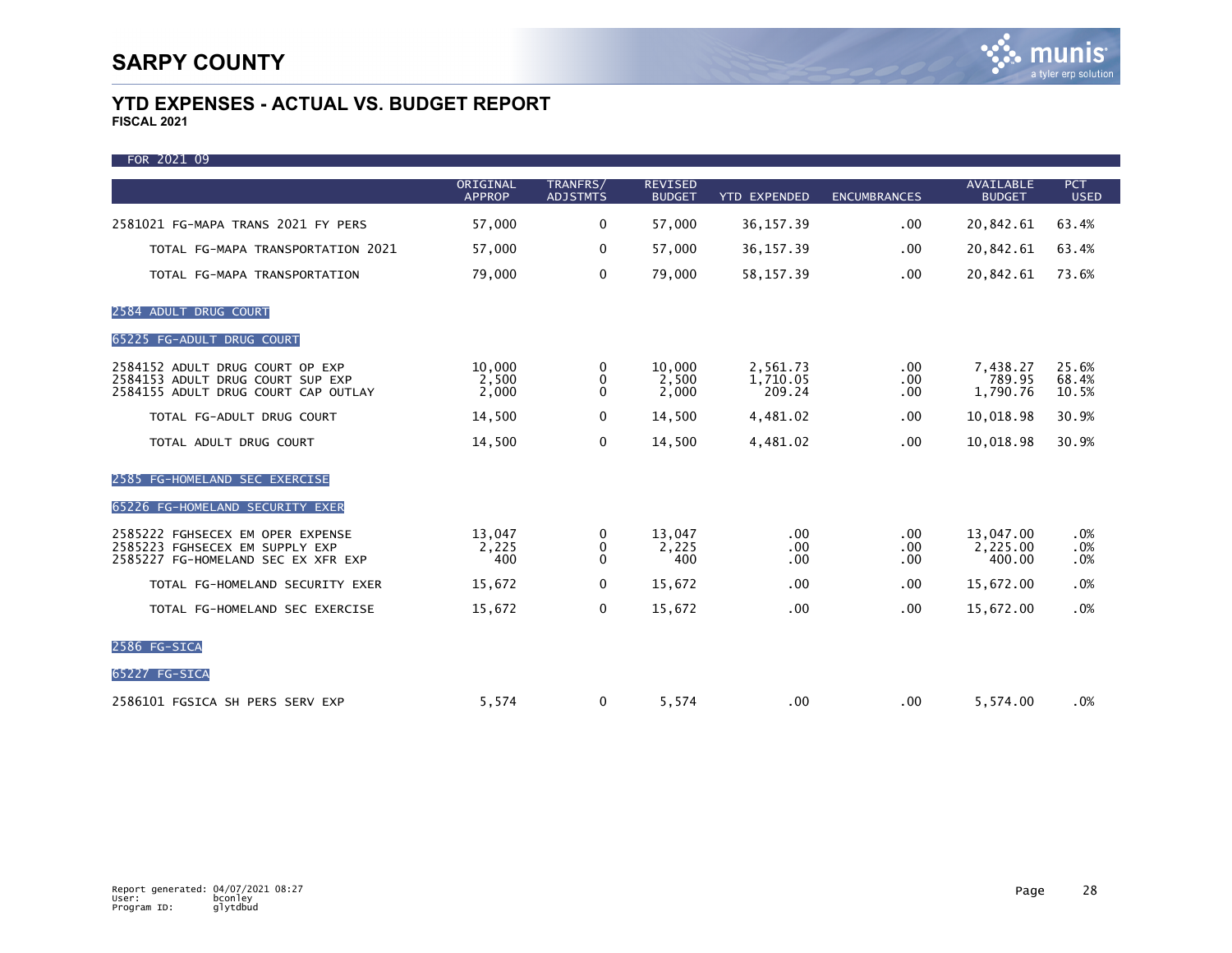| FOR 2021 09                                                                |                           |                             |                                 |                     |                      |                                   |                           |
|----------------------------------------------------------------------------|---------------------------|-----------------------------|---------------------------------|---------------------|----------------------|-----------------------------------|---------------------------|
| 2586<br>FG-SICA                                                            | ORIGINAL<br><b>APPROP</b> | TRANFRS/<br><b>ADJSTMTS</b> | <b>REVISED</b><br><b>BUDGET</b> | <b>YTD EXPENDED</b> | <b>ENCUMBRANCES</b>  | <b>AVAILABLE</b><br><b>BUDGET</b> | <b>PCT</b><br><b>USED</b> |
| 2586102 FGSICA SH OPER EXPENSE                                             | 13,976                    | $\mathbf 0$                 | 13,976                          | .00                 | .00                  | 13,976.00                         | .0%                       |
| TOTAL FG-SICA                                                              | 19,550                    | $\mathbf 0$                 | 19,550                          | .00                 | .00.                 | 19,550.00                         | .0%                       |
| TOTAL FG-SICA                                                              | 19,550                    | 0                           | 19,550                          | .00                 | .00.                 | 19,550.00                         | .0%                       |
| 2587 SG-TOBACCO COMPLIANCE CHECKS                                          |                           |                             |                                 |                     |                      |                                   |                           |
| 65228 FG-TOBACCO COMPLIANCE CHECKS                                         |                           |                             |                                 |                     |                      |                                   |                           |
| 2587202 FGTOBCK DIV OPER EXP                                               | 4                         | $\Omega$                    | 4                               | .00                 | .00                  | 4.00                              | .0%                       |
| TOTAL FG-TOBACCO COMPLIANCE CHECKS                                         | 4                         | $\mathbf{0}$                | 4                               | .00                 | .00.                 | 4.00                              | .0%                       |
| TOTAL SG-TOBACCO COMPLIANCE CHECKS                                         | 4                         | $\mathbf 0$                 | 4                               | .00                 | .00.                 | 4.00                              | .0%                       |
| 2588 FG-VICTIM RIGHTS                                                      |                           |                             |                                 |                     |                      |                                   |                           |
| 65229 FG-VICTIMS RIGHTS                                                    |                           |                             |                                 |                     |                      |                                   |                           |
| 2588203 FG-VICTIM RIGHTS SUPPLY EXP<br>2588207 FG-VICTIM RIGHTS TRANSFER E | 15<br>3,000               | $\mathbf 0$<br>182          | 15<br>3,182                     | .00<br>.00          | $.00 \,$<br>$.00 \,$ | 15.00<br>3,182.00                 | .0%<br>.0%                |
| TOTAL FG-VICTIMS RIGHTS                                                    | 3,015                     | 182                         | 3,197                           | .00                 | .00.                 | 3,197.00                          | .0%                       |
| TOTAL FG-VICTIM RIGHTS                                                     | 3,015                     | 182                         | 3,197                           | .00                 | .00.                 | 3,197.00                          | .0%                       |
| 2589 FG-COUNTY ATTORNEY TRAINING                                           |                           |                             |                                 |                     |                      |                                   |                           |
| 65230 FG-COUNTY ATTY TRAINING                                              |                           |                             |                                 |                     |                      |                                   |                           |
| 2589092 FG-CTY ATTY TRAIN OPER EXP                                         | 2,153                     | $\Omega$                    | 2,153                           | .00                 | .00.                 | 2,153.00                          | .0%                       |
| TOTAL FG-COUNTY ATTY TRAINING                                              | 2,153                     | $\mathbf 0$                 | 2,153                           | .00                 | .00.                 | 2,153.00                          | .0%                       |
| TOTAL FG-COUNTY ATTORNEY TRAINING                                          | 2,153                     | $\mathbf 0$                 | 2,153                           | .00                 | .00.                 | 2,153.00                          | .0%                       |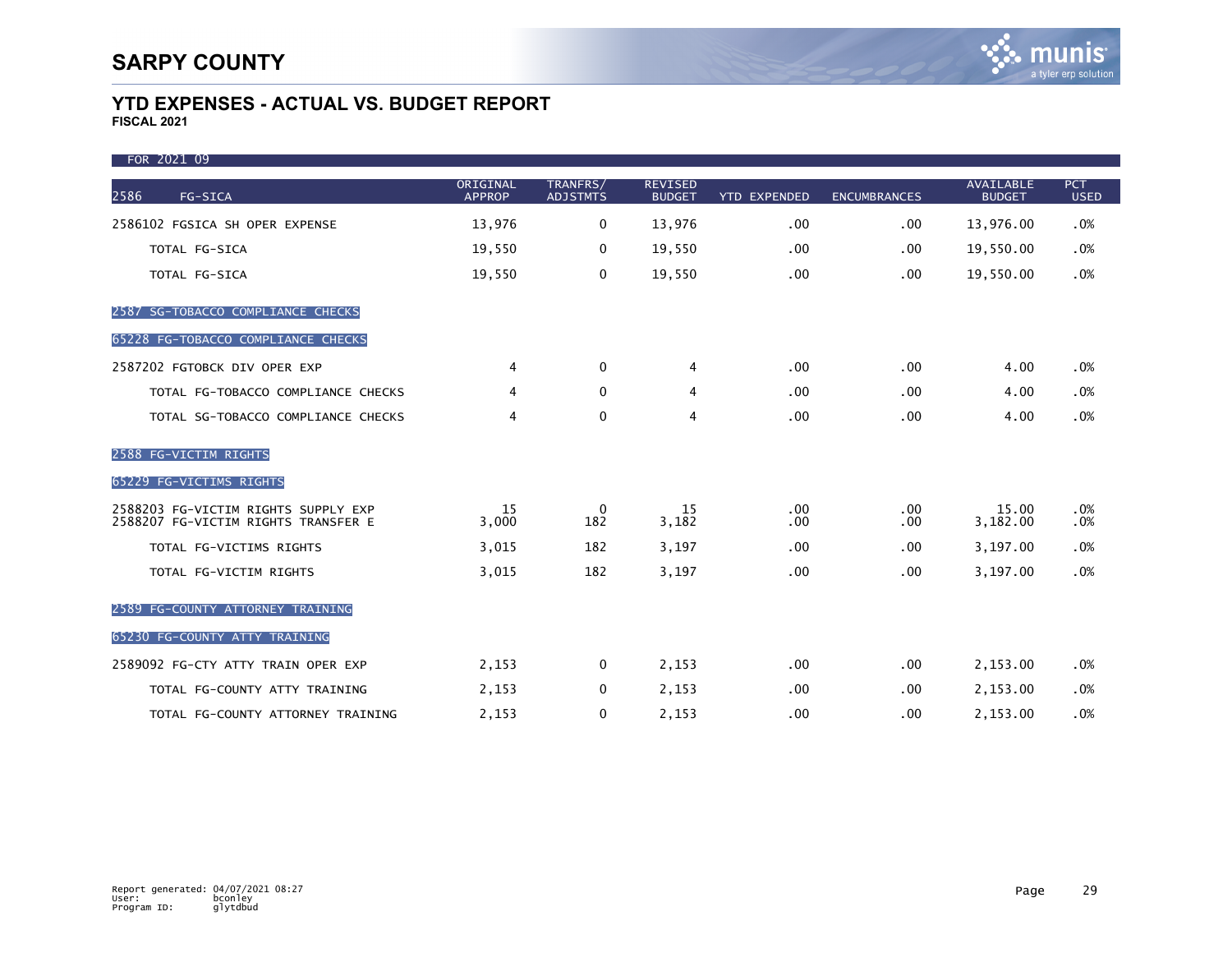| FOR 2021 09                                                                                                                                                                                    |                                                   |                              |                                              |                                                          |                                       |                                                          |                                              |
|------------------------------------------------------------------------------------------------------------------------------------------------------------------------------------------------|---------------------------------------------------|------------------------------|----------------------------------------------|----------------------------------------------------------|---------------------------------------|----------------------------------------------------------|----------------------------------------------|
| 2593<br>FG-DRUG ERADICATION                                                                                                                                                                    | ORIGINAL<br><b>APPROP</b>                         | TRANFRS/<br><b>ADJSTMTS</b>  | <b>REVISED</b><br><b>BUDGET</b>              | <b>YTD EXPENDED</b>                                      | <b>ENCUMBRANCES</b>                   | <b>AVAILABLE</b><br><b>BUDGET</b>                        | <b>PCT</b><br><b>USED</b>                    |
|                                                                                                                                                                                                |                                                   |                              |                                              |                                                          |                                       |                                                          |                                              |
| 2593 FG-DRUG ERADICATION                                                                                                                                                                       |                                                   |                              |                                              |                                                          |                                       |                                                          |                                              |
| 65234 FG-DRUG ERADICATION                                                                                                                                                                      |                                                   |                              |                                              |                                                          |                                       |                                                          |                                              |
| 2593101 FG-DRUG ERADICATION PERS EX<br>2593102 FG-DRUG ERADICATION OP EXP<br>2593103 FG-DRUG ERADICATION SUPPLIE<br>2593105 FG-DRUG ERADICATION CAP EXP<br>2593107 FG-DRUG ERADICATION XFR EXP | 14,000<br>4,000<br>2,000<br>$\mathbf{0}$<br>2,000 | 0<br>0<br>0<br>0<br>$\Omega$ | 14,000<br>4,000<br>2,000<br>0<br>2,000       | 2,403.98<br>1,219.09<br>11,433.19<br>600.00<br>2,000.00  | .00<br>.00<br>.00<br>.00<br>.00       | 11,596.02<br>2,780.91<br>$-9,433.19$<br>$-600.00$<br>.00 | 17.2%<br>30.5%<br>571.7%<br>100.0%<br>100.0% |
| TOTAL FG-DRUG ERADICATION                                                                                                                                                                      | 22,000                                            | 0                            | 22,000                                       | 17,656.26                                                | .00                                   | 4,343.74                                                 | 80.3%                                        |
| TOTAL FG-DRUG ERADICATION                                                                                                                                                                      | 22,000                                            | $\mathbf 0$                  | 22,000                                       | 17,656.26                                                | .00                                   | 4,343.74                                                 | 80.3%                                        |
| 2700 INHERITANCE TAX                                                                                                                                                                           |                                                   |                              |                                              |                                                          |                                       |                                                          |                                              |
| 98010 INHERITANCE TAX                                                                                                                                                                          |                                                   |                              |                                              |                                                          |                                       |                                                          |                                              |
| 2700352 INHERITANCE TAX OPER EXP<br>2700355 INHERITANCE TAX CAPITAL EXP<br>2700356 INHERITANCE TAX DEBT EXP<br>2700357 INHERITANCE TAX XFER EXP                                                | 2,935,508<br>6,964,554<br>215,000<br>200,000      | 0<br>0<br>0<br>$\Omega$      | 2,935,508<br>6,964,554<br>215,000<br>200,000 | 1,637,916.01<br>1,682,362.10<br>135,983.12<br>200,000.00 | 26,640.00<br>50, 552.44<br>.00<br>.00 | 1,270,951.99<br>5,231,639.46<br>79,016.88<br>.00         | 56.7%<br>24.9%<br>63.2%<br>100.0%            |
| TOTAL INHERITANCE TAX                                                                                                                                                                          | 10, 315, 062                                      | 0                            | 10,315,062                                   | 3,656,261.23                                             | 77, 192.44                            | 6,581,608.33                                             | 36.2%                                        |
| TOTAL INHERITANCE TAX                                                                                                                                                                          | 10, 315, 062                                      | 0                            | 10,315,062                                   | 3,656,261.23                                             | 77, 192.44                            | 6,581,608.33                                             | 36.2%                                        |
| <b>2800 KENO</b>                                                                                                                                                                               |                                                   |                              |                                              |                                                          |                                       |                                                          |                                              |
| 92000 KENO                                                                                                                                                                                     |                                                   |                              |                                              |                                                          |                                       |                                                          |                                              |
| 2800352 KENO OPER EXPENSE                                                                                                                                                                      | 321,930                                           | $\mathbf 0$                  | 321,930                                      | 418,534.00                                               | .00                                   | $-96,604.00$                                             | 130.0%                                       |
| TOTAL KENO                                                                                                                                                                                     | 321,930                                           | 0                            | 321,930                                      | 418,534.00                                               | .00                                   | $-96,604.00$                                             | 130.0%                                       |
| TOTAL KENO                                                                                                                                                                                     | 321,930                                           | 0                            | 321,930                                      | 418,534.00                                               | .00.                                  | $-96,604.00$                                             | 130.0%                                       |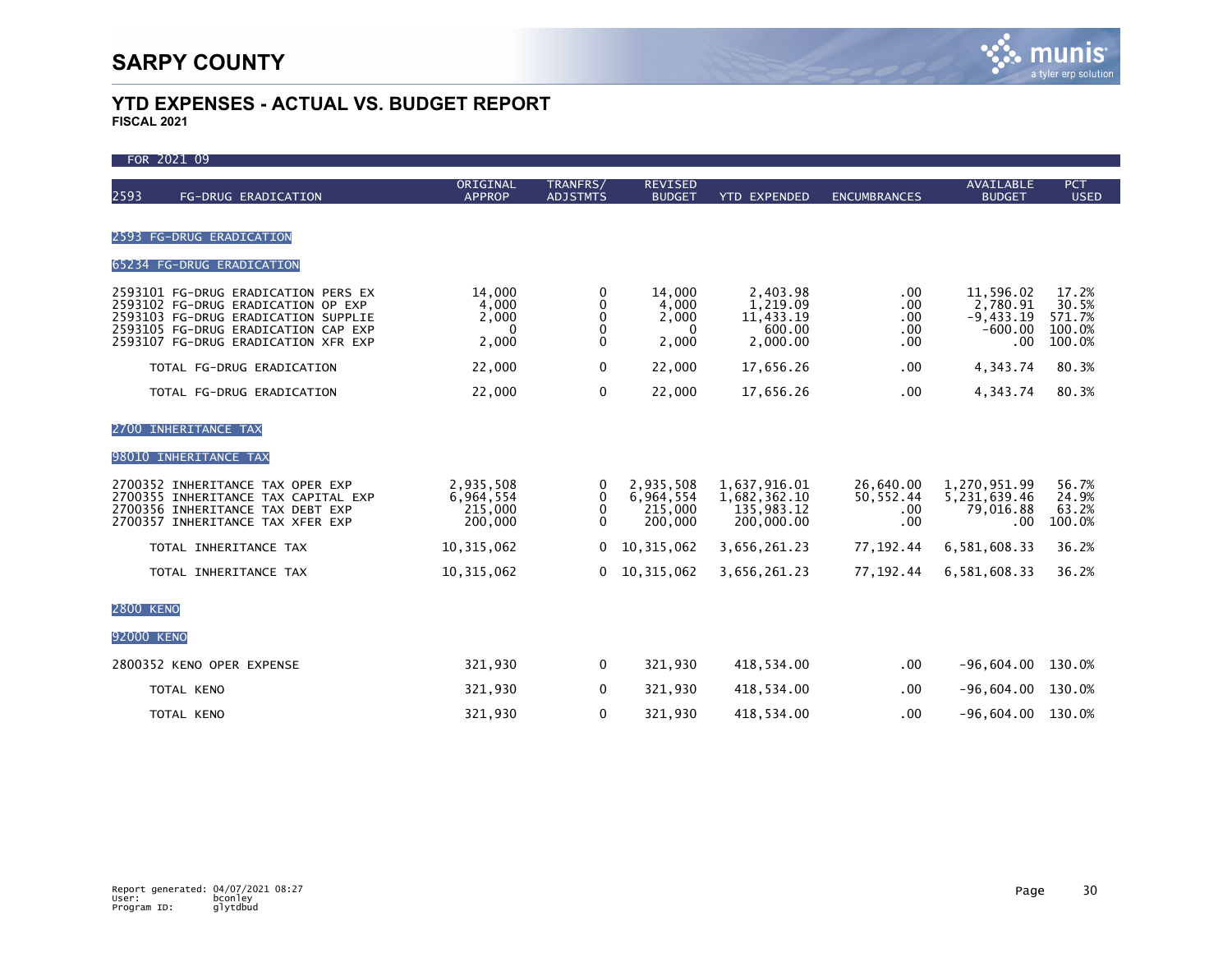| FOR 2021 09                                                               |                           |                             |                                 |                          |                     |                            |                           |
|---------------------------------------------------------------------------|---------------------------|-----------------------------|---------------------------------|--------------------------|---------------------|----------------------------|---------------------------|
| 3311<br>BONDS - STADIUM (PRIVATE)                                         | ORIGINAL<br><b>APPROP</b> | TRANFRS/<br><b>ADJSTMTS</b> | <b>REVISED</b><br><b>BUDGET</b> | <b>YTD EXPENDED</b>      | <b>ENCUMBRANCES</b> | AVAILABLE<br><b>BUDGET</b> | <b>PCT</b><br><b>USED</b> |
| BONDS - STADIUM (PRIVATE)<br>3311                                         |                           |                             |                                 |                          |                     |                            |                           |
| 90033 BONDS-STADIUM (PRIVATE)                                             |                           |                             |                                 |                          |                     |                            |                           |
| 3311352 BONDS-STADIUM (PRIVATE) OP<br>3311355 BONDS-STADIUM (PRIVATE) CAP | 423,473<br>1,643,660      | 0<br>$\Omega$               | 423,473<br>1,643,660            | 7,298.00<br>1,317,171.00 | $.00 \,$<br>.00.    | 416, 175.00<br>326,489.00  | 1.7%<br>80.1%             |
| TOTAL BONDS-STADIUM (PRIVATE)                                             | 2,067,133                 | 0                           | 2,067,133                       | 1,324,469.00             | .00.                | 742,664.00                 | 64.1%                     |
| TOTAL BONDS - STADIUM (PRIVATE)                                           | 2,067,133                 | 0                           | 2,067,133                       | 1,324,469.00             | .00.                | 742,664.00                 | 64.1%                     |
| 3504 STADIUM-CAPITAL MAINT                                                |                           |                             |                                 |                          |                     |                            |                           |
| 76400 STADIUM-CAPITAL MAINT                                               |                           |                             |                                 |                          |                     |                            |                           |
| 3504412 STADIUM-CAPITAL MAINT OP EX                                       | 200,312                   | $\mathbf 0$                 | 200,312                         | 43, 108. 13              | .00.                | 157,203.87                 | 21.5%                     |
| TOTAL STADIUM-CAPITAL MAINT                                               | 200,312                   | 0                           | 200,312                         | 43, 108. 13              | .00.                | 157,203.87                 | 21.5%                     |
| TOTAL STADIUM-CAPITAL MAINT                                               | 200,312                   | 0                           | 200,312                         | 43, 108. 13              | .00.                | 157,203.87                 | 21.5%                     |
| 4602 COUNTY SINKING FUND                                                  |                           |                             |                                 |                          |                     |                            |                           |
| 98500 SINKING FUND                                                        |                           |                             |                                 |                          |                     |                            |                           |
| 4602355 SINKING FUND CAPITAL EXP                                          | 11,597,070                |                             | $0$ 11,597,070                  | 293,073.50               | .00                 | 11,303,996.50              | 2.5%                      |
| TOTAL SINKING FUND                                                        | 11,597,070                | 0                           | 11,597,070                      | 293,073.50               | .00                 | 11,303,996.50              | 2.5%                      |
| TOTAL COUNTY SINKING FUND                                                 | 11,597,070                | $\mathbf{0}$                | 11,597,070                      | 293,073.50               | .00                 | 11,303,996.50              | 2.5%                      |

5200 LANDFILL

73100 LANDFILL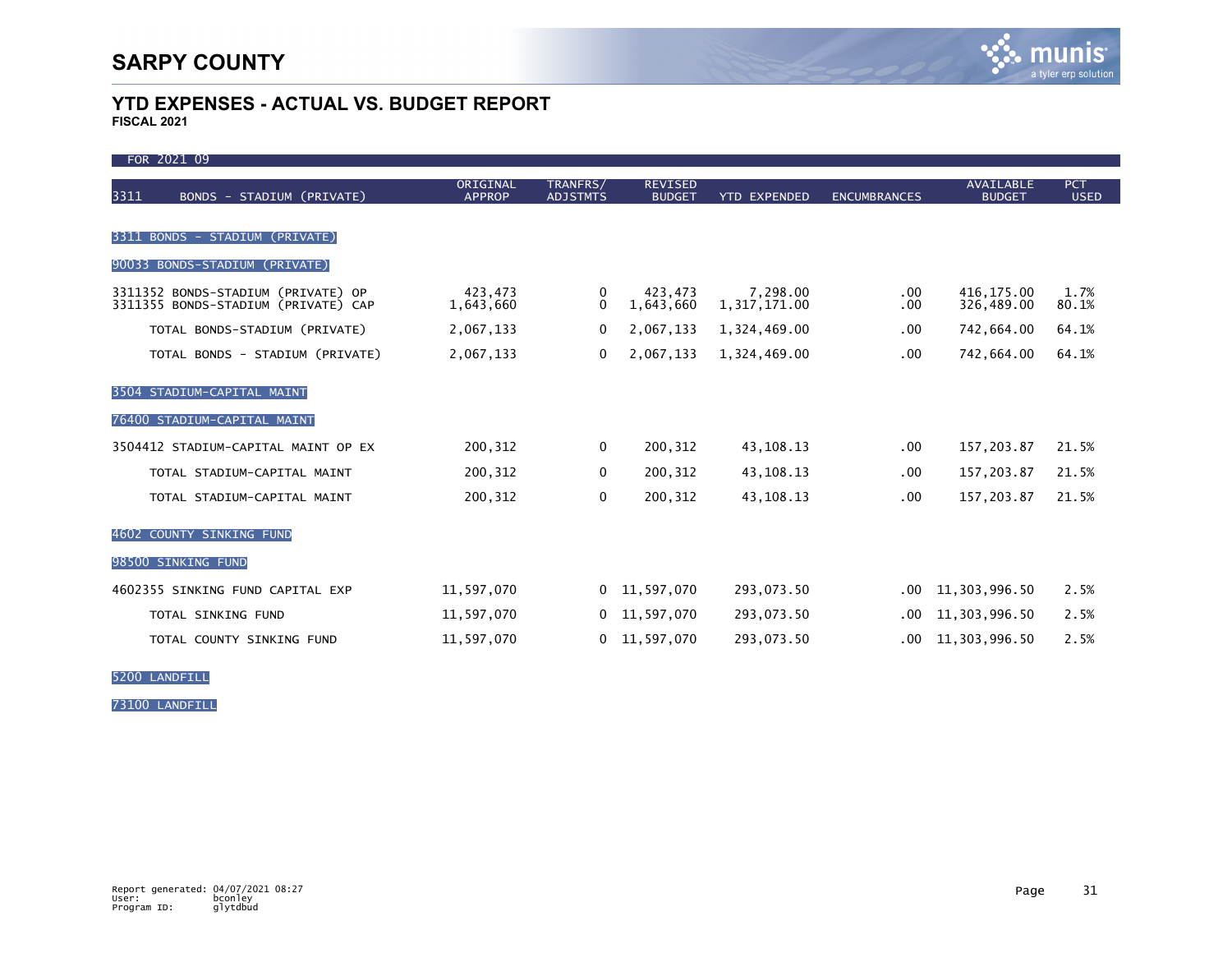FOR 2021 09

|                                                                                                                                                                                          | ORIGINAL                                           |                                         |                                                    |                                                               |                                 | <b>AVAILABLE</b>                                                       | <b>PCT</b>                               |
|------------------------------------------------------------------------------------------------------------------------------------------------------------------------------------------|----------------------------------------------------|-----------------------------------------|----------------------------------------------------|---------------------------------------------------------------|---------------------------------|------------------------------------------------------------------------|------------------------------------------|
| 5200<br>LANDFILL                                                                                                                                                                         | <b>APPROP</b>                                      | TRANFRS/<br><b>ADJSTMTS</b>             | <b>REVISED</b><br><b>BUDGET</b>                    | <b>YTD EXPENDED</b>                                           | <b>ENCUMBRANCES</b>             | <b>BUDGET</b>                                                          | <b>USED</b>                              |
| 5200281 LANDFILL PERS SERV EXPENSE<br>5200282 LANDFILL OPERATING EXPENSE<br>5200283 LANDFILL SUPPLY EXPENSE<br>5200284 LANDFILL RENTAL EXPENSE<br>5200285 LANDFILL CAPITAL<br><b>EXP</b> | 115,382<br>1,643,957<br>22,700<br>5,000<br>763,000 | 0<br>0<br>$\mathbf{0}$<br>0<br>$\Omega$ | 115,382<br>1,643,957<br>22.700<br>5,000<br>763,000 | 135,852.65<br>330, 145.89<br>4,757.39<br>3,871.26<br>6,082.27 | .00<br>.00<br>.00<br>.00<br>.00 | $-20,470.65$<br>1, 313, 811. 11<br>17,942.61<br>1,128.74<br>756,917.73 | 117.7%<br>20.1%<br>21.0%<br>77.4%<br>.8% |
| TOTAL LANDFILL                                                                                                                                                                           | 2,550,039                                          | 0                                       | 2,550,039                                          | 480,709.46                                                    | .00                             | 2,069,329.54                                                           | 18.9%                                    |
| TOTAL LANDFILL                                                                                                                                                                           | 2,550,039                                          | 0                                       | 2,550,039                                          | 480,709.46                                                    | .00                             | 2,069,329.54                                                           | 18.9%                                    |
| 5201 LANDFILL CLOSURE                                                                                                                                                                    |                                                    |                                         |                                                    |                                                               |                                 |                                                                        |                                          |
| LANDFILL CLOSURE<br>73110                                                                                                                                                                |                                                    |                                         |                                                    |                                                               |                                 |                                                                        |                                          |
| 5201282 LANDFILL CLOSURE OPER EXP                                                                                                                                                        | 3,937,990                                          | $\Omega$                                | 3,937,990                                          | .00                                                           | .00                             | 3,937,990.00                                                           | .0%                                      |
| TOTAL LANDFILL CLOSURE                                                                                                                                                                   | 3,937,990                                          | 0                                       | 3,937,990                                          | .00                                                           | .00                             | 3,937,990.00                                                           | .0%                                      |
| TOTAL LANDFILL CLOSURE                                                                                                                                                                   | 3,937,990                                          | 0                                       | 3,937,990                                          | .00                                                           | .00                             | 3,937,990.00                                                           | .0%                                      |
| SEWER-PAPIO WS CONNECT<br>5250                                                                                                                                                           |                                                    |                                         |                                                    |                                                               |                                 |                                                                        |                                          |
| 73200 PAPIO WS SEWER-CONNECTION FEE                                                                                                                                                      |                                                    |                                         |                                                    |                                                               |                                 |                                                                        |                                          |
| 5250351 PAPIO WS SEWER-CONNECT PERS<br>5250352 PAPIO WS SEWER-CONNECT OP E<br>5250355 PAPIO WS SEWER-CONNECT CAP                                                                         | 103,982<br>1,100,000<br>4,763,627                  | 0<br>0<br>$\Omega$                      | 103,982<br>1,100,000<br>4,763,627                  | 119.103.16<br>.00<br>497.085.57                               | .00.<br>.00<br>.00              | $-15, 121.16$<br>1,100,000.00<br>4, 266, 541, 43                       | 114.5%<br>.0%<br>10.4%                   |
| TOTAL PAPIO WS SEWER-CONNECTION FEE                                                                                                                                                      | 5,967,609                                          | 0                                       | 5,967,609                                          | 616.188.73                                                    | .00                             | 5, 351, 420.27                                                         | 10.3%                                    |
| TOTAL SEWER-PAPIO WS CONNECT                                                                                                                                                             | 5,967,609                                          | 0                                       | 5,967,609                                          | 616, 188. 73                                                  | .00                             | 5, 351, 420.27                                                         | 10.3%                                    |

5251 SEWER-PAPIO WS OPS

73600 PAPIO WS SEWER-OPERATIONS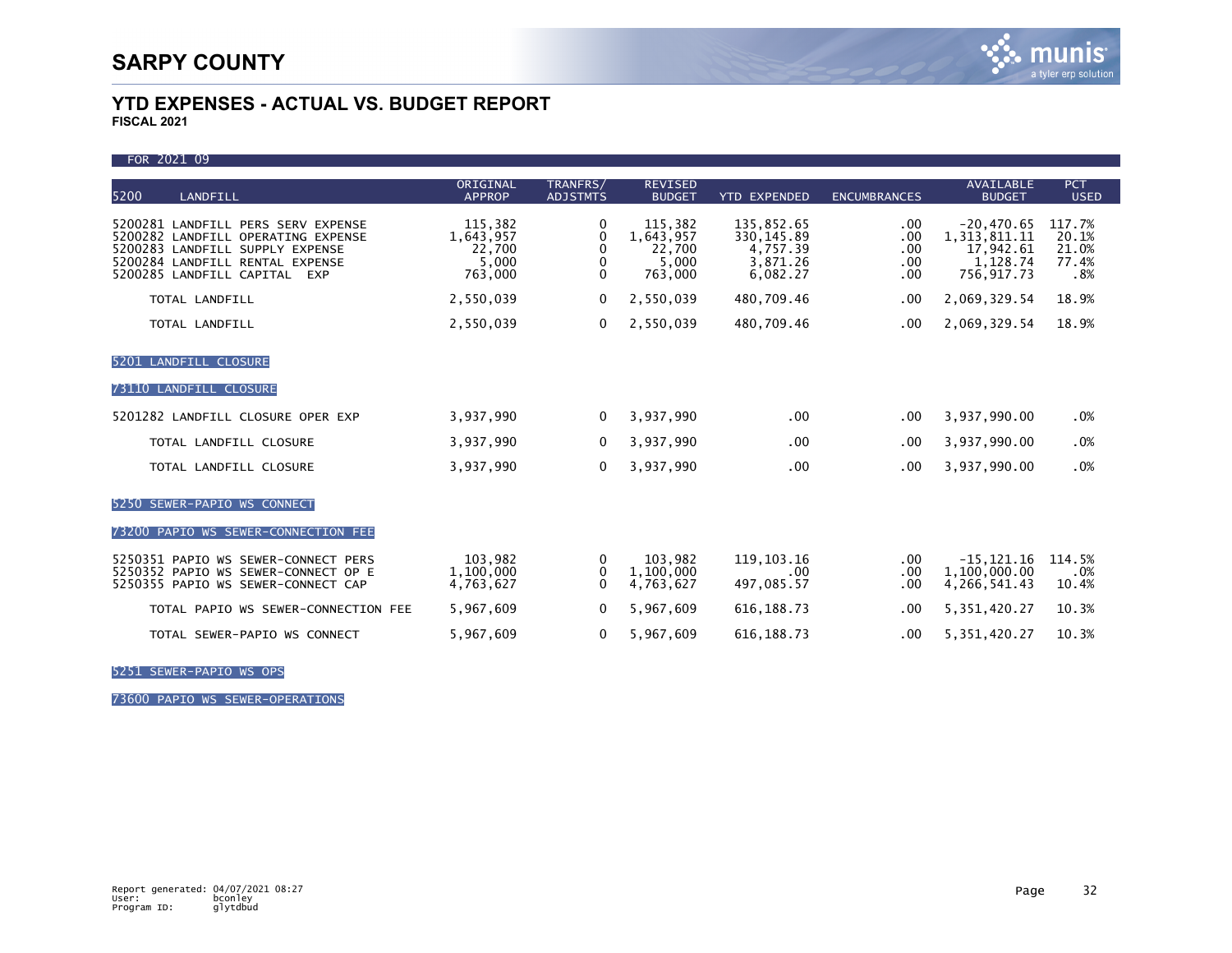| FOR 2021 09                                                                                                |                               |                             |                                 |                                     |                            |                                        |                            |
|------------------------------------------------------------------------------------------------------------|-------------------------------|-----------------------------|---------------------------------|-------------------------------------|----------------------------|----------------------------------------|----------------------------|
| 5251<br>SEWER-PAPIO WS OPS                                                                                 | ORIGINAL<br><b>APPROP</b>     | TRANFRS/<br><b>ADJSTMTS</b> | <b>REVISED</b><br><b>BUDGET</b> | <b>YTD EXPENDED</b>                 | <b>ENCUMBRANCES</b>        | AVAILABLE<br><b>BUDGET</b>             | <b>PCT</b><br><b>USED</b>  |
| 5251351 PAPIO WS SEWER-OPER PERS<br>5251352 PAPIO WS SEWER-OPER OP EXP<br>5251357 PAPIO WS SEWER-OPER XEXP | $\Omega$<br>669,357<br>45,000 | 0<br>0<br>0                 | $\Omega$<br>669,357<br>45,000   | 4,681.70<br>951,962.21<br>45,000.00 | .00<br>.00.<br>.00         | -4,681.70<br>$-282,605.21$<br>$.00 \,$ | 100.0%<br>142.2%<br>100.0% |
| TOTAL PAPIO WS SEWER-OPERATIONS                                                                            | 714,357                       | $\Omega$                    | 714,357                         | 1,001,643.91                        | $.00 \,$                   | $-287, 286.91$                         | 140.2%                     |
| TOTAL SEWER-PAPIO WS OPS                                                                                   | 714,357                       | $\mathbf{0}$                | 714,357                         | 1,001,643.91                        | .00                        | $-287, 286.91$ 140.2%                  |                            |
| 5253 PLANNING-PAPIO WS SEWER OPS                                                                           |                               |                             |                                 |                                     |                            |                                        |                            |
| 60812 PLANNING-PAPIO WS SEWER OPS                                                                          |                               |                             |                                 |                                     |                            |                                        |                            |
| 5253112 PLANNING-PAPIO WS SWR OPER                                                                         | 392,087                       | $\Omega$                    | 392,087                         | $.00 \,$                            | .00.                       | 392,087.00                             | .0%                        |
| TOTAL PLANNING-PAPIO WS SEWER OPS                                                                          | 392,087                       | $\Omega$                    | 392,087                         | .00                                 | .00.                       | 392,087.00                             | .0%                        |
| TOTAL PLANNING-PAPIO WS SEWER OPS                                                                          | 392,087                       | 0                           | 392,087                         | .00                                 | .00.                       | 392,087.00                             | .0%                        |
| 5254 PLANNING-TIBURON SID SEWER                                                                            |                               |                             |                                 |                                     |                            |                                        |                            |
| 60813 PLANNING-TIBURON SID SEWER                                                                           |                               |                             |                                 |                                     |                            |                                        |                            |
| 5254112 PLANNING-TIBURON SID SWR OP                                                                        | 975                           | $\Omega$                    | 975                             | .00                                 | .00                        | 975.00                                 | .0%                        |
| TOTAL PLANNING-TIBURON SID SEWER                                                                           | 975                           | $\mathbf{0}$                | 975                             | .00                                 | .00                        | 975.00                                 | .0%                        |
| TOTAL PLANNING-TIBURON SID SEWER                                                                           | 975                           | $\mathbf 0$                 | 975                             | .00                                 | .00.                       | 975.00                                 | .0%                        |
| 5255 SEWER- S SARPY CONNECTION                                                                             |                               |                             |                                 |                                     |                            |                                        |                            |
| 73400 SSARPY WS SEWER-CONNECTION FEE                                                                       |                               |                             |                                 |                                     |                            |                                        |                            |
| 5255352 SSARPY WS SEWER-CONNECT OPE<br>5255355 SSARPY WS SEWER-CONNECT CAP                                 | 25,000<br>3,689,728           | 0<br>$\Omega$               | 25,000<br>3,689,728             | .00<br>5, 515, 335.59               | $.00 \cdot$<br>$.00 \cdot$ | 25,000.00<br>$-1,825,607.59$           | .0%<br>149.5%              |
| TOTAL SSARPY WS SEWER-CONNECTION FEE                                                                       | 3,714,728                     | $\Omega$                    | 3,714,728                       | 5, 515, 335.59                      |                            | $.00 -1,800,607.59$ 148.5%             |                            |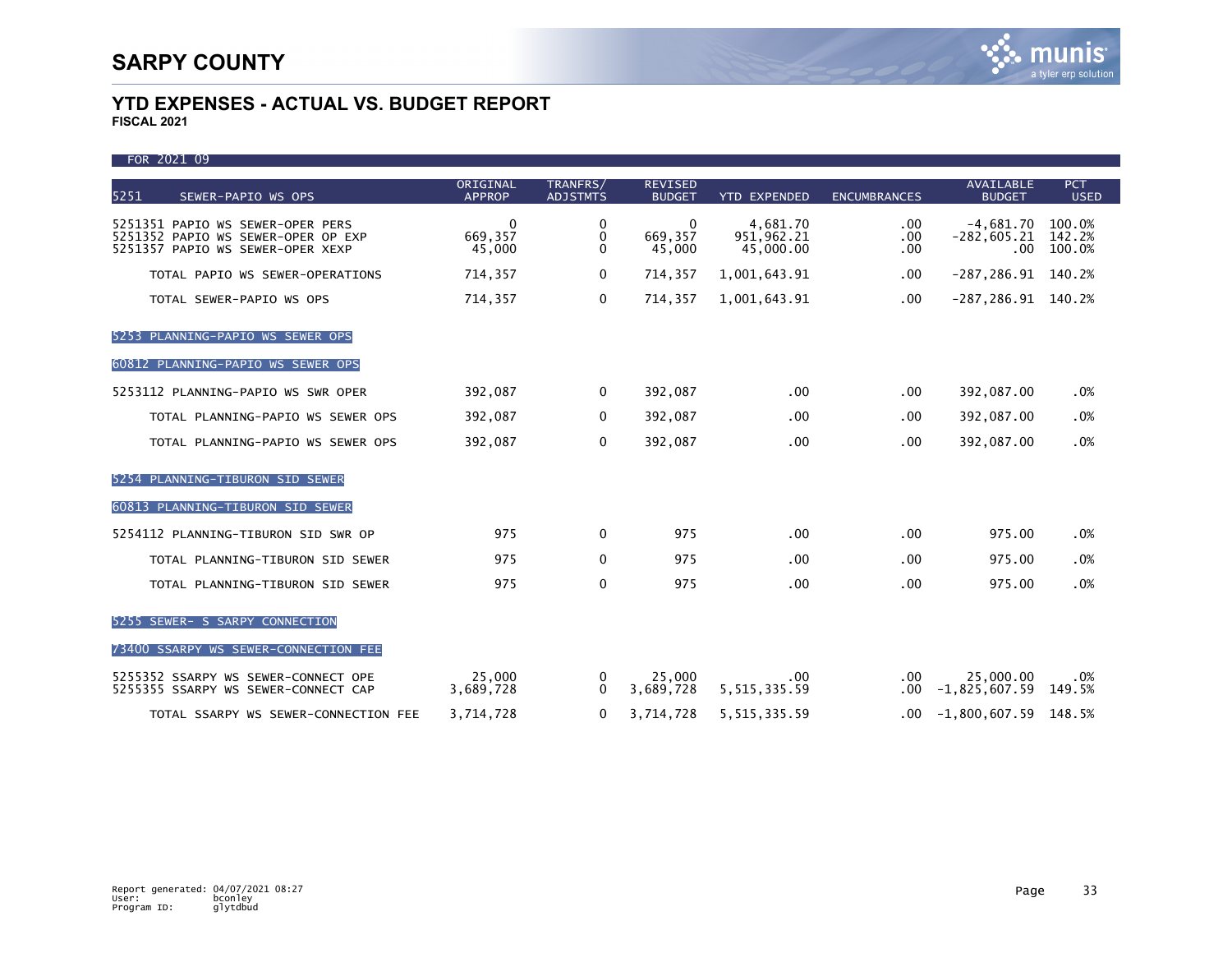FOR 2021 09 ORIGINAL TRANFRS/ REVISED AVAILABLE PCT 5255 SEWER- S SARPY CONNECTION APPROP ADJSTMTS BUDGET YTD EXPENDED ENCUMBRANCES BUDGET USED TOTAL SEWER- S SARPY CONNECTION 3,714,728 0 3,714,728 5,515,335.59 .00 -1,800,607.59 148.5% 5256 PLANNING-S SARPY SWR OPS 73500 PLANNING-SSARPY WS SEWER OPS 5256112 PLANNING-SSARPY WS SWR OPER 199,633 0 199,633 99,633.00 .00 100,000.00 49.9% TOTAL PLANNING-SSARPY WS SEWER OPS 199,633 0 199,633 00 100,000.00 109,000.00 199.9% TOTAL PLANNING-S SARPY SWR OPS 199,633 0 199,633 99,633.00 .00 100,000.00 49.9% 5257 SEWER - SSARPY WS-OPERATIONS 73900 SSARPY WS SEWER-OPERATIONS 5257112 SSARPY WS SEWER-OPER OP EXP 133,643 0 133,643 9,058.35 .00 124,584.65 6.8% TOTAL SSARPY WS SEWER-OPERATIONS  $133,643$  0  $133,643$  9,058.35 .00 124,584.65 6.8% TOTAL SEWER - SSARPY WS-OPERATIONS  $133,643$  0  $133,643$  9,058.35 .00 124,584.65 6.8% 5400 NOXIOUS WEED 73300 NOXIOUS WEED 5400292 NOXIOUS WEED OPER EXP 0 0 0 .00 .00 .00 .0% TOTAL NOXIOUS WEED 0 0 0 .00 .00 .00 .0% TOTAL NOXIOUS WEED 0 0 0 .00 .00 .00 .0% GRAND TOTAL 178,784,777 185 178,784,962 109,008,644.87 930,645.36 68,845,671.77 61.5%

\*\* END OF REPORT - Generated by Bill Conley \*\*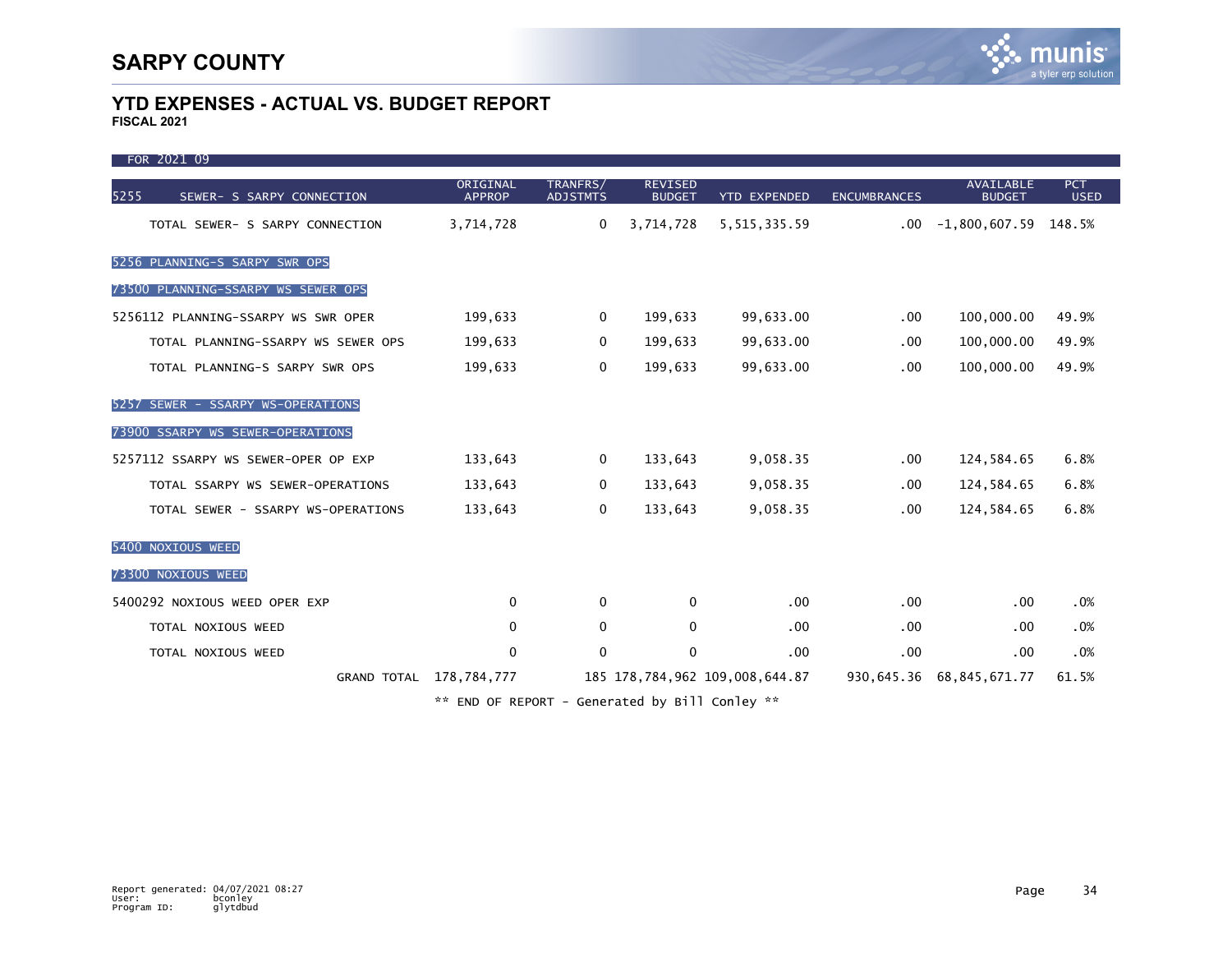

REPORT OPTIONS

Field # Total Page Break<br>1 Y N Sequence 1 1 Y N<br>Sequence 2 4 Y N Sequence 2  $\begin{array}{ccccc} 4 & & Y & & N \\ \text{Sequence 3} & & 9 & & Y & & N \end{array}$ Sequence 3 9 Y N<br>Sequence 4 0 N N Sequence 4 Report title: YTD EXPENSES - ACTUAL VS. BUDGET REPORT Includes accounts exceeding 0% of budget. Print totals only: Y<br>Print Full or Short description: F The Print MTD Version: N Print Full or Short description: F Print full GL account: N<br>Format type: 1 Format type: 1 Roll projects to object: N now first code: 1 Suppress zero bal accts: Y Include requisition amount: N Print Revenues-Version headings: N Print revenue as credit: Y Print revenue budgets as zero: N Include Fund Balance: N Print journal detail: N From Yr/Per: 2019/ 9 To Yr/Per: 2019/ 9 Include budget entries: Y Incl encumb/liq entries: Y Sort by JE # or PO #: J Detail format option: 1 Include additional JE comments: N Multiyear view: D Amounts/totals exceed 999 million dollars: N Find Criteria<br>Eield Value Field Name Fund Function Division Department Fund Type 01 Undefined Revenue Code Category Character Code Org Object Project Account type Expense